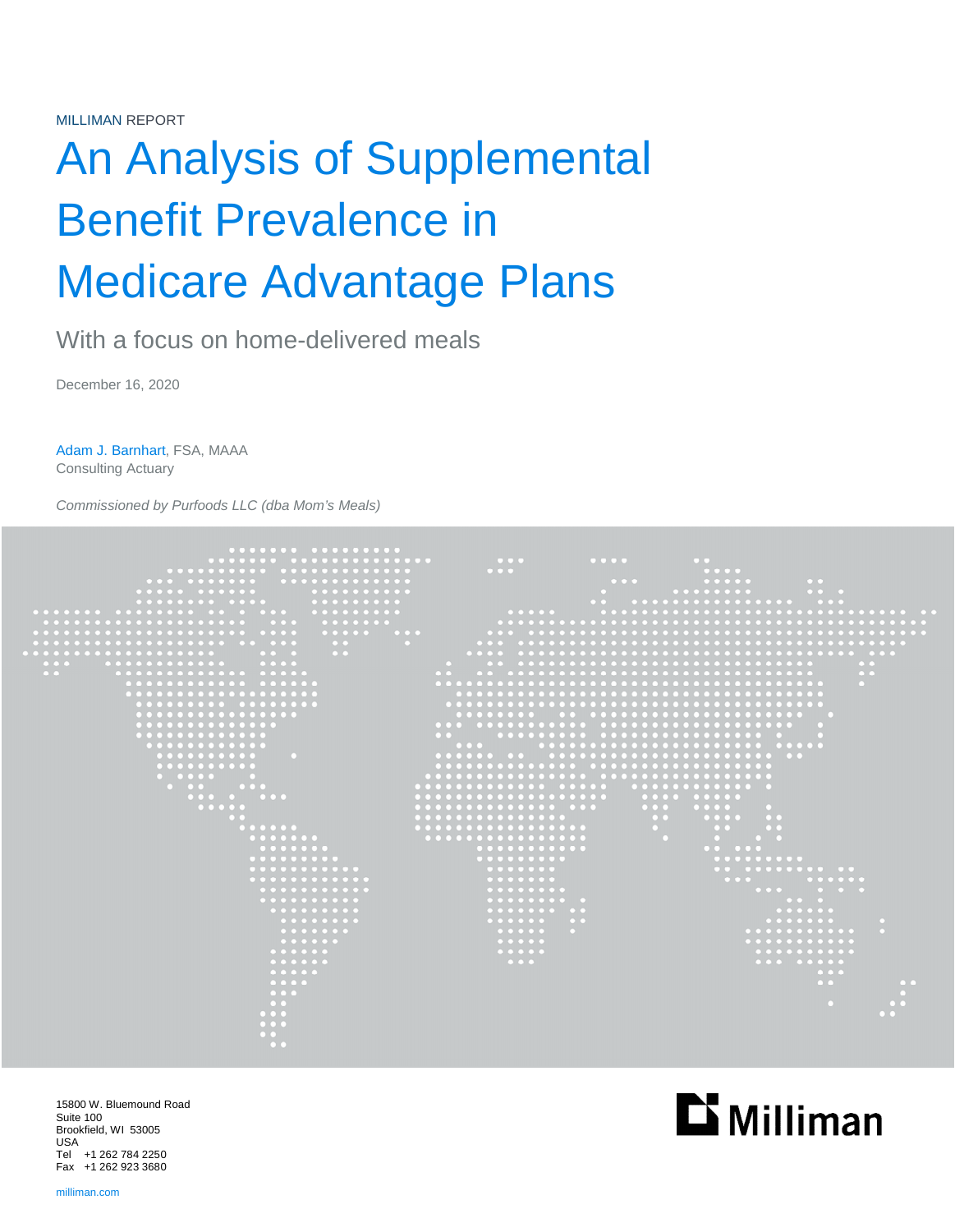# **Table of Contents**

### **APPENDIX**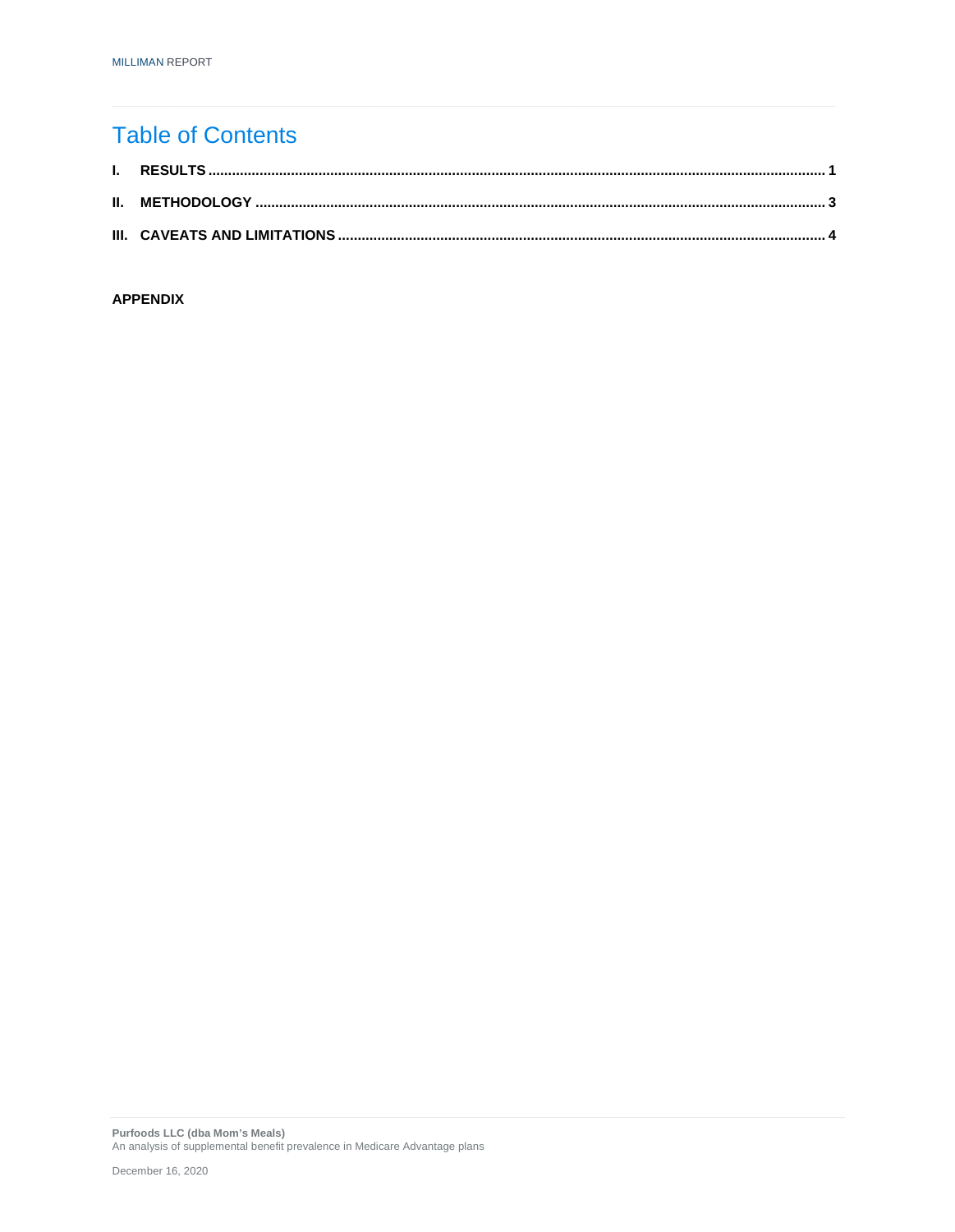# I. RESULTS

Medicare Advantage (MA) plan supplemental benefits have significantly increased in prevalence between 2017 and 2021. Some of the benefits that have been common for many years, such as dental, vision, and hearing, are nearing 80% to 90% prevalence and are almost ubiquitous in the market. A number of other benefits, such as home-delivered meals, which have only recently been introduced, have significantly increased in prevalence. Meal benefit prevalence amongst all enrollees has increased by 10% from 2020 to 2021. Mom's Meals, a vendor providing home-delivered meals as a service for Medicare Advantage plans, engaged Milliman to conduct this analysis.

Using the 2021 Milliman Medicare Advantage Competitive Value Added Tool (Milliman MACVAT®), we conducted an analysis of supplemental benefit offerings by year. The results of that analysis are presented as line graphs showing the percentage of MA beneficiaries who are enrolled in plans that offer select supplemental benefits.

We divided the benefits in this analysis into multiple charts to enhance readability. Figure 1 shows the prevalence of meals, dental, vision, and hearing benefits. Figure 2 shows the prevalence of meals, non-emergency medical transportation, over-the-counter (OTC) benefit, acupuncture, chiropractic services, podiatry services, and visitor / travel benefits. These charts represent the nationwide MA individual market, excluding the Program of All-Inclusive Care for the Elderly (PACE), Medicare-Medicaid plans, Medical Savings Account (MSA) plans, and Cost plans.



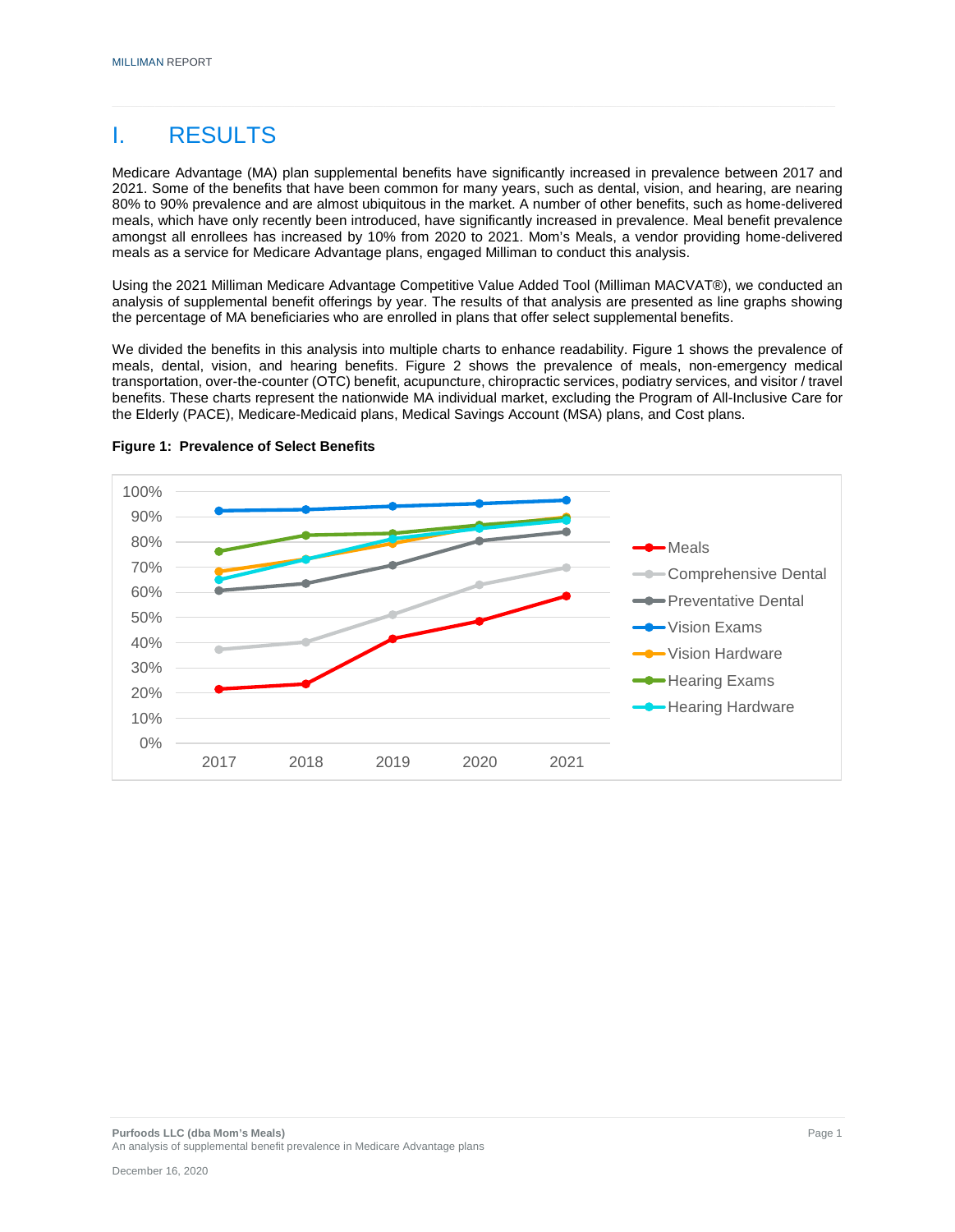



Meal benefit prevalence increased significantly in 2019 and continues to grow in 2021, nationwide. While dental, vision, and hearing benefits remain very popular, meals saw the largest increase of any benefit from 2020 to 2021 in the number of members in a plan with the benefit. Other recently increasing benefits in popularity include comprehensive dental and OTC benefits. Over the last five years, only meals, OTC benefits, and comprehensive dental have seen year-over-year double-digit increases in the percentage of members enrolled in plans with coverage.

We also provide a series of attached charts in the Appendix that show the same information by plan cohorts, plan type, plan size, state, Medicare star rating, and for-profit status. Generally, the trends across cohorts are similar to the nationwide results, though some groups of plans have greater or lesser overall prevalence of supplemental benefits. For some cohorts (such as plans with a 5.0 Medicare star rating), there is a large change in the hearing exam benefit, which is driven by a change in the composition of the cohort for that year.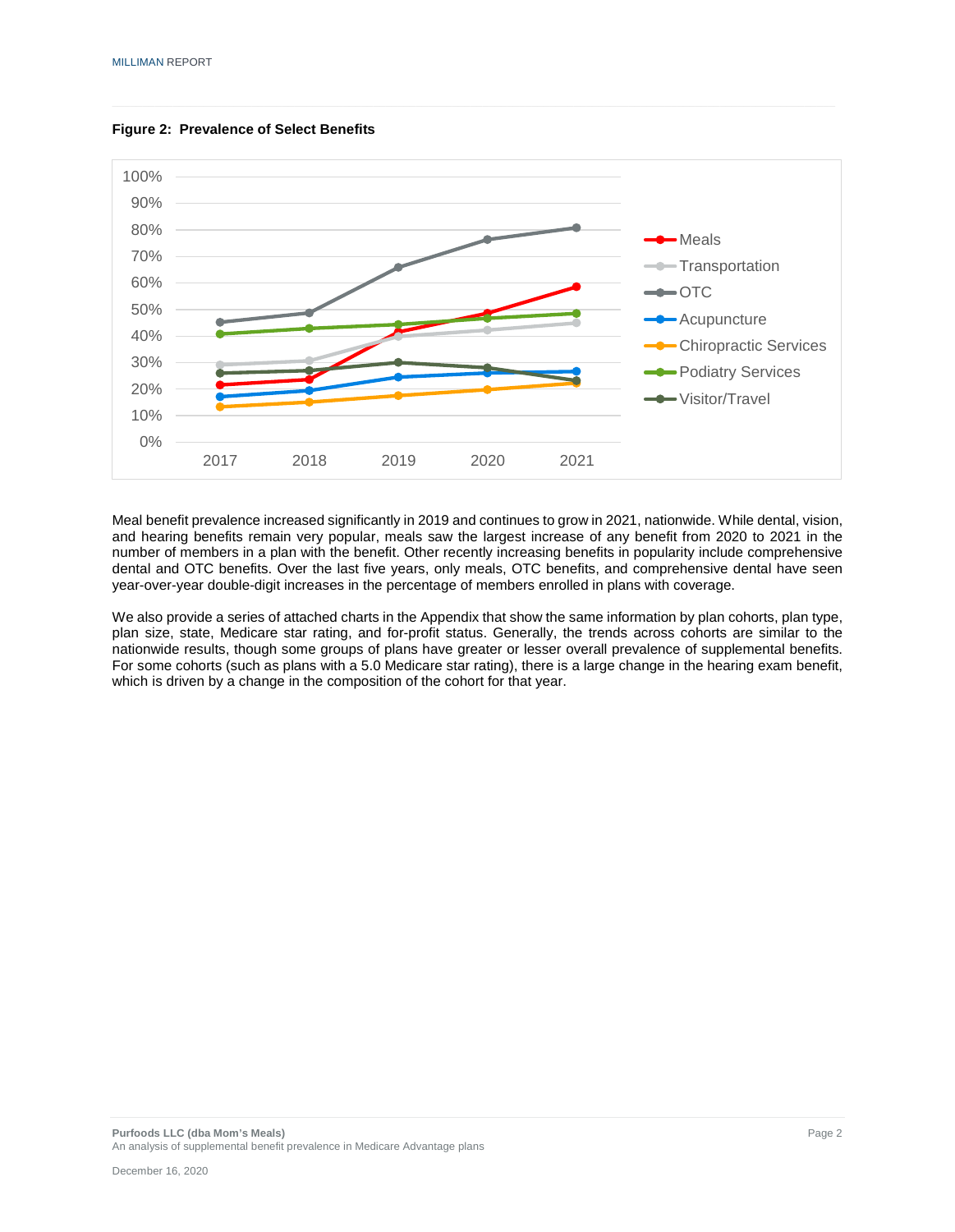# II. METHODOLOGY

In performing this analysis, we relied on the 2021 Milliman MACVAT. The MACVAT contains comprehensive MA plan details and benefit offerings for 2017 through 2021. The MACVAT uses publicly available data released by the Centers for Medicare and Medicaid Services (CMS) that is summarized into a user-friendly format. We used the February membership from each applicable year (2017 through 2020), with the exception of 2021, for which we used the September 2020 membership, cross-walked to the 2021 plans.

Figures 1 and 2 are contained in the Appendix, along with additional charts with different population and plan data underlying the charts. These population / plan splits include the following groupings:

- All plans (as displayed above)
- Split by plan type: Non-special needs plan (SNP) health maintenance organization (HMO), non-SNP preferred provider organization (PPO), non-SNP private fee-for-service (PFFS), and SNP
- **Split by plan size:** 
	- Small (up to 20,000 members)
	- Medium (above 20,000 members, but below 250,000 members)
	- Large (above 250,000 members)
- Split by state (excluding Alaska, including the District of Columbia and Puerto Rico)
- Split by Medicare star rating
	- $-$  Below 2.5
	- $-$  3.0 to 5.0, by 0.5 increments
	- Low enrollment and new contract
- Split by business model (for profit and nonprofit)

Each cohort is independent of the others. For example, the split by plan size includes all plan types.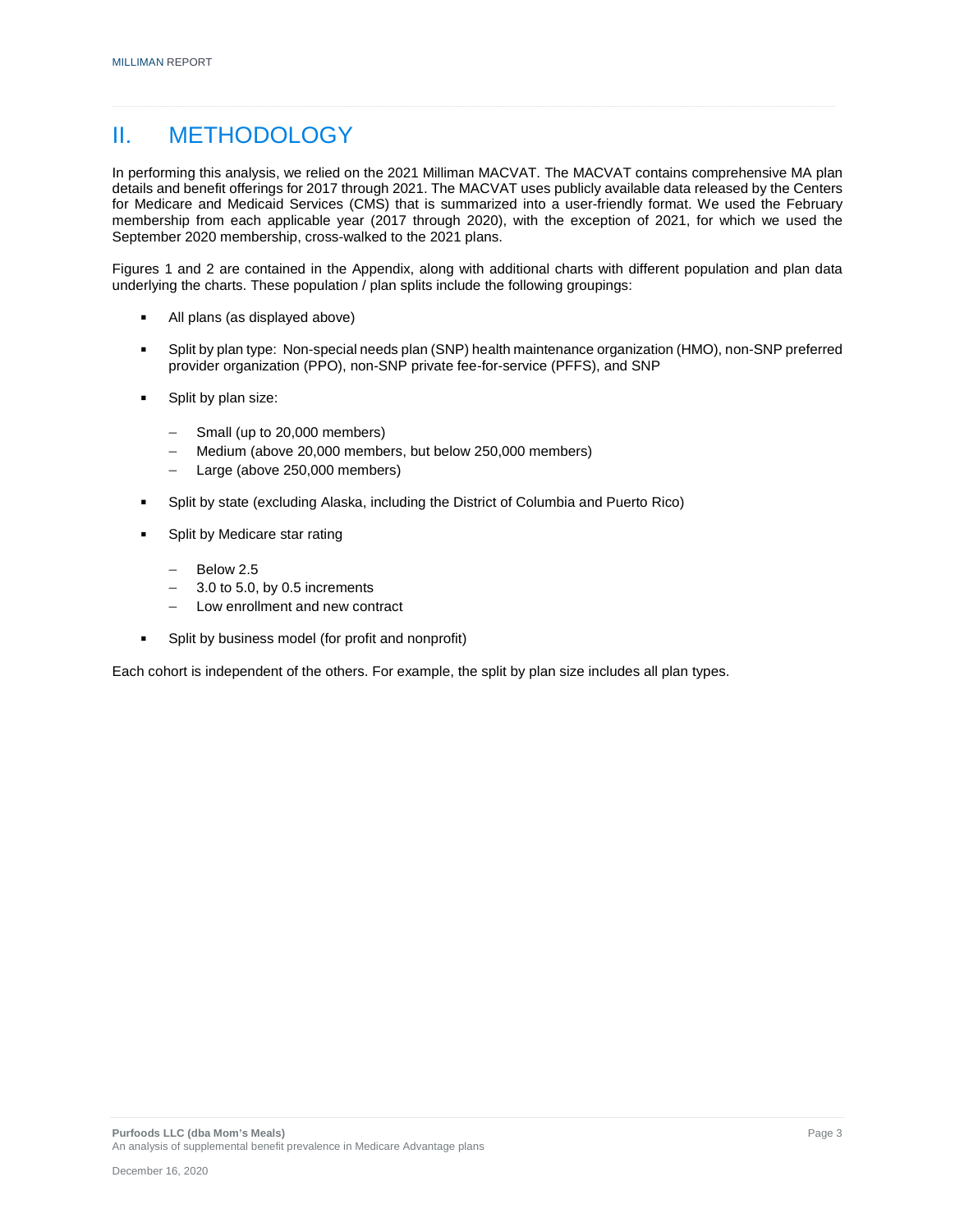# III. CAVEATS AND LIMITATIONS

This report was prepared on behalf of Purfoods LLC (dba Mom's Meals). The information in this report is designed to provide insights in supplemental benefit prevalence to benchmark meal benefits against other supplemental benefits in the Medicare Advantage market. It may not be appropriate, and should not be used, for other purposes.

In completing this analysis, we relied on published information from CMS. We did not audit this information, but we did review this information for general reasonableness.

The material in this report represents the opinion of the author and is not representative of the views of Milliman. As such, Milliman is not advocating for, or endorsing, any specific views in this report related to meal benefits or other supplemental benefits.

Guidelines issued by the American Academy of Actuaries require actuaries to include their professional qualifications in all actuarial communications. Adam Barnhart is a Consulting Actuary for Milliman. He is a member of the American Academy of Actuaries, and meets the Qualification Standards to render the actuarial opinion contained herein.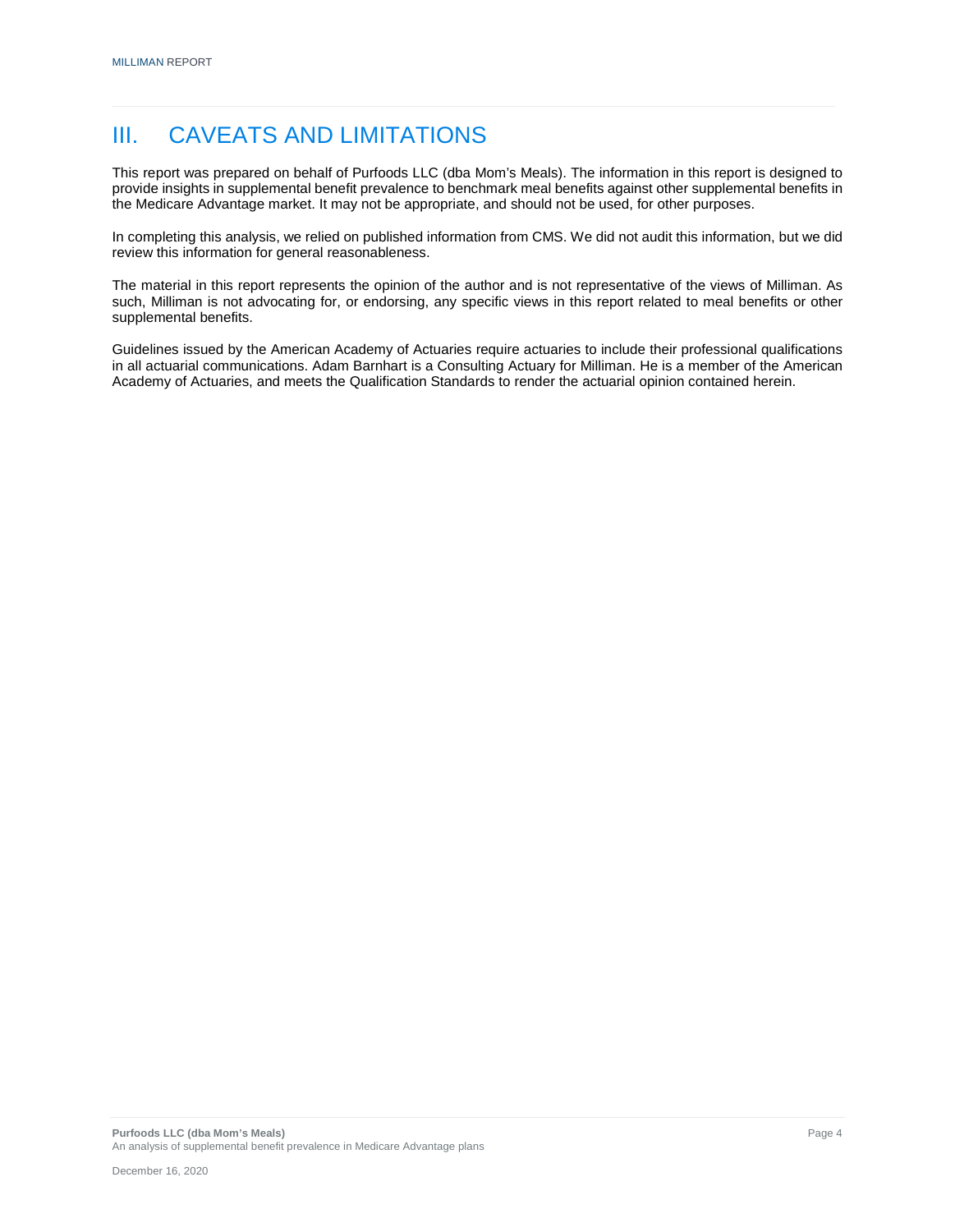APPENDIX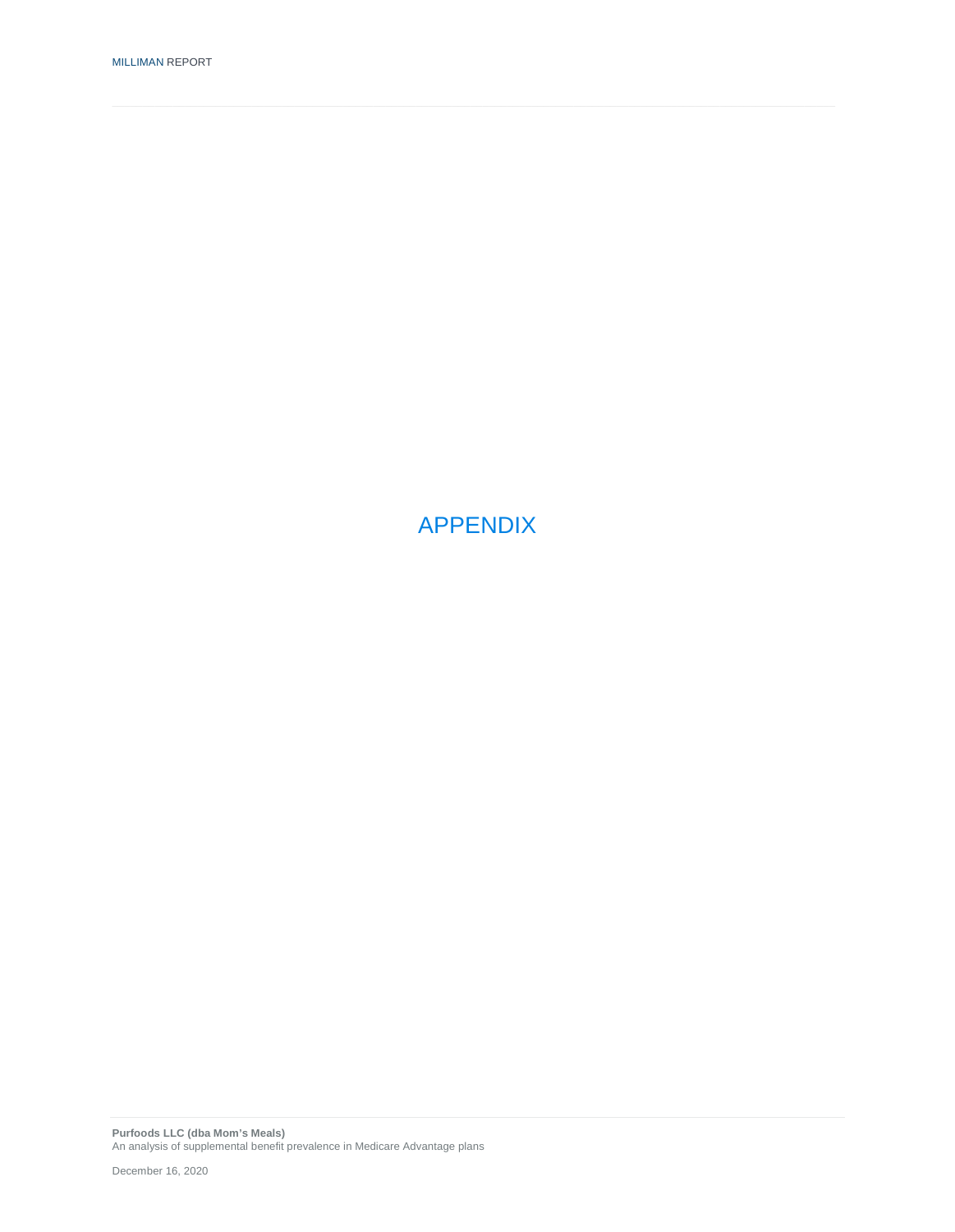By Plan Type and Organization Size

|                              | 2017 | 2018 | 2019 | 2020 | 2021 |                              | 2017 | 2018 | 2019 | 2020 | 2021 |
|------------------------------|------|------|------|------|------|------------------------------|------|------|------|------|------|
| <b>Comprehensive Dental</b>  | 37%  | 40%  | 51%  | 63%  | 70%  | <b>Comprehensive Dental</b>  | 28%  | 32%  | 45%  | 58%  | 66%  |
| <b>Preventative Dental</b>   | 61%  | 64%  | 71%  | 80%  | 84%  | <b>Preventative Dental</b>   | 57%  | 60%  | 68%  | 79%  | 84%  |
| <b>Vision Exams</b>          | 92%  | 93%  | 94%  | 95%  | 97%  | <b>Vision Exams</b>          | 95%  | 95%  | 97%  | 98%  | 99%  |
| <b>Vision Hardware</b>       | 68%  | 73%  | 79%  | 86%  | 90%  | <b>Vision Hardware</b>       | 71%  | 76%  | 83%  | 90%  | 93%  |
| <b>Hearing Exams</b>         | 76%  | 83%  | 83%  | 87%  | 89%  | <b>Hearing Exams</b>         | 83%  | 88%  | 86%  | 88%  | 90%  |
| <b>Hearing Hardware</b>      | 65%  | 73%  | 81%  | 85%  | 89%  | <b>Hearing Hardware</b>      | 66%  | 73%  | 82%  | 87%  | 88%  |
| Meals                        | 22%  | 24%  | 42%  | 49%  | 59%  | <b>Meals</b>                 | 17%  | 19%  | 34%  | 40%  | 54%  |
| Transportation               | 29%  | 31%  | 40%  | 42%  | 45%  | Transportation               | 27%  | 28%  | 39%  | 44%  | 46%  |
| <b>OTC</b>                   | 45%  | 49%  | 66%  | 76%  | 81%  | <b>OTC</b>                   | 41%  | 44%  | 65%  | 77%  | 83%  |
| Acupuncture                  | 7%   | 19%  | 24%  | 26%  | 27%  | Acupuncture                  | 19%  | 21%  | 26%  | 30%  | 29%  |
| <b>Chiropractic Services</b> | 13%  | 15%  | 18%  | 20%  | 22%  | <b>Chiropractic Services</b> | 13%  | 14%  | 16%  | 17%  | 20%  |
| <b>Podiatry Services</b>     | 41%  | 43%  | 44%  | 47%  | 48%  | <b>Podiatry Services</b>     | 40%  | 42%  | 44%  | 46%  | 48%  |
| Visitor / Travel             | 26%  | 27%  | 30%  | 28%  | 23%  | Visitor / Travel             | 15%  | 18%  | 19%  | 19%  | 10%  |

|                              | 2017 | 2018 | 2019 | 2020 | 2021 |                              | 2017 | 2018  | 2019  | 2020  | 2021  |
|------------------------------|------|------|------|------|------|------------------------------|------|-------|-------|-------|-------|
| <b>Comprehensive Dental</b>  | 28%  | 27%  | 44%  | 56%  | 63%  | <b>Comprehensive Dental</b>  | 20%  | 14%   | 14%   | 8%    | 42%   |
| <b>Preventative Dental</b>   | 57%  | 60%  | 72%  | 79%  | 84%  | <b>Preventative Dental</b>   | 23%  | 18%   | 18%   | 27%   | 54%   |
| <b>Vision Exams</b>          | 91%  | 91%  | 93%  | 94%  | 96%  | <b>Vision Exams</b>          | 61%  | 58%   | 56%   | 53%   | 50%   |
| <b>Vision Hardware</b>       | 48%  | 54%  | 65%  | 73%  | 79%  | <b>Vision Hardware</b>       | 1%   | 1%    | $0\%$ | $0\%$ | 18%   |
| <b>Hearing Exams</b>         | 58%  | 71%  | 80%  | 86%  | 92%  | <b>Hearing Exams</b>         | 46%  | 54%   | 62%   | 72%   | 72%   |
| <b>Hearing Hardware</b>      | 54%  | 68%  | 80%  | 83%  | 90%  | <b>Hearing Hardware</b>      | 13%  | 21%   | 31%   | 42%   | 61%   |
| Meals                        | 31%  | 29%  | 48%  | 51%  | 60%  | <b>Meals</b>                 | 61%  | 60%   | 62%   | 63%   | 67%   |
| Transportation               | 4%   | 5%   | 11%  | 9%   | 12%  | Transportation               | 0%   | $0\%$ | $0\%$ | $0\%$ | 15%   |
| <b>OTC</b>                   | 37%  | 38%  | 50%  | 62%  | 66%  | <b>OTC</b>                   | 58%  | 36%   | 36%   | 37%   | 57%   |
| Acupuncture                  | 2%   | 2%   | 7%   | 8%   | 13%  | Acupuncture                  | 0%   | 0%    | $0\%$ | $0\%$ | 0%    |
| <b>Chiropractic Services</b> | 6%   | 6%   | 8%   | 9%   | 10%  | <b>Chiropractic Services</b> | 0%   | $0\%$ | $0\%$ | $0\%$ | 0%    |
| <b>Podiatry Services</b>     | 30%  | 31%  | 28%  | 29%  | 31%  | <b>Podiatry Services</b>     | 16%  | 17%   | 15%   | 16%   | 12%   |
| Visitor / Travel             | 73%  | 72%  | 79%  | 65%  | 68%  | <b>Visitor / Travel</b>      | 0%   | 0%    | $0\%$ | $0\%$ | $0\%$ |

|                              | 2017 | 2018 | 2019  | 2020 | 2021 |                              | 2017 | 2018 | 2019 | 2020 | 2021 |
|------------------------------|------|------|-------|------|------|------------------------------|------|------|------|------|------|
| <b>Comprehensive Dental</b>  | 88%  | 89%  | 84%   | 90%  | 90%  | <b>Comprehensive Dental</b>  | 37%  | 41%  | 49%  | 58%  | 60%  |
| <b>Preventative Dental</b>   | 85%  | 85%  | 82%   | 89%  | 87%  | <b>Preventative Dental</b>   | 58%  | 59%  | 66%  | 78%  | 80%  |
| <b>Vision Exams</b>          | 89%  | 89%  | 88%   | 89%  | 90%  | <b>Vision Exams</b>          | 78%  | 75%  | 77%  | 81%  | 81%  |
| <b>Vision Hardware</b>       | 92%  | 94%  | 93%   | 94%  | 95%  | <b>Vision Hardware</b>       | 79%  | 78%  | 88%  | 91%  | 90%  |
| <b>Hearing Exams</b>         | 81%  | 83%  | 82%   | 85%  | 86%  | <b>Hearing Exams</b>         | 51%  | 54%  | 68%  | 77%  | 78%  |
| <b>Hearing Hardware</b>      | 81%  | 83%  | 84%   | 87%  | 88%  | <b>Hearing Hardware</b>      | 44%  | 49%  | 68%  | 76%  | 77%  |
| Meals                        | 24%  | 32%  | 59%   | 71%  | 72%  | Meals                        | 8%   | 9%   | 16%  | 37%  | 42%  |
| Transportation               | 75%  | 80%  | 86%   | 85%  | 87%  | Transportation               | 28%  | 31%  | 39%  | 48%  | 47%  |
| отс                          | 74%  | 83%  | 92%   | 95%  | 96%  | <b>OTC</b>                   | 34%  | 39%  | 46%  | 72%  | 80%  |
| Acupuncture                  | 31%  | 38%  | 43%   | 41%  | 39%  | Acupuncture                  | 20%  | 25%  | 30%  | 41%  | 39%  |
| <b>Chiropractic Services</b> | 25%  | 33%  | 37%   | 45%  | 47%  | <b>Chiropractic Services</b> | 12%  | 12%  | 20%  | 27%  | 28%  |
| <b>Podiatry Services</b>     | 60%  | 65%  | 71%   | 74%  | 74%  | <b>Podiatry Services</b>     | 23%  | 24%  | 25%  | 29%  | 34%  |
| Visitor / Travel             | 0%   | 0%   | $0\%$ | 3%   | 1%   | Visitor / Travel             | 2%   | 2%   | 6%   | 6%   | 8%   |

### **Medium Parent Organizations Large Parent Organizations**

|                              | 2017 | 2018 | 2019 | 2020 | 2021 |                              | 2017 | 2018 | 2019 | 2020 | 2021 |
|------------------------------|------|------|------|------|------|------------------------------|------|------|------|------|------|
| <b>Comprehensive Dental</b>  | 30%  | 36%  | 44%  | 55%  | 67%  | <b>Comprehensive Dental</b>  | 40%  | 42%  | 54%  | 66%  | 71%  |
| <b>Preventative Dental</b>   | 62%  | 65%  | 74%  | 81%  | 86%  | <b>Preventative Dental</b>   | 60%  | 63%  | 70%  | 80%  | 84%  |
| <b>Vision Exams</b>          | 83%  | 86%  | 90%  | 93%  | 95%  | <b>Vision Exams</b>          | 97%  | 97%  | 97%  | 97%  | 98%  |
| <b>Vision Hardware</b>       | 71%  | 75%  | 77%  | 86%  | 92%  | <b>Vision Hardware</b>       | 67%  | 72%  | 80%  | 86%  | 89%  |
| <b>Hearing Exams</b>         | 68%  | 72%  | 76%  | 82%  | 88%  | <b>Hearing Exams</b>         | 81%  | 88%  | 87%  | 89%  | 90%  |
| <b>Hearing Hardware</b>      | 56%  | 65%  | 72%  | 85%  | 91%  | <b>Hearing Hardware</b>      | 70%  | 78%  | 85%  | 86%  | 88%  |
| <b>Meals</b>                 | 6%   | 7%   | 14%  | 25%  | 41%  | Meals                        | 29%  | 31%  | 53%  | 57%  | 65%  |
| Transportation               | 31%  | 32%  | 35%  | 42%  | 46%  | Transportation               | 28%  | 30%  | 42%  | 42%  | 45%  |
| <b>OTC</b>                   | 22%  | 27%  | 40%  | 62%  | 71%  | <b>OTC</b>                   | 56%  | 58%  | 76%  | 82%  | 84%  |
| Acupuncture                  | 22%  | 25%  | 29%  | 35%  | 45%  | Acupuncture                  | 15%  | 17%  | 23%  | 22%  | 20%  |
| <b>Chiropractic Services</b> | 27%  | 30%  | 32%  | 34%  | 37%  | <b>Chiropractic Services</b> | 8%   | 9%   | 12%  | 14%  | 17%  |
| <b>Podiatry Services</b>     | 30%  | 31%  | 35%  | 35%  | 36%  | <b>Podiatry Services</b>     | 46%  | 48%  | 49%  | 51%  | 53%  |
| Visitor / Travel             | 22%  | 22%  | 24%  | 28%  | 29%  | Visitor / Travel             | 29%  | 30%  | 33%  | 29%  | 22%  |

### **All Enrollees Non-SNP HMO Enrollees**

| 2017 | 2018 | 2019 | 2020 | 2021 |                              | 2017 | 2018 | 2019 | 2020 | 2021 |
|------|------|------|------|------|------------------------------|------|------|------|------|------|
| 37%  | 40%  | 51%  | 63%  | 70%  | <b>Comprehensive Dental</b>  | 28%  | 32%  | 45%  | 58%  | 66%  |
| 61%  | 64%  | 71%  | 80%  | 84%  | <b>Preventative Dental</b>   | 57%  | 60%  | 68%  | 79%  | 84%  |
| 92%  | 93%  | 94%  | 95%  | 97%  | <b>Vision Exams</b>          | 95%  | 95%  | 97%  | 98%  | 99%  |
| 68%  | 73%  | 79%  | 86%  | 90%  | <b>Vision Hardware</b>       | 71%  | 76%  | 83%  | 90%  | 93%  |
| 76%  | 83%  | 83%  | 87%  | 89%  | <b>Hearing Exams</b>         | 83%  | 88%  | 86%  | 88%  | 90%  |
| 65%  | 73%  | 81%  | 85%  | 89%  | <b>Hearing Hardware</b>      | 66%  | 73%  | 82%  | 87%  | 88%  |
| 22%  | 24%  | 42%  | 49%  | 59%  | Meals                        | 17%  | 19%  | 34%  | 40%  | 54%  |
| 29%  | 31%  | 40%  | 42%  | 45%  | Transportation               | 27%  | 28%  | 39%  | 44%  | 46%  |
| 45%  | 49%  | 66%  | 76%  | 81%  | <b>OTC</b>                   | 41%  | 44%  | 65%  | 77%  | 83%  |
| 17%  | 19%  | 24%  | 26%  | 27%  | Acupuncture                  | 19%  | 21%  | 26%  | 30%  | 29%  |
| 13%  | 15%  | 18%  | 20%  | 22%  | <b>Chiropractic Services</b> | 13%  | 14%  | 16%  | 17%  | 20%  |
| 41%  | 43%  | 44%  | 47%  | 48%  | <b>Podiatry Services</b>     | 40%  | 42%  | 44%  | 46%  | 48%  |
| 26%  | 27%  | 30%  | 28%  | 23%  | Visitor / Travel             | 15%  | 18%  | 19%  | 19%  | 10%  |

### **Non-SNP PPO Enrollees Non-SNP PFFS Enrollees**

| 2018 | 2019 | 2020 | 2021 |                              | 2017  | 2018 | 2019  | 2020  | 2021  |
|------|------|------|------|------------------------------|-------|------|-------|-------|-------|
| 27%  | 44%  | 56%  | 63%  | <b>Comprehensive Dental</b>  | 20%   | 14%  | 14%   | 8%    | 42%   |
| 60%  | 72%  | 79%  | 84%  | <b>Preventative Dental</b>   | 23%   | 18%  | 18%   | 27%   | 54%   |
| 91%  | 93%  | 94%  | 96%  | <b>Vision Exams</b>          | 61%   | 58%  | 56%   | 53%   | 50%   |
| 54%  | 65%  | 73%  | 79%  | <b>Vision Hardware</b>       | 1%    | 1%   | $0\%$ | $0\%$ | 18%   |
| 71%  | 80%  | 86%  | 92%  | <b>Hearing Exams</b>         | 46%   | 54%  | 62%   | 72%   | 72%   |
| 68%  | 80%  | 83%  | 90%  | <b>Hearing Hardware</b>      | 13%   | 21%  | 31%   | 42%   | 61%   |
| 29%  | 48%  | 51%  | 60%  | <b>Meals</b>                 | 61%   | 60%  | 62%   | 63%   | 67%   |
| 5%   | 11%  | 9%   | 12%  | Transportation               | $0\%$ | 0%   | $0\%$ | $0\%$ | 15%   |
| 38%  | 50%  | 62%  | 66%  | <b>OTC</b>                   | 58%   | 36%  | 36%   | 37%   | 57%   |
| 2%   | 7%   | 8%   | 13%  | Acupuncture                  | 0%    | 0%   | $0\%$ | $0\%$ | $0\%$ |
| 6%   | 8%   | 9%   | 10%  | <b>Chiropractic Services</b> | $0\%$ | 0%   | $0\%$ | $0\%$ | 0%    |
| 31%  | 28%  | 29%  | 31%  | <b>Podiatry Services</b>     | 16%   | 17%  | 15%   | 16%   | 12%   |
| 72%  | 79%  | 65%  | 68%  | Visitor / Travel             | 0%    | 0%   | 0%    | $0\%$ | 0%    |
|      |      |      |      |                              |       |      |       |       |       |

### **SNP Enrollees SMP** Enrollees

| 2017  | 2018 | 2019 | 2020 | 2021 |                              | 2017 | 2018 | 2019 | 2020 | 2021 |
|-------|------|------|------|------|------------------------------|------|------|------|------|------|
| 88%   | 89%  | 84%  | 90%  | 90%  | <b>Comprehensive Dental</b>  | 37%  | 41%  | 49%  | 58%  | 60%  |
| 85%   | 85%  | 82%  | 89%  | 87%  | <b>Preventative Dental</b>   | 58%  | 59%  | 66%  | 78%  | 80%  |
| 89%   | 89%  | 88%  | 89%  | 90%  | <b>Vision Exams</b>          | 78%  | 75%  | 77%  | 81%  | 81%  |
| 92%   | 94%  | 93%  | 94%  | 95%  | <b>Vision Hardware</b>       | 79%  | 78%  | 88%  | 91%  | 90%  |
| 81%   | 83%  | 82%  | 85%  | 86%  | <b>Hearing Exams</b>         | 51%  | 54%  | 68%  | 77%  | 78%  |
| 81%   | 83%  | 84%  | 87%  | 88%  | <b>Hearing Hardware</b>      | 44%  | 49%  | 68%  | 76%  | 77%  |
| 24%   | 32%  | 59%  | 71%  | 72%  | Meals                        | 8%   | 9%   | 16%  | 37%  | 42%  |
| 75%   | 80%  | 86%  | 85%  | 87%  | Transportation               | 28%  | 31%  | 39%  | 48%  | 47%  |
| 74%   | 83%  | 92%  | 95%  | 96%  | <b>OTC</b>                   | 34%  | 39%  | 46%  | 72%  | 80%  |
| 31%   | 38%  | 43%  | 41%  | 39%  | Acupuncture                  | 20%  | 25%  | 30%  | 41%  | 39%  |
| 25%   | 33%  | 37%  | 45%  | 47%  | <b>Chiropractic Services</b> | 12%  | 12%  | 20%  | 27%  | 28%  |
| 60%   | 65%  | 71%  | 74%  | 74%  | <b>Podiatry Services</b>     | 23%  | 24%  | 25%  | 29%  | 34%  |
| $0\%$ | 0%   | 0%   | 3%   | 1%   | Visitor / Travel             | 2%   | 2%   | 6%   | 6%   | 8%   |

| 2017 | 2018 | 2019 | 2020 | 2021 |                              | 2017 | 2018 | 2019 | 2020 | 2021 |
|------|------|------|------|------|------------------------------|------|------|------|------|------|
|      |      |      |      |      |                              |      |      |      |      |      |
| 30%  | 36%  | 44%  | 55%  | 67%  | <b>Comprehensive Dental</b>  | 40%  | 42%  | 54%  | 66%  | 71%  |
| 62%  | 65%  | 74%  | 81%  | 86%  | <b>Preventative Dental</b>   | 60%  | 63%  | 70%  | 80%  | 84%  |
| 83%  | 86%  | 90%  | 93%  | 95%  | <b>Vision Exams</b>          | 97%  | 97%  | 97%  | 97%  | 98%  |
| 71%  | 75%  | 77%  | 86%  | 92%  | <b>Vision Hardware</b>       | 67%  | 72%  | 80%  | 86%  | 89%  |
| 68%  | 72%  | 76%  | 82%  | 88%  | <b>Hearing Exams</b>         | 81%  | 88%  | 87%  | 89%  | 90%  |
| 56%  | 65%  | 72%  | 85%  | 91%  | <b>Hearing Hardware</b>      | 70%  | 78%  | 85%  | 86%  | 88%  |
| 6%   | 7%   | 14%  | 25%  | 41%  | Meals                        | 29%  | 31%  | 53%  | 57%  | 65%  |
| 31%  | 32%  | 35%  | 42%  | 46%  | Transportation               | 28%  | 30%  | 42%  | 42%  | 45%  |
| 22%  | 27%  | 40%  | 62%  | 71%  | отс                          | 56%  | 58%  | 76%  | 82%  | 84%  |
| 22%  | 25%  | 29%  | 35%  | 45%  | Acupuncture                  | 15%  | 17%  | 23%  | 22%  | 20%  |
| 27%  | 30%  | 32%  | 34%  | 37%  | <b>Chiropractic Services</b> | 8%   | 9%   | 12%  | 14%  | 17%  |
| 30%  | 31%  | 35%  | 35%  | 36%  | <b>Podiatry Services</b>     | 46%  | 48%  | 49%  | 51%  | 53%  |
| 22%  | 22%  | 24%  | 28%  | 29%  | Visitor / Travel             | 29%  | 30%  | 33%  | 29%  | 22%  |
|      |      |      |      |      |                              |      |      |      |      |      |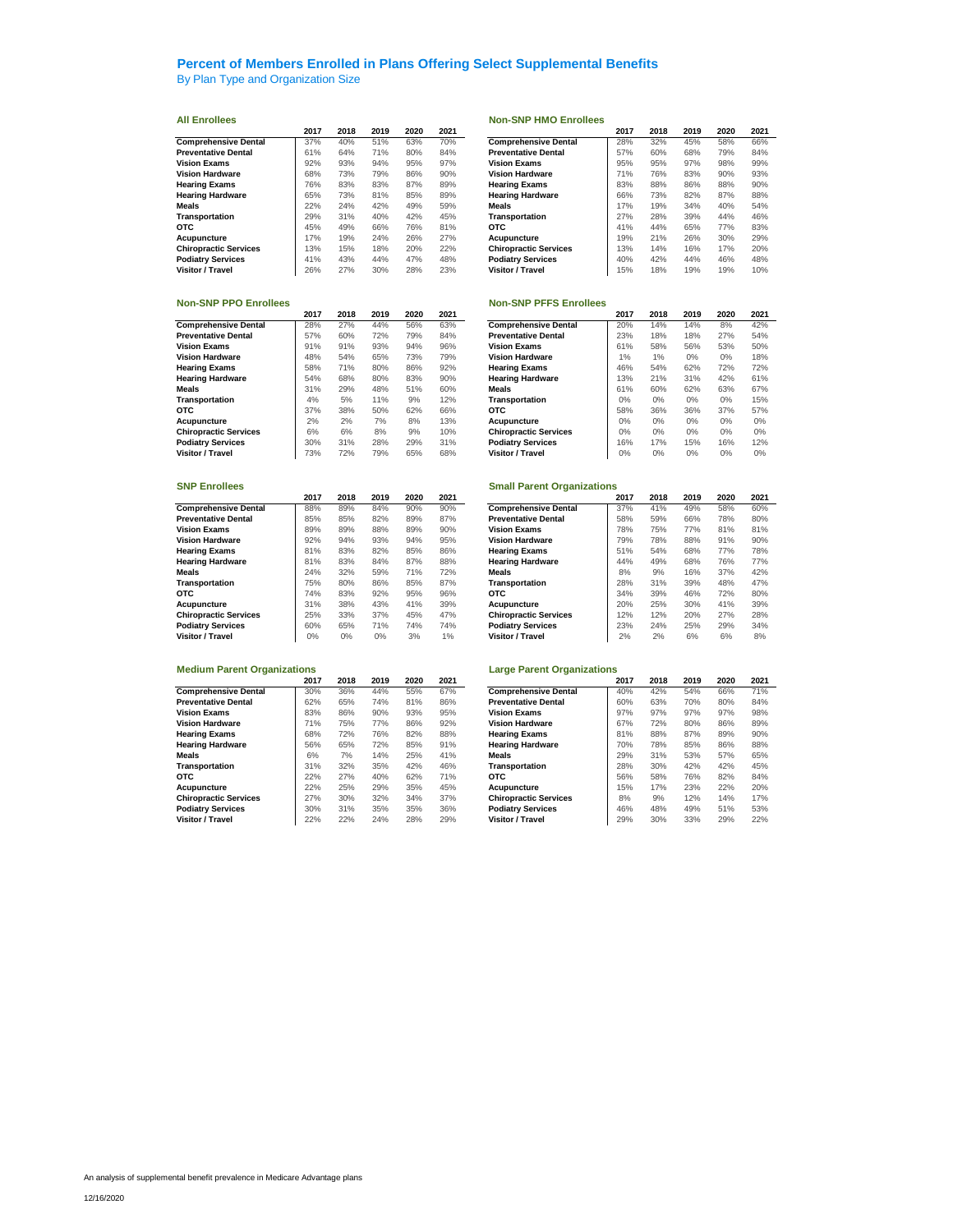### **Percent of Members Enrolled in Plans Offering Select Supplemental Benefits** By Star Rating and Profit Status

### **2.5 or Lower Star Rating Plans 3.0 Star Rating Plans**

|                              | 2017 | 2018 | 2019 | 2020 | 2021  |                              | 2017 | 2018 | 2019 | 2020 | 2021 |
|------------------------------|------|------|------|------|-------|------------------------------|------|------|------|------|------|
| <b>Comprehensive Dental</b>  | 92%  | 96%  | 53%  | 50%  | 78%   | <b>Comprehensive Dental</b>  | 56%  | 69%  | 48%  | 47%  | 61%  |
| <b>Preventative Dental</b>   | 99%  | 93%  | 80%  | 59%  | 100%  | <b>Preventative Dental</b>   | 78%  | 74%  | 75%  | 82%  | 83%  |
| <b>Vision Exams</b>          | 93%  | 95%  | 82%  | 62%  | 100%  | <b>Vision Exams</b>          | 87%  | 92%  | 92%  | 93%  | 89%  |
| <b>Vision Hardware</b>       | 93%  | 95%  | 83%  | 54%  | 100%  | <b>Vision Hardware</b>       | 75%  | 81%  | 75%  | 74%  | 78%  |
| <b>Hearing Exams</b>         | 74%  | 85%  | 92%  | 57%  | 100%  | <b>Hearing Exams</b>         | 79%  | 70%  | 80%  | 85%  | 82%  |
| <b>Hearing Hardware</b>      | 85%  | 92%  | 92%  | 63%  | 100%  | <b>Hearing Hardware</b>      | 78%  | 69%  | 79%  | 83%  | 80%  |
| Meals                        | 0%   | 13%  | 25%  | 43%  | 67%   | <b>Meals</b>                 | 4%   | 6%   | 47%  | 33%  | 39%  |
| <b>Transportation</b>        | 42%  | 61%  | 33%  | 39%  | 23%   | Transportation               | 39%  | 48%  | 44%  | 33%  | 38%  |
| <b>OTC</b>                   | 80%  | 92%  | 54%  | 83%  | 100%  | <b>OTC</b>                   | 39%  | 59%  | 57%  | 57%  | 68%  |
| Acupuncture                  | 0%   | 27%  | 30%  | 17%  | 11%   | Acupuncture                  | 19%  | 25%  | 15%  | 23%  | 17%  |
| <b>Chiropractic Services</b> | 0%   | 34%  | 15%  | 8%   | $0\%$ | <b>Chiropractic Services</b> | 21%  | 20%  | 7%   | 7%   | 11%  |
| <b>Podiatry Services</b>     | 0%   | 14%  | 32%  | 69%  | $0\%$ | <b>Podiatry Services</b>     | 52%  | 23%  | 27%  | 46%  | 44%  |
| Visitor / Travel             | 0%   | 0%   | 5%   | 6%   | 0%    | Visitor / Travel             | 20%  | 14%  | 20%  | 35%  | 9%   |

| 5.5 Star Kating Plans        |      |      |      |      |      | 4.0 Star Rating Plans        |      |      |      |      |      |
|------------------------------|------|------|------|------|------|------------------------------|------|------|------|------|------|
|                              | 2017 | 2018 | 2019 | 2020 | 2021 |                              | 2017 | 2018 | 2019 | 2020 | 2021 |
| <b>Comprehensive Dental</b>  | 47%  | 38%  | 52%  | 57%  | 63%  | <b>Comprehensive Dental</b>  | 46%  | 50%  | 56%  | 67%  | 70%  |
| <b>Preventative Dental</b>   | 69%  | 59%  | 68%  | 81%  | 81%  | <b>Preventative Dental</b>   | 58%  | 71%  | 79%  | 83%  | 87%  |
| <b>Vision Exams</b>          | 94%  | 87%  | 94%  | 94%  | 96%  | <b>Vision Exams</b>          | 92%  | 93%  | 95%  | 95%  | 97%  |
| <b>Vision Hardware</b>       | 62%  | 57%  | 68%  | 82%  | 75%  | <b>Vision Hardware</b>       | 69%  | 79%  | 83%  | 85%  | 93%  |
| <b>Hearing Exams</b>         | 74%  | 80%  | 87%  | 89%  | 92%  | <b>Hearing Exams</b>         | 75%  | 84%  | 87%  | 90%  | 95%  |
| <b>Hearing Hardware</b>      | 71%  | 72%  | 83%  | 87%  | 92%  | <b>Hearing Hardware</b>      | 66%  | 81%  | 86%  | 90%  | 94%  |
| <b>Meals</b>                 | 27%  | 31%  | 41%  | 55%  | 51%  | <b>Meals</b>                 | 30%  | 35%  | 51%  | 55%  | 57%  |
| Transportation               | 27%  | 25%  | 40%  | 45%  | 39%  | Transportation               | 34%  | 34%  | 39%  | 35%  | 48%  |
| <b>OTC</b>                   | 56%  | 49%  | 59%  | 73%  | 72%  | <b>OTC</b>                   | 53%  | 57%  | 69%  | 79%  | 83%  |
| Acupuncture                  | 17%  | 8%   | 28%  | 27%  | 22%  | Acupuncture                  | 15%  | 20%  | 15%  | 16%  | 24%  |
| <b>Chiropractic Services</b> | 2%   | 10%  | 14%  | 21%  | 16%  | <b>Chiropractic Services</b> | 10%  | 16%  | 17%  | 15%  | 25%  |
| <b>Podiatry Services</b>     | 41%  | 39%  | 51%  | 60%  | 53%  | <b>Podiatry Services</b>     | 42%  | 43%  | 47%  | 45%  | 50%  |
| Visitor / Travel             | 35%  | 33%  | 35%  | 24%  | 16%  | Visitor / Travel             | 25%  | 27%  | 41%  | 43%  | 30%  |

|                              | 2017 | 2018 | 2019 | 2020 | 2021 |                              | 2017 | 2018 | 2019 | 2020 | 2021 |
|------------------------------|------|------|------|------|------|------------------------------|------|------|------|------|------|
| <b>Comprehensive Dental</b>  | 20%  | 26%  | 51%  | 68%  | 80%  | <b>Comprehensive Dental</b>  | 11%  | 14%  | 17%  | 43%  | 53%  |
| <b>Preventative Dental</b>   | 63%  | 63%  | 69%  | 86%  | 90%  | <b>Preventative Dental</b>   | 20%  | 22%  | 25%  | 44%  | 55%  |
| <b>Vision Exams</b>          | 92%  | 96%  | 92%  | 96%  | 97%  | <b>Vision Exams</b>          | 100% | 99%  | 100% | 99%  | 100% |
| <b>Vision Hardware</b>       | 63%  | 69%  | 79%  | 90%  | 92%  | <b>Vision Hardware</b>       | 84%  | 87%  | 89%  | 95%  | 97%  |
| <b>Hearing Exams</b>         | 75%  | 81%  | 88%  | 95%  | 93%  | <b>Hearing Exams</b>         | 96%  | 99%  | 36%  | 39%  | 52%  |
| <b>Hearing Hardware</b>      | 68%  | 73%  | 86%  | 95%  | 95%  | <b>Hearing Hardware</b>      | 18%  | 32%  | 35%  | 41%  | 49%  |
| Meals                        | 17%  | 10%  | 32%  | 42%  | 67%  | <b>Meals</b>                 | 0%   | 3%   | 8%   | 24%  | 64%  |
| Transportation               | 27%  | 31%  | 53%  | 63%  | 49%  | Transportation               | 6%   | 12%  | 11%  | 31%  | 35%  |
| отс                          | 41%  | 42%  | 65%  | 77%  | 82%  | <b>OTC</b>                   | 0%   | 11%  | 70%  | 84%  | 89%  |
| Acupuncture                  | 5%   | 9%   | 31%  | 30%  | 23%  | Acupuncture                  | 75%  | 71%  | 68%  | 69%  | 62%  |
| <b>Chiropractic Services</b> | 18%  | 18%  | 24%  | 30%  | 22%  | <b>Chiropractic Services</b> | 13%  | 8%   | 12%  | 20%  | 24%  |
| <b>Podiatry Services</b>     | 48%  | 61%  | 50%  | 49%  | 51%  | <b>Podiatry Services</b>     | 8%   | 7%   | 8%   | 16%  | 34%  |
| Visitor / Travel             | 33%  | 35%  | 12%  | 15%  | 25%  | Visitor / Travel             | 0%   | 3%   | 1%   | 0%   | 5%   |

| New Contracts (NO Star Kathly) |      |      |      |      |      | Low Enforment Plans (No Star Rating) |      |      |      |      |      |
|--------------------------------|------|------|------|------|------|--------------------------------------|------|------|------|------|------|
|                                | 2017 | 2018 | 2019 | 2020 | 2021 |                                      | 2017 | 2018 | 2019 | 2020 | 2021 |
| <b>Comprehensive Dental</b>    | 27%  | 42%  | 57%  | 85%  | 78%  | <b>Comprehensive Dental</b>          | 31%  | 39%  | 55%  | 62%  | 83%  |
| <b>Preventative Dental</b>     | 70%  | 77%  | 87%  | 97%  | 99%  | <b>Preventative Dental</b>           | 81%  | 78%  | 59%  | 67%  | 84%  |
| <b>Vision Exams</b>            | 96%  | 91%  | 90%  | 96%  | 99%  | <b>Vision Exams</b>                  | 88%  | 86%  | 85%  | 89%  | 93%  |
| <b>Vision Hardware</b>         | 83%  | 78%  | 86%  | 95%  | 99%  | <b>Vision Hardware</b>               | 72%  | 63%  | 86%  | 96%  | 93%  |
| <b>Hearing Exams</b>           | 59%  | 74%  | 94%  | 97%  | 93%  | <b>Hearing Exams</b>                 | 70%  | 69%  | 58%  | 68%  | 89%  |
| <b>Hearing Hardware</b>        | 50%  | 66%  | 93%  | 79%  | 80%  | <b>Hearing Hardware</b>              | 73%  | 74%  | 62%  | 68%  | 89%  |
| <b>Meals</b>                   | 23%  | 18%  | 43%  | 53%  | 49%  | <b>Meals</b>                         | 17%  | 19%  | 48%  | 42%  | 58%  |
| Transportation                 | 22%  | 26%  | 32%  | 37%  | 38%  | Transportation                       | 28%  | 41%  | 33%  | 32%  | 70%  |
| <b>OTC</b>                     | 30%  | 48%  | 66%  | 79%  | 80%  | <b>OTC</b>                           | 48%  | 52%  | 54%  | 66%  | 93%  |
| Acupuncture                    | 8%   | 17%  | 17%  | 18%  | 18%  | Acupuncture                          | 5%   | 26%  | 22%  | 26%  | 36%  |
| <b>Chiropractic Services</b>   | 6%   | 17%  | 20%  | 25%  | 18%  | <b>Chiropractic Services</b>         | 2%   | 11%  | 22%  | 33%  | 51%  |
| <b>Podiatry Services</b>       | 23%  | 46%  | 40%  | 46%  | 36%  | <b>Podiatry Services</b>             | 16%  | 42%  | 14%  | 19%  | 30%  |
| <b>Visitor / Travel</b>        | 4%   | 10%  | 38%  | 15%  | 29%  | Visitor / Travel                     | 21%  | 18%  | 0%   | 3%   | 0%   |

|                              | 2017 | 2018 | 2019 | 2020 | 2021 |                              | 2017 | 2018 | 2019 | 2020 | 2021 |
|------------------------------|------|------|------|------|------|------------------------------|------|------|------|------|------|
| <b>Comprehensive Dental</b>  | 43%  | 46%  | 58%  | 70%  | 75%  | <b>Comprehensive Dental</b>  | 20%  | 24%  | 31%  | 42%  | 53%  |
| <b>Preventative Dental</b>   | 65%  | 68%  | 74%  | 85%  | 87%  | <b>Preventative Dental</b>   | 50%  | 51%  | 61%  | 67%  | 73%  |
| <b>Vision Exams</b>          | 93%  | 94%  | 95%  | 95%  | 96%  | <b>Vision Exams</b>          | 90%  | 91%  | 93%  | 96%  | 97%  |
| <b>Vision Hardware</b>       | 66%  | 72%  | 79%  | 85%  | 89%  | <b>Vision Hardware</b>       | 74%  | 76%  | 79%  | 88%  | 93%  |
| Hearing Exams                | 76%  | 84%  | 90%  | 92%  | 95%  | <b>Hearing Exams</b>         | 78%  | 79%  | 64%  | 70%  | 72%  |
| <b>Hearing Hardware</b>      | 72%  | 81%  | 89%  | 91%  | 94%  | <b>Hearing Hardware</b>      | 47%  | 51%  | 58%  | 69%  | 72%  |
| Meals                        | 27%  | 30%  | 52%  | 58%  | 60%  | <b>Meals</b>                 | 6%   | 6%   | 11%  | 19%  | 53%  |
| Transportation               | 30%  | 33%  | 45%  | 46%  | 48%  | Transportation               | 25%  | 25%  | 24%  | 31%  | 36%  |
| отс                          | 56%  | 60%  | 73%  | 81%  | 83%  | <b>OTC</b>                   | 15%  | 16%  | 43%  | 62%  | 72%  |
| Acupuncture                  | 12%  | 14%  | 21%  | 20%  | 19%  | Acupuncture                  | 30%  | 34%  | 36%  | 44%  | 51%  |
| <b>Chiropractic Services</b> | 13%  | 14%  | 17%  | 19%  | 21%  | <b>Chiropractic Services</b> | 15%  | 18%  | 18%  | 22%  | 25%  |
| <b>Podiatry Services</b>     | 48%  | 50%  | 50%  | 53%  | 55%  | <b>Podiatry Services</b>     | 22%  | 23%  | 26%  | 27%  | 29%  |
| Visitor / Travel             | 29%  | 31%  | 34%  | 30%  | 23%  | Visitor / Travel             | 17%  | 16%  | 18%  | 23%  | 25%  |
|                              |      |      |      |      |      |                              |      |      |      |      |      |

| 2017  | 2018  | 2019 | 2020 | 2021  |                              | 2017 | 2018 | 2019 | 2020 | 2021 |
|-------|-------|------|------|-------|------------------------------|------|------|------|------|------|
| 92%   | 96%   | 53%  | 50%  | 78%   | <b>Comprehensive Dental</b>  | 56%  | 69%  | 48%  | 47%  | 61%  |
| 99%   | 93%   | 80%  | 59%  | 100%  | <b>Preventative Dental</b>   | 78%  | 74%  | 75%  | 82%  | 83%  |
| 93%   | 95%   | 82%  | 62%  | 100%  | <b>Vision Exams</b>          | 87%  | 92%  | 92%  | 93%  | 89%  |
| 93%   | 95%   | 83%  | 54%  | 100%  | <b>Vision Hardware</b>       | 75%  | 81%  | 75%  | 74%  | 78%  |
| 74%   | 85%   | 92%  | 57%  | 100%  | <b>Hearing Exams</b>         | 79%  | 70%  | 80%  | 85%  | 82%  |
| 85%   | 92%   | 92%  | 63%  | 100%  | <b>Hearing Hardware</b>      | 78%  | 69%  | 79%  | 83%  | 80%  |
| $0\%$ | 13%   | 25%  | 43%  | 67%   | <b>Meals</b>                 | 4%   | 6%   | 47%  | 33%  | 39%  |
| 42%   | 61%   | 33%  | 39%  | 23%   | Transportation               | 39%  | 48%  | 44%  | 33%  | 38%  |
| 80%   | 92%   | 54%  | 83%  | 100%  | отс                          | 39%  | 59%  | 57%  | 57%  | 68%  |
| $0\%$ | 27%   | 30%  | 17%  | 11%   | Acupuncture                  | 19%  | 25%  | 15%  | 23%  | 17%  |
| $0\%$ | 34%   | 15%  | 8%   | 0%    | <b>Chiropractic Services</b> | 21%  | 20%  | 7%   | 7%   | 11%  |
| $0\%$ | 14%   | 32%  | 69%  | $0\%$ | <b>Podiatry Services</b>     | 52%  | 23%  | 27%  | 46%  | 44%  |
| $0\%$ | $0\%$ | 5%   | 6%   | 0%    | Visitor / Travel             | 20%  | 14%  | 20%  | 35%  | 9%   |

### **3.5 Star Rating Plans 4.0 Star Rating Plans**

|                              | 2017 | 2018 | 2019 | 2020 | 2021 |
|------------------------------|------|------|------|------|------|
| <b>Comprehensive Dental</b>  | 46%  | 50%  | 56%  | 67%  | 70%  |
| <b>Preventative Dental</b>   | 58%  | 71%  | 79%  | 83%  | 87%  |
| <b>Vision Exams</b>          | 92%  | 93%  | 95%  | 95%  | 97%  |
| <b>Vision Hardware</b>       | 69%  | 79%  | 83%  | 85%  | 93%  |
| <b>Hearing Exams</b>         | 75%  | 84%  | 87%  | 90%  | 95%  |
| <b>Hearing Hardware</b>      | 66%  | 81%  | 86%  | 90%  | 94%  |
| <b>Meals</b>                 | 30%  | 35%  | 51%  | 55%  | 57%  |
| Transportation               | 34%  | 34%  | 39%  | 35%  | 48%  |
| <b>OTC</b>                   | 53%  | 57%  | 69%  | 79%  | 83%  |
| Acupuncture                  | 15%  | 20%  | 15%  | 16%  | 24%  |
| <b>Chiropractic Services</b> | 10%  | 16%  | 17%  | 15%  | 25%  |
| <b>Podiatry Services</b>     | 42%  | 43%  | 47%  | 45%  | 50%  |
| Visitor / Travel             | 25%  | 27%  | 41%  | 43%  | 30%  |

### **4.5 Star Rating Plans 5.0 Star Rating Plans**

| 2017 | 2018 | 2019 | 2020 | 2021 |                              | 2017  | 2018 | 2019 | 2020 | 2021 |
|------|------|------|------|------|------------------------------|-------|------|------|------|------|
| 20%  | 26%  | 51%  | 68%  | 80%  | <b>Comprehensive Dental</b>  | 11%   | 14%  | 17%  | 43%  | 53%  |
| 63%  | 63%  | 69%  | 86%  | 90%  | <b>Preventative Dental</b>   | 20%   | 22%  | 25%  | 44%  | 55%  |
| 92%  | 96%  | 92%  | 96%  | 97%  | <b>Vision Exams</b>          | 100%  | 99%  | 100% | 99%  | 100% |
| 63%  | 69%  | 79%  | 90%  | 92%  | <b>Vision Hardware</b>       | 84%   | 87%  | 89%  | 95%  | 97%  |
| 75%  | 81%  | 88%  | 95%  | 93%  | <b>Hearing Exams</b>         | 96%   | 99%  | 36%  | 39%  | 52%  |
| 68%  | 73%  | 86%  | 95%  | 95%  | <b>Hearing Hardware</b>      | 18%   | 32%  | 35%  | 41%  | 49%  |
| 17%  | 10%  | 32%  | 42%  | 67%  | Meals                        | $0\%$ | 3%   | 8%   | 24%  | 64%  |
| 27%  | 31%  | 53%  | 63%  | 49%  | Transportation               | 6%    | 12%  | 11%  | 31%  | 35%  |
| 41%  | 42%  | 65%  | 77%  | 82%  | отс                          | $0\%$ | 11%  | 70%  | 84%  | 89%  |
| 5%   | 9%   | 31%  | 30%  | 23%  | Acupuncture                  | 75%   | 71%  | 68%  | 69%  | 62%  |
| 18%  | 18%  | 24%  | 30%  | 22%  | <b>Chiropractic Services</b> | 13%   | 8%   | 12%  | 20%  | 24%  |
| 48%  | 61%  | 50%  | 49%  | 51%  | <b>Podiatry Services</b>     | 8%    | 7%   | 8%   | 16%  | 34%  |
| 33%  | 35%  | 12%  | 15%  | 25%  | Visitor / Travel             | 0%    | 3%   | 1%   | 0%   | 5%   |

### **New Contracts (No Star Rating) Low Enrollment Plans (No Star Rating)**

|                              | 2017 | 2018 | 2019 | 2020 | 2021 |                              | 2017 | 2018 | 2019 | 2020 | 2021 |
|------------------------------|------|------|------|------|------|------------------------------|------|------|------|------|------|
| <b>Comprehensive Dental</b>  | 27%  | 42%  | 57%  | 85%  | 78%  | <b>Comprehensive Dental</b>  | 31%  | 39%  | 55%  | 62%  | 83%  |
| <b>Preventative Dental</b>   | 70%  | 77%  | 87%  | 97%  | 99%  | <b>Preventative Dental</b>   | 81%  | 78%  | 59%  | 67%  | 84%  |
| <b>Vision Exams</b>          | 96%  | 91%  | 90%  | 96%  | 99%  | <b>Vision Exams</b>          | 88%  | 86%  | 85%  | 89%  | 93%  |
| <b>Vision Hardware</b>       | 83%  | 78%  | 86%  | 95%  | 99%  | <b>Vision Hardware</b>       | 72%  | 63%  | 86%  | 96%  | 93%  |
| <b>Hearing Exams</b>         | 59%  | 74%  | 94%  | 97%  | 93%  | <b>Hearing Exams</b>         | 70%  | 69%  | 58%  | 68%  | 89%  |
| <b>Hearing Hardware</b>      | 50%  | 66%  | 93%  | 79%  | 80%  | <b>Hearing Hardware</b>      | 73%  | 74%  | 62%  | 68%  | 89%  |
| Meals                        | 23%  | 18%  | 43%  | 53%  | 49%  | <b>Meals</b>                 | 17%  | 19%  | 48%  | 42%  | 58%  |
| Transportation               | 22%  | 26%  | 32%  | 37%  | 38%  | Transportation               | 28%  | 41%  | 33%  | 32%  | 70%  |
| отс                          | 30%  | 48%  | 66%  | 79%  | 80%  | <b>OTC</b>                   | 48%  | 52%  | 54%  | 66%  | 93%  |
| Acupuncture                  | 8%   | 17%  | 17%  | 18%  | 18%  | Acupuncture                  | 5%   | 26%  | 22%  | 26%  | 36%  |
| <b>Chiropractic Services</b> | 6%   | 17%  | 20%  | 25%  | 18%  | <b>Chiropractic Services</b> | 2%   | 11%  | 22%  | 33%  | 51%  |
| <b>Podiatry Services</b>     | 23%  | 46%  | 40%  | 46%  | 36%  | <b>Podiatry Services</b>     | 16%  | 42%  | 14%  | 19%  | 30%  |
| Visitor / Travel             | 4%   | 10%  | 38%  | 15%  | 29%  | Visitor / Travel             | 21%  | 18%  | 0%   | 3%   | 0%   |

### **For Profit Enrollees Non-Profit Enrollees**

| 2017 | 2018 | 2019 | 2020 | 2021 |                              | 2017 | 2018 | 2019 | 2020 | 2021 |
|------|------|------|------|------|------------------------------|------|------|------|------|------|
| 43%  | 46%  | 58%  | 70%  | 75%  | <b>Comprehensive Dental</b>  | 20%  | 24%  | 31%  | 42%  | 53%  |
| 65%  | 68%  | 74%  | 85%  | 87%  | <b>Preventative Dental</b>   | 50%  | 51%  | 61%  | 67%  | 73%  |
| 93%  | 94%  | 95%  | 95%  | 96%  | <b>Vision Exams</b>          | 90%  | 91%  | 93%  | 96%  | 97%  |
| 66%  | 72%  | 79%  | 85%  | 89%  | <b>Vision Hardware</b>       | 74%  | 76%  | 79%  | 88%  | 93%  |
| 76%  | 84%  | 90%  | 92%  | 95%  | <b>Hearing Exams</b>         | 78%  | 79%  | 64%  | 70%  | 72%  |
| 72%  | 81%  | 89%  | 91%  | 94%  | <b>Hearing Hardware</b>      | 47%  | 51%  | 58%  | 69%  | 72%  |
| 27%  | 30%  | 52%  | 58%  | 60%  | <b>Meals</b>                 | 6%   | 6%   | 11%  | 19%  | 53%  |
| 30%  | 33%  | 45%  | 46%  | 48%  | Transportation               | 25%  | 25%  | 24%  | 31%  | 36%  |
| 56%  | 60%  | 73%  | 81%  | 83%  | <b>OTC</b>                   | 15%  | 16%  | 43%  | 62%  | 72%  |
| 12%  | 14%  | 21%  | 20%  | 19%  | Acupuncture                  | 30%  | 34%  | 36%  | 44%  | 51%  |
| 13%  | 14%  | 17%  | 19%  | 21%  | <b>Chiropractic Services</b> | 15%  | 18%  | 18%  | 22%  | 25%  |
| 48%  | 50%  | 50%  | 53%  | 55%  | <b>Podiatry Services</b>     | 22%  | 23%  | 26%  | 27%  | 29%  |
| 29%  | 31%  | 34%  | 30%  | 23%  | Visitor / Travel             | 17%  | 16%  | 18%  | 23%  | 25%  |
|      |      |      |      |      |                              |      |      |      |      |      |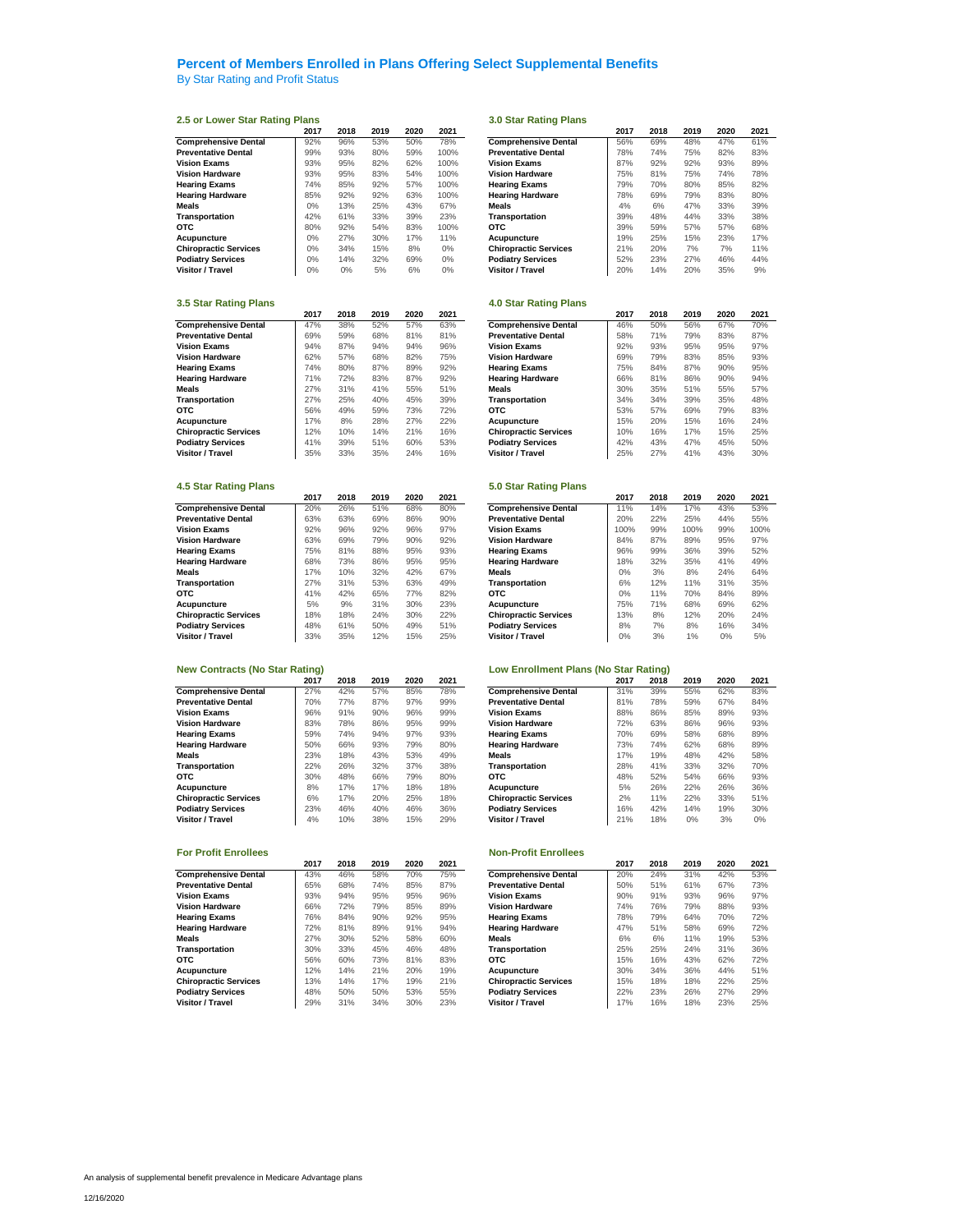**Alabama Arizona**

| Alabama                                                   |            |            |             |             |             | <b>Arizona</b>                                  |             |             |             |             |             |
|-----------------------------------------------------------|------------|------------|-------------|-------------|-------------|-------------------------------------------------|-------------|-------------|-------------|-------------|-------------|
|                                                           | 2017       | 2018       | 2019        | 2020        | 2021        |                                                 | 2017        | 2018        | 2019        | 2020        | 2021        |
| <b>Comprehensive Dental</b>                               | 45%        | 64%        | 59%         | 71%         | 97%         | <b>Comprehensive Dental</b>                     | 27%         | 29%         | 33%         | 35%         | 56%         |
| <b>Preventative Dental</b>                                | 57%        | 66%        | 92%         | 96%         | 97%         | <b>Preventative Dental</b>                      | 40%         | 45%         | 50%         | 87%         | 89%         |
| Vision Exams                                              | 100%       | 100%       | 100%        | 99%         | 99%         | <b>Vision Exams</b>                             | 79%         | 85%         | 97%         | 98%         | 100%        |
| Vision Hardware                                           | 62%        | 85%        | 95%         | 94%         | 94%         | <b>Vision Hardware</b>                          | 56%         | 67%         | 75%         | 84%         | 95%         |
| Hearing Exams                                             | 79%        | 85%        | 95%         | 95%         | 96%         | <b>Hearing Exams</b>                            | 76%         | 95%         | 93%         | 95%         | 98%         |
| <b>Hearing Hardware</b>                                   | 61%        | 68%        | 78%         | 81%         | 82%         | <b>Hearing Hardware</b>                         | 66%         | 85%         | 84%         | 85%         | 87%         |
| Meals                                                     | 21%        | 20%        | 34%         | 35%         | 35%         | Meals                                           | 15%         | 23%         | 55%         | 58%         | 58%         |
| Transportation                                            | 19%        | 21%        | 45%         | 47%         | 45%         | Transportation                                  | 22%         | 27%         | 25%         | 41%         | 56%         |
| отс                                                       | 45%        | 56%        | 75%         | 74%         | 75%         | отс                                             | 60%         | 50%         | 75%         | 86%         | 86%         |
| Acupuncture                                               | $0\%$      | 0%         | $0\%$       | 0%          | 0%          | Acupuncture                                     | $0\%$       | 3%          | 13%         | 14%         | 12%         |
| <b>Chiropractic Services</b>                              | $0\%$      | $0\%$      | $0\%$       | $0\%$       | $0\%$       | <b>Chiropractic Services</b>                    | 27%         | 32%         | 30%         | 31%         | 29%         |
| <b>Podiatry Services</b>                                  | 17%        | 22%        | 25%         | 27%         | 27%         | <b>Podiatry Services</b>                        | 61%         | 64%         | 61%         | 64%         | 82%         |
| Visitor / Travel                                          | 48%        | 50%        | 51%         | 51%         | 35%         | Visitor / Travel                                | 34%         | 34%         | 35%         | 33%         | 33%         |
| Arkansas                                                  |            |            |             |             |             | <b>California</b>                               |             |             |             |             |             |
|                                                           | 2017       | 2018       | 2019        | 2020        | 2021        |                                                 | 2017        | 2018        | 2019        | 2020        | 2021        |
| <b>Comprehensive Dental</b>                               | 48%        | 53%        | 66%         | 73%         | 76%         | <b>Comprehensive Dental</b>                     | 26%         | 27%         | 34%         | 39%         | 40%         |
| <b>Preventative Dental</b>                                | 79%        | 83%        | 88%         | 97%         | 98%         | <b>Preventative Dental</b>                      | 28%         | 30%         | 36%         | 46%         | 46%         |
| Vision Exams                                              | 84%        | 87%        | 90%         | 92%         | 92%         | <b>Vision Exams</b>                             | 99%         | 99%         | 99%         | 99%         | 99%         |
| <b>Vision Hardware</b>                                    | 48%        | 61%        | 82%         | 87%         | 92%         | <b>Vision Hardware</b>                          | 91%         | 94%         | 95%         | 98%         | 98%         |
| <b>Hearing Exams</b>                                      | 75%        | 76%        | 82%         | 93%         | 99%         | <b>Hearing Exams</b>                            | 97%         | 97%         | 59%         | 60%         | 60%         |
| <b>Hearing Hardware</b>                                   | 75%        | 76%        | 82%         | 93%         | 99%         | <b>Hearing Hardware</b>                         | 52%         | 52%         | 57%         | 59%         | 59%         |
| Meals                                                     | 33%        | 32%        | 57%         | 59%         | 59%         | Meals                                           | 9%          | 9%          | 10%         | 13%         | 55%         |
| Transportation                                            | 17%        | 20%        | 35%         | 26%         | 27%         | Transportation                                  | 38%         | 39%         | 43%         | 43%         | 44%         |
| отс                                                       | 56%        | 56%        | 65%         | 74%         | 76%         | отс                                             | 18%         | 19%         | 74%         | 80%         | 84%         |
| Acupuncture                                               | 16%        | 0%         | 9%          | 9%          | 8%          | Acupuncture                                     | 58%         | 71%         | 76%         | 75%         | 77%         |
| <b>Chiropractic Services</b>                              | $0\%$      | $0\%$      | 1%          | 2%          | 4%          | <b>Chiropractic Services</b>                    | 10%         | 18%         | 25%         | 26%         | 31%         |
| <b>Podiatry Services</b>                                  | 32%        | 34%        | 36%         | 39%         | 47%         | <b>Podiatry Services</b>                        | 24%         | 26%         | 34%         | 36%         | 36%         |
| Visitor / Travel                                          | 9%         | 9%         | 12%         | 16%         | 7%          | Visitor / Travel                                | $0\%$       | 0%          | 1%          | 1%          | 1%          |
|                                                           |            |            |             |             |             |                                                 |             |             |             |             |             |
| Colorado                                                  |            |            |             |             |             | <b>Connecticut</b>                              |             |             |             |             |             |
|                                                           | 2017<br>8% | 2018<br>7% | 2019<br>11% | 2020<br>42% | 2021<br>83% | <b>Comprehensive Dental</b>                     | 2017<br>4%  | 2018<br>15% | 2019<br>58% | 2020<br>42% | 2021<br>46% |
| <b>Comprehensive Dental</b><br><b>Preventative Dental</b> | 28%        | 27%        | 26%         | 59%         | 90%         | <b>Preventative Dental</b>                      |             |             | 67%         | 83%         | 79%         |
| <b>Vision Exams</b>                                       | 98%        | 98%        | 100%        | 100%        | 100%        | <b>Vision Exams</b>                             | 59%<br>100% | 68%<br>100% | 92%         | 96%         | 97%         |
| Vision Hardware                                           | 82%        | 82%        | 84%         | 97%         | 99%         | <b>Vision Hardware</b>                          | 51%         | 74%         | 74%         | 92%         | 94%         |
| <b>Hearing Exams</b>                                      | 91%        | 97%        | 99%         | 100%        | 100%        |                                                 | 96%         | 97%         | 90%         | 94%         | 96%         |
| Hearing Hardware                                          | 91%        | 97%        | 99%         | 97%         | 96%         | <b>Hearing Exams</b><br><b>Hearing Hardware</b> | 67%         | 79%         | 77%         | 79%         | 81%         |
| Meals                                                     | 15%        | 17%        | 19%         | 22%         | 22%         | Meals                                           | 11%         | 12%         | 28%         | 31%         | 29%         |
| Transportation                                            | 9%         | 9%         | 14%         | 15%         | 17%         | Transportation                                  | 6%          | 6%          | 12%         | 19%         | 21%         |
| отс                                                       | 53%        | 34%        | 38%         | 41%         | 98%         | отс                                             | 26%         | 37%         | 71%         | 71%         | 81%         |
| Acupuncture                                               | $0\%$      | 1%         | 5%          | 2%          | 2%          | Acupuncture                                     | $0\%$       | 0%          | 0%          | 2%          | 1%          |
| <b>Chiropractic Services</b>                              | 0%         | $0\%$      | 9%          | 14%         | 15%         | <b>Chiropractic Services</b>                    | $0\%$       | $0\%$       | $0\%$       | 1%          | 1%          |
| <b>Podiatry Services</b>                                  | 68%        | 68%        | 65%         | 64%         | 94%         | <b>Podiatry Services</b>                        | 33%         | 33%         | 36%         | 40%         | 40%         |
| Visitor / Travel                                          | 5%         | 6%         | 7%          | 9%          | 9%          | <b>Visitor / Travel</b>                         | 32%         | 40%         | 49%         | 44%         | 20%         |
|                                                           |            |            |             |             |             |                                                 |             |             |             |             |             |
| Delaware                                                  | 2017       | 2018       | 2019        | 2020        | 2021        | <b>Washington D.C.</b>                          | 2017        | 2018        | 2019        | 2020        | 2021        |
| <b>Comprehensive Dental</b>                               | 8%         | 45%        | 76%         | 87%         | 91%         | <b>Comprehensive Dental</b>                     | 73%         | 82%         | 90%         | 92%         | 100%        |
| <b>Preventative Dental</b>                                | 66%        | 75%        | 79%         | 91%         | 92%         | <b>Preventative Dental</b>                      | 88%         | 91%         | 91%         | 93%         | 100%        |
| Vision Exams                                              | 100%       | 79%        | 94%         | 96%         | 96%         | <b>Vision Exams</b>                             | 100%        | 100%        | 100%        | 100%        | 100%        |
| Vision Hardware                                           | 100%       | 79%        | 83%         | 76%         | 71%         | <b>Vision Hardware</b>                          | 90%         | 91%         | 93%         | 93%         | 97%         |
| <b>Hearing Exams</b>                                      | 81%        | 75%        | 98%         | 99%         | 99%         | <b>Hearing Exams</b>                            | 20%         | 16%         | 12%         | 12%         | 79%         |
| <b>Hearing Hardware</b>                                   | 81%        | 75%        | 98%         | 99%         | 99%         | <b>Hearing Hardware</b>                         | 20%         | 16%         | 12%         | 12%         | 79%         |
| Meals                                                     | 15%        | 21%        | 87%         | 98%         | 98%         | Meals                                           | $0\%$       | $0\%$       | 5%          | 71%         | 73%         |
| Transportation                                            | 15%        | 17%        | 14%         | 32%         | 33%         | Transportation                                  | 79%         | 81%         | 63%         | 93%         | 94%         |
| отс                                                       | 22%        | 68%        | 95%         | 93%         | 96%         | отс                                             | 73%         | 81%         | 65%         | 70%         | 94%         |
| Acupuncture                                               | $0\%$      | $0\%$      | $0\%$       | 2%          | 3%          | Acupuncture                                     | $0\%$       | $0\%$       | $0\%$       | $0\%$       | $0\%$       |
| <b>Chiropractic Services</b>                              | $0\%$      | 0%         | 11%         | 14%         | 15%         | <b>Chiropractic Services</b>                    | $0\%$       | 0%          | $0\%$       | 0%          | 0%          |
| <b>Podiatry Services</b>                                  | 13%        | 17%        | 28%         | 38%         | 40%         | <b>Podiatry Services</b>                        | 77%         | 79%         | 65%         | 67%         | 68%         |
| Visitor / Travel                                          | 10%        | 46%        | 45%         | 43%         | 41%         | Visitor / Travel                                | $0\%$       | 4%          | 3%          | 3%          | 6%          |
|                                                           |            |            |             |             |             |                                                 |             |             |             |             |             |
| <b>Florida</b>                                            | 2017       | 2018       | 2019        | 2020        | 2021        | Georgia                                         | 2017        | 2018        | 2019        | 2020        | 2021        |
| <b>Comprehensive Dental</b>                               | 69%        | 73%        | 74%         | 80%         | 81%         | <b>Comprehensive Dental</b>                     | 58%         | 62%         | 64%         | 86%         | 85%         |
| <b>Preventative Dental</b>                                | 79%        | 81%        | 86%         | 91%         | 92%         | <b>Preventative Dental</b>                      | 81%         | 81%         | 85%         | 89%         | 86%         |
| <b>Vision Exams</b>                                       | 97%        | 100%       | 99%         | 97%         | 97%         | <b>Vision Exams</b>                             | 91%         | 93%         | 95%         | 98%         | 98%         |
| <b>Vision Hardware</b>                                    | 79%        | 80%        | 81%         | 82%         | 84%         | <b>Vision Hardware</b>                          | 84%         | 81%         | 90%         | 93%         | 86%         |
| <b>Hearing Exams</b>                                      | 82%        | 85%        | 90%         | 92%         | 94%         | <b>Hearing Exams</b>                            | 81%         | 100%        | 100%        | 100%        | 100%        |
| <b>Hearing Hardware</b>                                   | 82%        | 85%        | 90%         | 93%         | 95%         | <b>Hearing Hardware</b>                         | 75%         | 94%         | 95%         | 87%         | 94%         |
| Meals                                                     | 38%        | 36%        | 45%         | 47%         | 50%         | Meals                                           | 27%         | 25%         | 64%         | 83%         | 84%         |

|                                                 | 2017  | 2018 | 2019  | 2020 | 2021  |                                                           | 2017  | 2018  | 2019  | 2020  | 2021  |
|-------------------------------------------------|-------|------|-------|------|-------|-----------------------------------------------------------|-------|-------|-------|-------|-------|
| <b>Comprehensive Dental</b>                     | 45%   | 64%  | 59%   | 71%  | 97%   | <b>Comprehensive Dental</b>                               | 27%   | 29%   | 33%   | 35%   | 56%   |
| <b>Preventative Dental</b>                      | 57%   | 66%  | 92%   | 96%  | 97%   | <b>Preventative Dental</b>                                | 40%   | 45%   | 50%   | 87%   | 89%   |
| Vision Exams                                    | 100%  | 100% | 100%  | 99%  | 99%   | <b>Vision Exams</b>                                       | 79%   | 85%   | 97%   | 98%   | 100%  |
| <b>Vision Hardware</b>                          | 62%   | 85%  | 95%   | 94%  | 94%   | <b>Vision Hardware</b>                                    | 56%   | 67%   | 75%   | 84%   | 95%   |
|                                                 |       |      |       |      |       |                                                           |       |       |       |       |       |
| <b>Hearing Exams</b>                            | 79%   | 85%  | 95%   | 95%  | 96%   | <b>Hearing Exams</b>                                      | 76%   | 95%   | 93%   | 95%   | 98%   |
| Hearing Hardware                                | 61%   | 68%  | 78%   | 81%  | 82%   | <b>Hearing Hardware</b>                                   | 66%   | 85%   | 84%   | 85%   | 87%   |
| <b>Meals</b>                                    | 21%   | 20%  | 34%   | 35%  | 35%   | <b>Meals</b>                                              | 15%   | 23%   | 55%   | 58%   | 58%   |
| Transportation                                  | 19%   | 21%  | 45%   | 47%  | 45%   | Transportation                                            | 22%   | 27%   | 25%   | 41%   | 56%   |
| отс                                             | 45%   | 56%  | 75%   | 74%  | 75%   | отс                                                       | 60%   | 50%   | 75%   | 86%   | 86%   |
| Acupuncture                                     | 0%    | 0%   | $0\%$ | 0%   | $0\%$ | Acupuncture                                               | $0\%$ | 3%    | 13%   | 14%   | 12%   |
| <b>Chiropractic Services</b>                    | $0\%$ | 0%   | 0%    | 0%   | 0%    | <b>Chiropractic Services</b>                              | 27%   | 32%   | 30%   | 31%   | 29%   |
| <b>Podiatry Services</b>                        | 17%   | 22%  | 25%   | 27%  | 27%   | <b>Podiatry Services</b>                                  | 61%   | 64%   | 61%   | 64%   | 82%   |
| Visitor / Travel                                | 48%   | 50%  | 51%   | 51%  | 35%   | <b>Visitor / Travel</b>                                   | 34%   | 34%   | 35%   | 33%   | 33%   |
|                                                 |       |      |       |      |       |                                                           |       |       |       |       |       |
|                                                 |       |      |       |      |       |                                                           |       |       |       |       |       |
| Arkansas                                        |       |      |       |      |       | <b>California</b>                                         |       |       |       |       |       |
|                                                 | 2017  | 2018 | 2019  | 2020 | 2021  |                                                           | 2017  | 2018  | 2019  | 2020  | 2021  |
| <b>Comprehensive Dental</b>                     | 48%   | 53%  | 66%   | 73%  | 76%   | <b>Comprehensive Dental</b>                               | 26%   | 27%   | 34%   | 39%   | 40%   |
| Preventative Dental                             | 79%   | 83%  | 88%   | 97%  | 98%   | <b>Preventative Dental</b>                                | 28%   | 30%   | 36%   | 46%   | 46%   |
| Vision Exams                                    | 84%   | 87%  | 90%   | 92%  | 92%   | <b>Vision Exams</b>                                       | 99%   | 99%   | 99%   | 99%   | 99%   |
| Vision Hardware                                 | 48%   | 61%  | 82%   | 87%  | 92%   | <b>Vision Hardware</b>                                    | 91%   | 94%   | 95%   | 98%   | 98%   |
| Hearing Exams                                   | 75%   | 76%  | 82%   | 93%  | 99%   | <b>Hearing Exams</b>                                      | 97%   | 97%   | 59%   | 60%   | 60%   |
| <b>Hearing Hardware</b>                         | 75%   | 76%  | 82%   | 93%  | 99%   | <b>Hearing Hardware</b>                                   | 52%   | 52%   | 57%   | 59%   | 59%   |
| Meals                                           | 33%   | 32%  | 57%   | 59%  | 59%   | <b>Meals</b>                                              | 9%    | 9%    | 10%   | 13%   | 55%   |
| Transportation                                  | 17%   | 20%  | 35%   | 26%  | 27%   | Transportation                                            | 38%   | 39%   | 43%   | 43%   | 44%   |
|                                                 |       |      |       | 74%  |       |                                                           |       |       |       |       |       |
| отс                                             | 56%   | 56%  | 65%   |      | 76%   | отс                                                       | 18%   | 19%   | 74%   | 80%   | 84%   |
| Acupuncture                                     | 16%   | 0%   | 9%    | 9%   | 8%    | Acupuncture                                               | 58%   | 71%   | 76%   | 75%   | 77%   |
| <b>Chiropractic Services</b>                    | $0\%$ | 0%   | 1%    | 2%   | 4%    | <b>Chiropractic Services</b>                              | 10%   | 18%   | 25%   | 26%   | 31%   |
| <b>Podiatry Services</b>                        | 32%   | 34%  | 36%   | 39%  | 47%   | <b>Podiatry Services</b>                                  | 24%   | 26%   | 34%   | 36%   | 36%   |
| Visitor / Travel                                | 9%    | 9%   | 12%   | 16%  | 7%    | Visitor / Travel                                          | $0\%$ | 0%    | 1%    | 1%    | 1%    |
|                                                 |       |      |       |      |       |                                                           |       |       |       |       |       |
|                                                 |       |      |       |      |       |                                                           |       |       |       |       |       |
| Colorado                                        |       |      |       |      |       | <b>Connecticut</b>                                        |       |       |       |       |       |
|                                                 | 2017  | 2018 | 2019  | 2020 | 2021  |                                                           | 2017  | 2018  | 2019  | 2020  | 2021  |
| <b>Comprehensive Dental</b>                     | 8%    | 7%   | 11%   | 42%  | 83%   | <b>Comprehensive Dental</b><br><b>Preventative Dental</b> | 4%    | 15%   | 58%   | 42%   | 46%   |
| <b>Preventative Dental</b>                      | 28%   | 27%  | 26%   | 59%  | 90%   |                                                           | 59%   | 68%   | 67%   | 83%   | 79%   |
| Vision Exams                                    | 98%   | 98%  | 100%  | 100% | 100%  | <b>Vision Exams</b>                                       | 100%  | 100%  | 92%   | 96%   | 97%   |
| <b>Vision Hardware</b>                          | 82%   | 82%  | 84%   | 97%  | 99%   | <b>Vision Hardware</b>                                    | 51%   | 74%   | 74%   | 92%   | 94%   |
| <b>Hearing Exams</b>                            | 91%   | 97%  | 99%   | 100% | 100%  | <b>Hearing Exams</b>                                      | 96%   | 97%   | 90%   | 94%   | 96%   |
| Hearing Hardware                                | 91%   | 97%  | 99%   | 97%  | 96%   | <b>Hearing Hardware</b>                                   | 67%   | 79%   | 77%   | 79%   | 81%   |
| Meals                                           | 15%   | 17%  | 19%   | 22%  | 22%   | Meals                                                     | 11%   | 12%   | 28%   | 31%   | 29%   |
| Transportation                                  | 9%    | 9%   | 14%   | 15%  | 17%   | Transportation                                            | 6%    | 6%    | 12%   | 19%   | 21%   |
| отс                                             | 53%   | 34%  | 38%   | 41%  | 98%   | отс                                                       | 26%   | 37%   | 71%   | 71%   | 81%   |
| Acupuncture                                     | 0%    | 1%   | 5%    | 2%   | 2%    | Acupuncture                                               | $0\%$ | 0%    | $0\%$ | 2%    | 1%    |
| <b>Chiropractic Services</b>                    | $0\%$ | 0%   | 9%    | 14%  | 15%   | <b>Chiropractic Services</b>                              | 0%    | 0%    | $0\%$ | 1%    | 1%    |
| <b>Podiatry Services</b>                        | 68%   | 68%  | 65%   | 64%  | 94%   | <b>Podiatry Services</b>                                  | 33%   | 33%   | 36%   | 40%   | 40%   |
| Visitor / Travel                                | 5%    | 6%   | 7%    | 9%   | 9%    | Visitor / Travel                                          | 32%   | 40%   | 49%   | 44%   | 20%   |
|                                                 |       |      |       |      |       |                                                           |       |       |       |       |       |
|                                                 |       |      |       |      |       |                                                           |       |       |       |       |       |
| Delaware                                        |       |      |       |      |       | <b>Washington D.C.</b>                                    |       |       |       |       |       |
|                                                 | 2017  | 2018 | 2019  | 2020 | 2021  |                                                           | 2017  | 2018  | 2019  | 2020  | 2021  |
| <b>Comprehensive Dental</b>                     | 8%    | 45%  | 76%   | 87%  | 91%   | <b>Comprehensive Dental</b>                               | 73%   | 82%   | 90%   | 92%   | 100%  |
| Preventative Dental                             | 66%   | 75%  | 79%   | 91%  | 92%   | <b>Preventative Dental</b>                                | 88%   | 91%   | 91%   | 93%   | 100%  |
| Vision Exams                                    | 100%  | 79%  | 94%   | 96%  | 96%   | <b>Vision Exams</b>                                       | 100%  | 100%  | 100%  | 100%  | 100%  |
| Vision Hardware                                 | 100%  | 79%  | 83%   | 76%  | 71%   | <b>Vision Hardware</b>                                    | 90%   | 91%   | 93%   | 93%   | 97%   |
|                                                 | 81%   | 75%  | 98%   | 99%  | 99%   |                                                           | 20%   | 16%   | 12%   | 12%   | 79%   |
| <b>Hearing Exams</b><br><b>Hearing Hardware</b> |       |      |       |      |       | <b>Hearing Exams</b><br><b>Hearing Hardware</b>           |       |       |       |       |       |
|                                                 | 81%   | 75%  | 98%   | 99%  | 99%   |                                                           | 20%   | 16%   | 12%   | 12%   | 79%   |
| Meals                                           | 15%   | 21%  | 87%   | 98%  | 98%   | Meals                                                     | 0%    | $0\%$ | 5%    | 71%   | 73%   |
| Transportation                                  | 15%   | 17%  | 14%   | 32%  | 33%   | Transportation                                            | 79%   | 81%   | 63%   | 93%   | 94%   |
| отс                                             | 22%   | 68%  | 95%   | 93%  | 96%   | отс                                                       | 73%   | 81%   | 65%   | 70%   | 94%   |
| <b>Acupuncture</b>                              | $0\%$ | 0%   | 0%    | 2%   | 3%    | Acupuncture                                               | 0%    | 0%    | $0\%$ | $0\%$ | $0\%$ |
| <b>Chiropractic Services</b>                    | $0\%$ | 0%   | 11%   | 14%  | 15%   | <b>Chiropractic Services</b>                              | $0\%$ | $0\%$ | $0\%$ | $0\%$ | 0%    |
| <b>Podiatry Services</b>                        | 13%   | 17%  | 28%   | 38%  | 40%   | <b>Podiatry Services</b>                                  | 77%   | 79%   | 65%   | 67%   | 68%   |
| Visitor / Travel                                | 10%   | 46%  | 45%   | 43%  | 41%   | <b>Visitor / Travel</b>                                   | 0%    | 4%    | 3%    | 3%    | 6%    |
|                                                 |       |      |       |      |       |                                                           |       |       |       |       |       |
|                                                 |       |      |       |      |       |                                                           |       |       |       |       |       |
| <b>Florida</b>                                  |       |      |       |      |       | Georgia                                                   |       |       |       |       |       |
|                                                 | 2017  | 2018 | 2019  | 2020 | 2021  |                                                           | 2017  | 2018  | 2019  | 2020  | 2021  |
| <b>Comprehensive Dental</b>                     | 69%   | 73%  | 74%   | 80%  | 81%   | <b>Comprehensive Dental</b>                               | 58%   | 62%   | 64%   | 86%   | 85%   |
| Preventative Dental                             | 79%   | 81%  | 86%   | 91%  | 92%   | <b>Preventative Dental</b>                                | 81%   | 81%   | 85%   | 89%   | 86%   |
| <b>Vision Exams</b>                             | 97%   | 100% | 99%   | 97%  | 97%   | <b>Vision Exams</b>                                       | 91%   | 93%   | 95%   | 98%   | 98%   |
| Vision Hardware                                 | 79%   | 80%  | 81%   | 82%  | 84%   | <b>Vision Hardware</b>                                    | 84%   | 81%   | 90%   | 93%   | 86%   |
| <b>Hearing Exams</b>                            | 82%   | 85%  | 90%   | 92%  | 94%   | <b>Hearing Exams</b>                                      | 81%   | 100%  | 100%  | 100%  | 100%  |
| <b>Hearing Hardware</b>                         | 82%   | 85%  | 90%   | 93%  | 95%   | <b>Hearing Hardware</b>                                   | 75%   | 94%   | 95%   | 87%   | 94%   |
| Meals                                           | 38%   | 36%  | 45%   | 47%  | 50%   | <b>Meals</b>                                              | 27%   | 25%   | 64%   | 83%   | 84%   |
| <b>Transportation</b>                           | 52%   | 56%  | 58%   | 61%  | 62%   | Transportation                                            | 31%   | 40%   | 47%   | 54%   | 60%   |
| отс                                             | 63%   | 74%  | 80%   | 88%  | 87%   | отс                                                       | 53%   | 50%   | 73%   | 80%   | 80%   |
| Acupuncture                                     | 9%    | 16%  | 21%   | 24%  | 30%   | Acupuncture                                               | 1%    | 1%    | 10%   | 10%   | 9%    |
| <b>Chiropractic Services</b>                    | 20%   | 25%  | 24%   | 26%  | 30%   | <b>Chiropractic Services</b>                              | $0\%$ | $0\%$ | 5%    | 6%    | 13%   |
| <b>Podiatry Services</b>                        | 57%   | 57%  | 57%   | 64%  | 65%   | <b>Podiatry Services</b>                                  | 29%   | 36%   | 36%   | 36%   | 37%   |
| Visitor / Travel                                | 28%   | 30%  | 31%   | 21%  | 23%   | Visitor / Travel                                          | 19%   | 18%   | 36%   | 39%   | 36%   |
|                                                 |       |      |       |      |       |                                                           |       |       |       |       |       |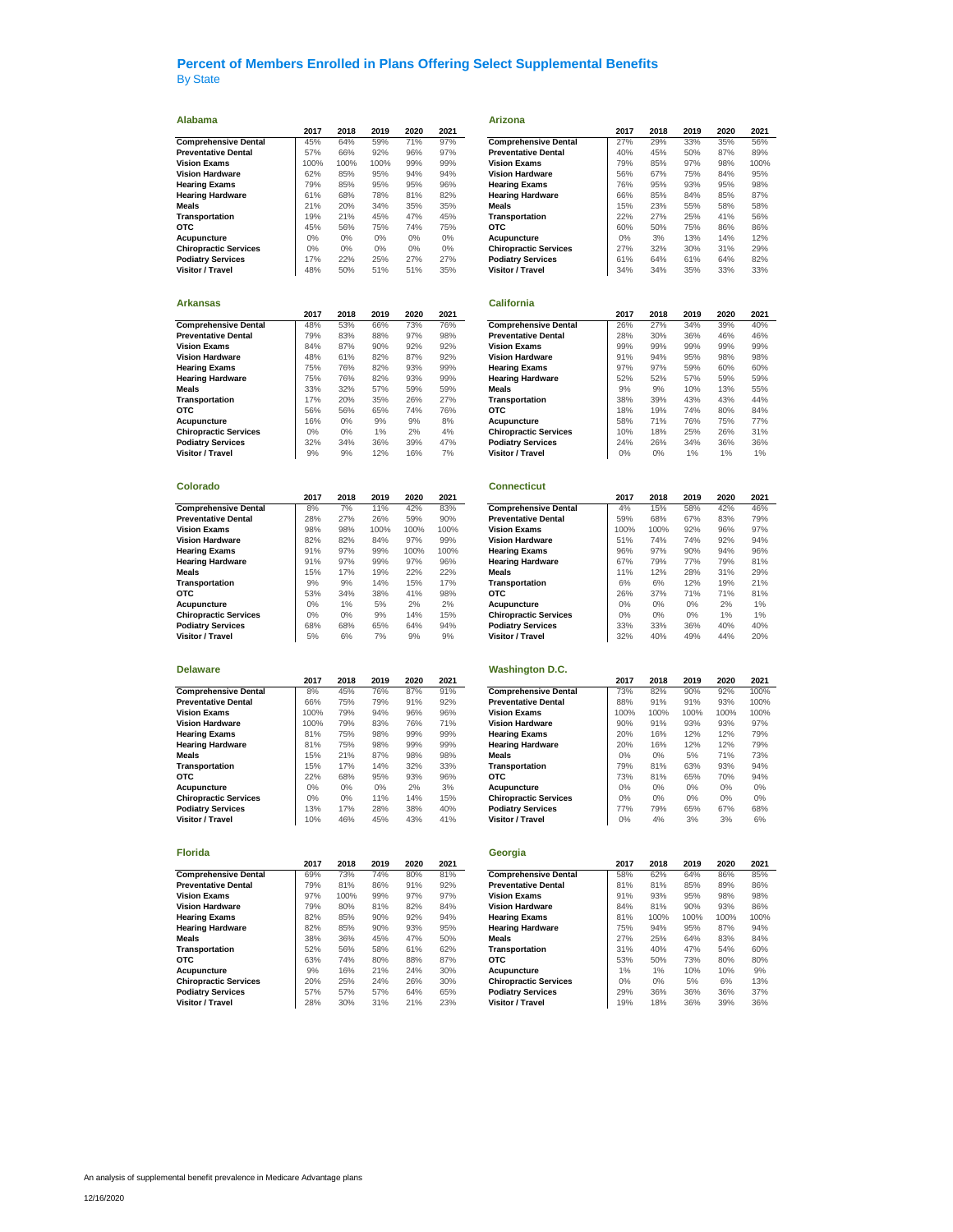| Hawaii                       |       |       |      |       |       | Idaho                        |       |       |      |      |      |
|------------------------------|-------|-------|------|-------|-------|------------------------------|-------|-------|------|------|------|
|                              | 2017  | 2018  | 2019 | 2020  | 2021  |                              | 2017  | 2018  | 2019 | 2020 | 2021 |
| <b>Comprehensive Dental</b>  | 39%   | 24%   | 38%  | 39%   | 55%   | <b>Comprehensive Dental</b>  | 2%    | 3%    | 3%   | 31%  | 60%  |
| <b>Preventative Dental</b>   | 41%   | 30%   | 43%  | 40%   | 57%   | <b>Preventative Dental</b>   | 14%   | 17%   | 34%  | 58%  | 70%  |
| <b>Vision Exams</b>          | 77%   | 76%   | 77%  | 62%   | 66%   | <b>Vision Exams</b>          | 82%   | 97%   | 98%  | 99%  | 100% |
| <b>Vision Hardware</b>       | 51%   | 41%   | 55%  | 41%   | 44%   | <b>Vision Hardware</b>       | 58%   | 80%   | 83%  | 88%  | 93%  |
| <b>Hearing Exams</b>         | 42%   | 44%   | 52%  | 53%   | 57%   | <b>Hearing Exams</b>         | 48%   | 74%   | 80%  | 89%  | 92%  |
| <b>Hearing Hardware</b>      | 24%   | 27%   | 35%  | 36%   | 41%   | <b>Hearing Hardware</b>      | 67%   | 91%   | 94%  | 100% | 100% |
| Meals                        | 18%   | 18%   | 19%  | 25%   | 25%   | Meals                        | 7%    | 7%    | 7%   | 19%  | 43%  |
|                              |       |       |      |       |       |                              |       |       |      |      |      |
| Transportation               | 16%   | $0\%$ | 14%  | 24%   | 20%   | Transportation               | 0%    | 1%    | 28%  | 34%  | 36%  |
| отс                          | 47%   | 56%   | 43%  | 43%   | 44%   | отс                          | 25%   | 30%   | 74%  | 83%  | 86%  |
| Acupuncture                  | 55%   | 57%   | 58%  | 60%   | 76%   | Acupuncture                  | 2%    | 7%    | 19%  | 19%  | 22%  |
| <b>Chiropractic Services</b> | 29%   | 31%   | 32%  | 33%   | 49%   | <b>Chiropractic Services</b> | 0%    | 0%    | 13%  | 18%  | 19%  |
| <b>Podiatry Services</b>     | 32%   | 37%   | 52%  | 69%   | 70%   | <b>Podiatry Services</b>     | 19%   | 26%   | 33%  | 38%  | 37%  |
| Visitor / Travel             | 51%   | 52%   | 52%  | 51%   | 50%   | Visitor / Travel             | 52%   | 59%   | 63%  | 15%  | 13%  |
|                              |       |       |      |       |       |                              |       |       |      |      |      |
|                              |       |       |      |       |       |                              |       |       |      |      |      |
| <b>Illinois</b>              |       |       |      |       |       | Indiana                      |       |       |      |      |      |
|                              |       |       |      |       |       |                              |       |       |      |      |      |
|                              | 2017  | 2018  | 2019 | 2020  | 2021  |                              | 2017  | 2018  | 2019 | 2020 | 2021 |
| <b>Comprehensive Dental</b>  | 53%   | 53%   | 66%  | 88%   | 91%   | <b>Comprehensive Dental</b>  | 39%   | 36%   | 38%  | 72%  | 80%  |
| <b>Preventative Dental</b>   | 81%   | 83%   | 90%  | 95%   | 96%   | <b>Preventative Dental</b>   | 84%   | 84%   | 83%  | 92%  | 100% |
| <b>Vision Exams</b>          | 81%   | 83%   | 97%  | 99%   | 99%   | <b>Vision Exams</b>          | 99%   | 96%   | 99%  | 100% | 100% |
| <b>Vision Hardware</b>       | 40%   | 60%   | 78%  | 81%   | 91%   | <b>Vision Hardware</b>       | 33%   | 55%   | 69%  | 86%  | 92%  |
| <b>Hearing Exams</b>         | 75%   | 84%   | 89%  | 92%   | 96%   | <b>Hearing Exams</b>         | 79%   | 89%   | 99%  | 99%  | 100% |
| <b>Hearing Hardware</b>      | 56%   | 67%   | 81%  | 89%   | 92%   | <b>Hearing Hardware</b>      | 79%   | 89%   | 99%  | 99%  | 98%  |
| Meals                        | 37%   | 37%   | 69%  | 70%   | 74%   | Meals                        | 33%   | 40%   | 49%  | 54%  | 55%  |
| Transportation               | 42%   | 38%   | 50%  | 51%   | 55%   | Transportation               | 2%    | 4%    | 28%  | 36%  | 38%  |
| отс                          | 64%   | 76%   | 79%  | 88%   | 91%   | отс                          | 75%   | 82%   | 87%  | 92%  | 97%  |
| Acupuncture                  | 0%    | $0\%$ | 7%   | 7%    | 5%    | Acupuncture                  | $0\%$ | $0\%$ | 21%  | 24%  | 10%  |
|                              |       |       |      |       |       |                              |       |       |      |      |      |
| <b>Chiropractic Services</b> | $0\%$ | $0\%$ | 1%   | 1%    | 28%   | <b>Chiropractic Services</b> | 1%    | 2%    | 14%  | 13%  | 13%  |
| <b>Podiatry Services</b>     | 51%   | 53%   | 57%  | 58%   | 59%   | <b>Podiatry Services</b>     | 55%   | 58%   | 58%  | 62%  | 63%  |
| Visitor / Travel             | 36%   | 37%   | 40%  | 33%   | 28%   | Visitor / Travel             | 75%   | 72%   | 71%  | 42%  | 28%  |
|                              |       |       |      |       |       |                              |       |       |      |      |      |
|                              |       |       |      |       |       |                              |       |       |      |      |      |
| lowa                         |       |       |      |       |       | <b>Kansas</b>                |       |       |      |      |      |
|                              | 2017  | 2018  | 2019 | 2020  | 2021  |                              | 2017  | 2018  | 2019 | 2020 | 2021 |
| <b>Comprehensive Dental</b>  | 12%   | 20%   | 57%  | 96%   | 96%   | <b>Comprehensive Dental</b>  | 11%   | 11%   | 57%  | 58%  | 69%  |
| <b>Preventative Dental</b>   | 33%   | 74%   | 67%  | 96%   | 96%   | <b>Preventative Dental</b>   | 43%   | 44%   | 88%  | 92%  | 97%  |
| <b>Vision Exams</b>          | 87%   | 89%   | 83%  | 84%   | 85%   | <b>Vision Exams</b>          | 87%   | 89%   | 91%  | 95%  | 99%  |
|                              |       |       |      |       |       |                              |       |       |      |      |      |
| <b>Vision Hardware</b>       | 17%   | 35%   | 78%  | 84%   | 84%   | <b>Vision Hardware</b>       | 24%   | 35%   | 83%  | 89%  | 97%  |
| <b>Hearing Exams</b>         | 28%   | 44%   | 94%  | 96%   | 96%   | <b>Hearing Exams</b>         | 31%   | 57%   | 60%  | 69%  | 98%  |
| <b>Hearing Hardware</b>      | 28%   | 43%   | 93%  | 96%   | 96%   | <b>Hearing Hardware</b>      | 30%   | 55%   | 58%  | 68%  | 97%  |
| Meals                        | 22%   | 20%   | 60%  | 71%   | 70%   | Meals                        | 82%   | 76%   | 84%  | 86%  | 81%  |
| Transportation               | 0%    | 0%    | 0%   | 14%   | 15%   | Transportation               | 46%   | 45%   | 55%  | 15%  | 16%  |
| отс                          | 49%   | 95%   | 98%  | 99%   | 99%   | отс                          | 50%   | 46%   | 51%  | 64%  | 70%  |
| Acupuncture                  | 0%    | $0\%$ | 28%  | $0\%$ | $0\%$ | Acupuncture                  | 14%   | 3%    | 53%  | 52%  | 51%  |
| <b>Chiropractic Services</b> | $0\%$ | $0\%$ | 28%  | 28%   | 29%   | <b>Chiropractic Services</b> | $0\%$ | 4%    | 5%   | 7%   | 7%   |
| <b>Podiatry Services</b>     | 27%   | 33%   | 39%  | 39%   | 42%   | <b>Podiatry Services</b>     | 9%    | 13%   | 17%  | 21%  | 28%  |
|                              |       |       |      |       |       |                              |       |       |      |      |      |
| Visitor / Travel             | 39%   | 41%   | 35%  | 29%   | 45%   | Visitor / Travel             | 15%   | 16%   | 19%  | 24%  | 15%  |
|                              |       |       |      |       |       |                              |       |       |      |      |      |
|                              |       |       |      |       |       |                              |       |       |      |      |      |
| Kentucky                     |       |       |      |       |       | Louisiana                    |       |       |      |      |      |
|                              | 2017  | 2018  | 2019 | 2020  | 2021  |                              | 2017  | 2018  | 2019 | 2020 | 2021 |
| <b>Comprehensive Dental</b>  | 59%   | 39%   | 48%  | 59%   | 87%   | <b>Comprehensive Dental</b>  | 55%   | 63%   | 95%  | 99%  | 100% |
| <b>Preventative Dental</b>   | 90%   | 68%   | 75%  | 87%   | 97%   | <b>Preventative Dental</b>   | 56%   | 97%   | 98%  | 99%  | 100% |
| <b>Vision Exams</b>          | 98%   | 97%   | 95%  | 95%   | 99%   | <b>Vision Exams</b>          | 100%  | 100%  | 100% | 100% | 100% |
| <b>Vision Hardware</b>       | 69%   | 77%   | 68%  | 79%   | 76%   | <b>Vision Hardware</b>       | 87%   | 88%   | 93%  | 95%  | 98%  |
|                              | 68%   | 93%   | 95%  | 90%   | 89%   |                              | 73%   | 77%   | 100% | 100% | 100% |
| <b>Hearing Exams</b>         |       |       |      |       |       | <b>Hearing Exams</b>         |       |       |      |      |      |
| <b>Hearing Hardware</b>      | 67%   | 93%   | 96%  | 90%   | 90%   | <b>Hearing Hardware</b>      | 74%   | 80%   | 96%  | 96%  | 97%  |
| Meals                        | 60%   | 67%   | 80%  | 84%   | 87%   | <b>Meals</b>                 | 61%   | 60%   | 90%  | 95%  | 95%  |
| Transportation               | 5%    | 3%    | 32%  | 49%   | 53%   | Transportation               | 57%   | 45%   | 40%  | 32%  | 33%  |
| отс                          | 70%   | 79%   | 90%  | 93%   | 99%   | отс                          | 73%   | 70%   | 94%  | 98%  | 98%  |
| Acupuncture                  | 0%    | 0%    | 15%  | 23%   | 0%    | Acupuncture                  | 0%    | 0%    | 0%   | 0%   | 1%   |
| <b>Chiropractic Services</b> | 1%    | 1%    | 1%   | 2%    | 7%    | <b>Chiropractic Services</b> | 5%    | 6%    | 8%   | 11%  | 14%  |
| <b>Podiatry Services</b>     | 33%   | 34%   | 35%  | 41%   | 45%   | <b>Podiatry Services</b>     | 6%    | 7%    | 9%   | 12%  | 14%  |
| Visitor / Travel             | 63%   | 61%   | 56%  | 47%   | 41%   | <b>Visitor / Travel</b>      | 10%   | 9%    | 10%  | 10%  | 11%  |
|                              |       |       |      |       |       |                              |       |       |      |      |      |
|                              |       |       |      |       |       |                              |       |       |      |      |      |
| Maine                        |       |       |      |       |       |                              |       |       |      |      |      |
|                              |       |       |      |       |       | <b>Maryland</b>              |       |       |      |      |      |
|                              | 2017  | 2018  | 2019 | 2020  | 2021  |                              | 2017  | 2018  | 2019 | 2020 | 2021 |
| <b>Comprehensive Dental</b>  | 52%   | 50%   | 63%  | 72%   | 77%   | <b>Comprehensive Dental</b>  | 14%   | 47%   | 57%  | 61%  | 66%  |
| <b>Preventative Dental</b>   | 72%   | 72%   | 72%  | 76%   | 79%   | <b>Preventative Dental</b>   | 90%   | 97%   | 84%  | 91%  | 92%  |
| <b>Vision Exams</b>          | 100%  | 100%  | 100% | 99%   | 100%  | <b>Vision Exams</b>          | 100%  | 97%   | 88%  | 89%  | 90%  |
| <b>Vision Hardware</b>       | 19%   | 21%   | 33%  | 96%   | 98%   | <b>Vision Hardware</b>       | 94%   | 89%   | 82%  | 85%  | 84%  |
| <b>Hearing Exams</b>         | 44%   | 46%   | 51%  | 55%   | 56%   | <b>Hearing Exams</b>         | 46%   | 76%   | 55%  | 54%  | 54%  |
| <b>Hearing Hardware</b>      | 36%   | 38%   | 95%  | 97%   | 99%   | <b>Hearing Hardware</b>      | 46%   | 76%   | 55%  | 54%  | 54%  |
| Meals                        | 7%    | 6%    | 26%  | 33%   | 38%   | Meals                        | 3%    | 8%    | 31%  | 36%  | 30%  |
| Transportation               | 8%    | 8%    | 12%  | 20%   | 28%   | Transportation               | 35%   | 27%   | 12%  | 60%  | 70%  |
|                              |       |       |      |       |       |                              |       |       |      |      |      |
| <b>OTC</b>                   | 24%   | 34%   | 42%  | 80%   | 81%   | отс                          | 16%   | 32%   | 16%  | 16%  | 64%  |
| Acupuncture                  | 53%   | 51%   | 48%  | 47%   | 44%   | Acupuncture                  | 13%   | 13%   | 8%   | 6%   | 6%   |
| <b>Chiropractic Services</b> | $0\%$ | $0\%$ | 2%   | 15%   | 3%    | <b>Chiropractic Services</b> | $0\%$ | 13%   | 14%  | 13%  | 6%   |
| <b>Podiatry Services</b>     | 17%   | 20%   | 20%  | 19%   | 20%   | <b>Podiatry Services</b>     | 33%   | 61%   | 41%  | 43%  | 42%  |
| Visitor / Travel             | 19%   | 30%   | 31%  | 13%   | 14%   | Visitor / Travel             | 3%    | 6%    | 5%   | 6%   | 5%   |
|                              |       |       |      |       |       |                              |       |       |      |      |      |

| 2017  | 2018  | 2019  | 2020  | 2021  |                              | 2017  | 2018  | 2019  | 2020 | 2021 |
|-------|-------|-------|-------|-------|------------------------------|-------|-------|-------|------|------|
| 39%   | 24%   | 38%   | 39%   | 55%   | <b>Comprehensive Dental</b>  | 2%    | 3%    | 3%    | 31%  | 60%  |
|       |       |       |       |       |                              |       |       |       |      |      |
| 41%   | 30%   | 43%   | 40%   | 57%   | <b>Preventative Dental</b>   | 14%   | 17%   | 34%   | 58%  | 70%  |
| 77%   | 76%   | 77%   | 62%   | 66%   | <b>Vision Exams</b>          | 82%   | 97%   | 98%   | 99%  | 100% |
| 51%   | 41%   | 55%   | 41%   | 44%   | <b>Vision Hardware</b>       | 58%   | 80%   | 83%   | 88%  | 93%  |
| 42%   | 44%   | 52%   | 53%   | 57%   | <b>Hearing Exams</b>         | 48%   | 74%   | 80%   | 89%  | 92%  |
|       |       |       |       |       |                              |       |       |       |      |      |
| 24%   | 27%   | 35%   | 36%   | 41%   | <b>Hearing Hardware</b>      | 67%   | 91%   | 94%   | 100% | 100% |
| 18%   | 18%   | 19%   | 25%   | 25%   | Meals                        | 7%    | 7%    | 7%    | 19%  | 43%  |
| 16%   | 0%    | 14%   | 24%   | 20%   | Transportation               | 0%    | 1%    | 28%   | 34%  | 36%  |
|       |       |       |       |       |                              |       |       |       |      |      |
| 47%   | 56%   | 43%   | 43%   | 44%   | отс                          | 25%   | 30%   | 74%   | 83%  | 86%  |
| 55%   | 57%   | 58%   | 60%   | 76%   | Acupuncture                  | 2%    | 7%    | 19%   | 19%  | 22%  |
| 29%   | 31%   | 32%   | 33%   | 49%   | <b>Chiropractic Services</b> | $0\%$ | $0\%$ | 13%   | 18%  | 19%  |
|       | 37%   | 52%   | 69%   | 70%   |                              | 19%   | 26%   | 33%   | 38%  | 37%  |
| 32%   |       |       |       |       | <b>Podiatry Services</b>     |       |       |       |      |      |
| 51%   | 52%   | 52%   | 51%   | 50%   | Visitor / Travel             | 52%   | 59%   | 63%   | 15%  | 13%  |
|       |       |       |       |       |                              |       |       |       |      |      |
|       |       |       |       |       |                              |       |       |       |      |      |
|       |       |       |       |       | Indiana                      |       |       |       |      |      |
|       |       |       |       |       |                              |       |       |       |      |      |
| 2017  | 2018  | 2019  | 2020  | 2021  |                              | 2017  | 2018  | 2019  | 2020 | 2021 |
| 53%   | 53%   | 66%   | 88%   | 91%   | <b>Comprehensive Dental</b>  | 39%   | 36%   | 38%   | 72%  | 80%  |
| 81%   | 83%   | 90%   | 95%   | 96%   | <b>Preventative Dental</b>   | 84%   | 84%   | 83%   | 92%  | 100% |
|       |       |       |       |       |                              |       |       |       |      |      |
| 81%   | 83%   | 97%   | 99%   | 99%   | <b>Vision Exams</b>          | 99%   | 96%   | 99%   | 100% | 100% |
| 40%   | 60%   | 78%   | 81%   | 91%   | <b>Vision Hardware</b>       | 33%   | 55%   | 69%   | 86%  | 92%  |
| 75%   | 84%   | 89%   | 92%   | 96%   | <b>Hearing Exams</b>         | 79%   | 89%   | 99%   | 99%  | 100% |
|       |       |       |       |       |                              |       |       |       |      |      |
| 56%   | 67%   | 81%   | 89%   | 92%   | <b>Hearing Hardware</b>      | 79%   | 89%   | 99%   | 99%  | 98%  |
| 37%   | 37%   | 69%   | 70%   | 74%   | Meals                        | 33%   | 40%   | 49%   | 54%  | 55%  |
| 42%   | 38%   | 50%   | 51%   | 55%   | Transportation               | 2%    | 4%    | 28%   | 36%  | 38%  |
| 64%   | 76%   | 79%   | 88%   | 91%   | отс                          | 75%   | 82%   | 87%   | 92%  | 97%  |
|       |       |       |       |       |                              |       |       |       |      |      |
| $0\%$ | $0\%$ | 7%    | 7%    | 5%    | Acupuncture                  | $0\%$ | $0\%$ | 21%   | 24%  | 10%  |
| $0\%$ | $0\%$ | 1%    | 1%    | 28%   | <b>Chiropractic Services</b> | 1%    | 2%    | 14%   | 13%  | 13%  |
| 51%   | 53%   | 57%   | 58%   | 59%   | <b>Podiatry Services</b>     | 55%   | 58%   | 58%   | 62%  | 63%  |
|       |       |       |       |       |                              |       |       |       |      |      |
| 36%   | 37%   | 40%   | 33%   | 28%   | Visitor / Travel             | 75%   | 72%   | 71%   | 42%  | 28%  |
|       |       |       |       |       |                              |       |       |       |      |      |
|       |       |       |       |       |                              |       |       |       |      |      |
|       |       |       |       |       | <b>Kansas</b>                |       |       |       |      |      |
|       |       |       |       |       |                              |       |       |       |      |      |
| 2017  | 2018  | 2019  | 2020  | 2021  |                              | 2017  | 2018  | 2019  | 2020 | 2021 |
| 12%   | 20%   | 57%   | 96%   | 96%   | <b>Comprehensive Dental</b>  | 11%   | 11%   | 57%   | 58%  | 69%  |
| 33%   | 74%   | 67%   | 96%   | 96%   | <b>Preventative Dental</b>   | 43%   | 44%   | 88%   | 92%  | 97%  |
| 87%   | 89%   | 83%   | 84%   | 85%   | <b>Vision Exams</b>          | 87%   | 89%   | 91%   | 95%  | 99%  |
|       |       |       |       |       |                              |       |       |       |      |      |
| 17%   | 35%   | 78%   | 84%   | 84%   | <b>Vision Hardware</b>       | 24%   | 35%   | 83%   | 89%  | 97%  |
| 28%   | 44%   | 94%   | 96%   | 96%   | <b>Hearing Exams</b>         | 31%   | 57%   | 60%   | 69%  | 98%  |
| 28%   | 43%   | 93%   | 96%   | 96%   | <b>Hearing Hardware</b>      | 30%   | 55%   | 58%   | 68%  | 97%  |
|       |       |       |       |       |                              |       |       |       |      |      |
| 22%   | 20%   | 60%   | 71%   | 70%   | <b>Meals</b>                 | 82%   | 76%   | 84%   | 86%  | 81%  |
| $0\%$ | $0\%$ | $0\%$ | 14%   | 15%   | Transportation               | 46%   | 45%   | 55%   | 15%  | 16%  |
| 49%   | 95%   | 98%   | 99%   | 99%   | отс                          | 50%   | 46%   | 51%   | 64%  | 70%  |
|       |       |       |       |       |                              | 14%   |       |       | 52%  | 51%  |
| $0\%$ | $0\%$ | 28%   | $0\%$ | $0\%$ | Acupuncture                  |       | 3%    | 53%   |      |      |
| $0\%$ | 0%    | 28%   | 28%   | 29%   | <b>Chiropractic Services</b> | $0\%$ | 4%    | 5%    | 7%   | 7%   |
| 27%   | 33%   | 39%   | 39%   | 42%   | <b>Podiatry Services</b>     | 9%    | 13%   | 17%   | 21%  | 28%  |
| 39%   | 41%   | 35%   | 29%   | 45%   | Visitor / Travel             | 15%   | 16%   | 19%   | 24%  | 15%  |
|       |       |       |       |       |                              |       |       |       |      |      |
|       |       |       |       |       |                              |       |       |       |      |      |
|       |       |       |       |       |                              |       |       |       |      |      |
|       |       |       |       |       | Louisiana                    |       |       |       |      |      |
| 2017  | 2018  | 2019  | 2020  | 2021  |                              | 2017  | 2018  | 2019  | 2020 | 2021 |
| 59%   | 39%   | 48%   | 59%   | 87%   | <b>Comprehensive Dental</b>  | 55%   | 63%   | 95%   | 99%  | 100% |
|       |       |       |       |       |                              |       |       |       |      |      |
| 90%   | 68%   | 75%   | 87%   | 97%   | <b>Preventative Dental</b>   | 56%   | 97%   | 98%   | 99%  | 100% |
| 98%   | 97%   | 95%   | 95%   | 99%   | <b>Vision Exams</b>          | 100%  | 100%  | 100%  | 100% | 100% |
| 69%   | 77%   | 68%   | 79%   | 76%   | <b>Vision Hardware</b>       | 87%   | 88%   | 93%   | 95%  | 98%  |
| 68%   | 93%   | 95%   | 90%   | 89%   | <b>Hearing Exams</b>         | 73%   | 77%   | 100%  | 100% | 100% |
|       |       |       |       |       |                              |       |       |       |      |      |
| 67%   | 93%   | 96%   | 90%   | 90%   | <b>Hearing Hardware</b>      | 74%   | 80%   | 96%   | 96%  | 97%  |
| 60%   | 67%   | 80%   | 84%   | 87%   | Meals                        | 61%   | 60%   | 90%   | 95%  | 95%  |
| 5%    | 3%    | 32%   | 49%   | 53%   | Transportation               | 57%   | 45%   | 40%   | 32%  | 33%  |
| 70%   | 79%   | 90%   | 93%   | 99%   | отс                          | 73%   | 70%   | 94%   | 98%  | 98%  |
|       |       |       |       |       |                              |       |       |       |      |      |
| $0\%$ | 0%    | 15%   | 23%   | $0\%$ | Acupuncture                  | $0\%$ | $0\%$ | $0\%$ | 0%   | 1%   |
| 1%    | 1%    | $1\%$ | 2%    | 7%    | <b>Chiropractic Services</b> | 5%    | 6%    | 8%    | 11%  | 14%  |
| 33%   | 34%   | 35%   | 41%   | 45%   | <b>Podiatry Services</b>     | 6%    | 7%    | 9%    | 12%  | 14%  |
| 63%   | 61%   |       | 47%   | 41%   |                              |       |       |       | 10%  | 11%  |
|       |       | 56%   |       |       | Visitor / Travel             | 10%   | 9%    | 10%   |      |      |
|       |       |       |       |       |                              |       |       |       |      |      |
|       |       |       |       |       |                              |       |       |       |      |      |
|       |       |       |       |       | <b>Maryland</b>              |       |       |       |      |      |
| 2017  | 2018  | 2019  | 2020  | 2021  |                              | 2017  | 2018  | 2019  | 2020 | 2021 |
|       |       |       |       |       |                              |       |       |       |      |      |
| 52%   | 50%   | 63%   | 72%   | 77%   | <b>Comprehensive Dental</b>  | 14%   | 47%   | 57%   | 61%  | 66%  |
| 72%   | 72%   | 72%   | 76%   | 79%   | <b>Preventative Dental</b>   | 90%   | 97%   | 84%   | 91%  | 92%  |
| 100%  | 100%  | 100%  | 99%   | 100%  | <b>Vision Exams</b>          | 100%  | 97%   | 88%   | 89%  | 90%  |
| 19%   | 21%   | 33%   | 96%   | 98%   | <b>Vision Hardware</b>       | 94%   | 89%   | 82%   | 85%  | 84%  |
|       |       |       |       |       |                              |       |       |       |      |      |
| 44%   | 46%   | 51%   | 55%   | 56%   | <b>Hearing Exams</b>         | 46%   | 76%   | 55%   | 54%  | 54%  |
| 36%   | 38%   | 95%   | 97%   | 99%   | <b>Hearing Hardware</b>      | 46%   | 76%   | 55%   | 54%  | 54%  |
| 7%    | 6%    | 26%   | 33%   | 38%   | Meals                        | 3%    | 8%    | 31%   | 36%  | 30%  |
|       |       |       |       |       |                              |       |       |       |      |      |
| 8%    | 8%    | 12%   | 20%   | 28%   | Transportation               | 35%   | 27%   | 12%   | 60%  | 70%  |
| 24%   | 34%   | 42%   | 80%   | 81%   | отс                          | 16%   | 32%   | 16%   | 16%  | 64%  |
| 53%   | 51%   | 48%   | 47%   | 44%   | Acupuncture                  | 13%   | 13%   | 8%    | 6%   | 6%   |
| $0\%$ | $0\%$ | 2%    | 15%   | 3%    | <b>Chiropractic Services</b> | $0\%$ | 13%   | 14%   | 13%  | 6%   |
|       |       |       |       |       |                              |       |       |       |      |      |
| 17%   | 20%   | 20%   | 19%   | 20%   | <b>Podiatry Services</b>     | 33%   | 61%   | 41%   | 43%  | 42%  |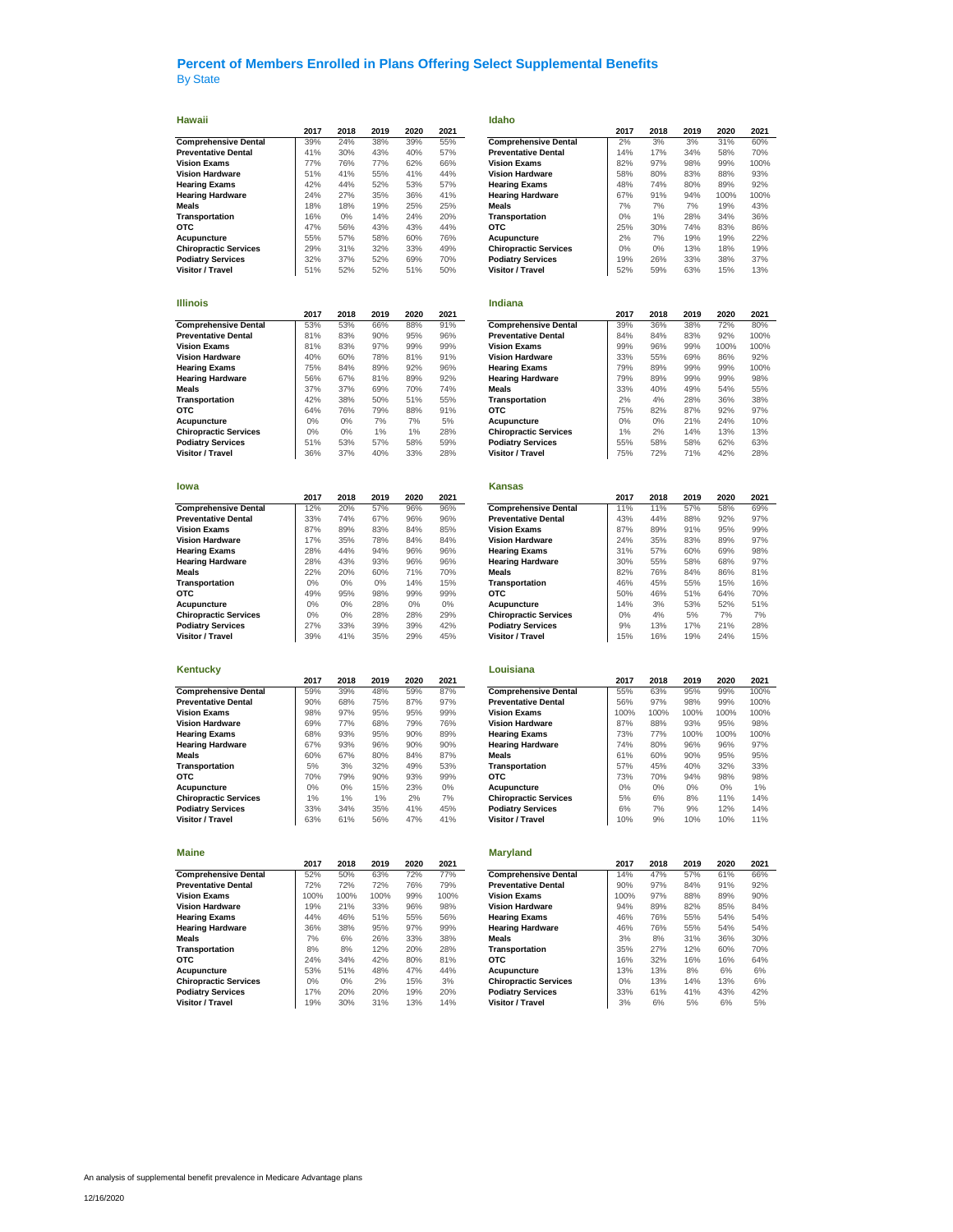| <b>Massachusetts</b>         |      |      |      |      |      | <b>Michigan</b>              |      |      |      |      |      |
|------------------------------|------|------|------|------|------|------------------------------|------|------|------|------|------|
|                              | 2017 | 2018 | 2019 | 2020 | 2021 |                              | 2017 | 2018 | 2019 | 2020 | 2021 |
| <b>Comprehensive Dental</b>  | 12%  | 10%  | 11%  | 37%  | 36%  | <b>Comprehensive Dental</b>  | 18%  | 14%  | 20%  | 55%  | 62%  |
| <b>Preventative Dental</b>   | 34%  | 35%  | 56%  | 63%  | 62%  | <b>Preventative Dental</b>   | 83%  | 81%  | 93%  | 92%  | 100% |
| <b>Vision Exams</b>          | 79%  | 76%  | 82%  | 81%  | 86%  | <b>Vision Exams</b>          | 68%  | 67%  | 66%  | 96%  | 100% |
| <b>Vision Hardware</b>       | 80%  | 81%  | 90%  | 93%  | 98%  | Vision Hardware              | 40%  | 39%  | 50%  | 82%  | 99%  |
| <b>Hearing Exams</b>         | 85%  | 83%  | 82%  | 81%  | 86%  | <b>Hearing Exams</b>         | 39%  | 39%  | 46%  | 83%  | 99%  |
| <b>Hearing Hardware</b>      | 47%  | 49%  | 62%  | 74%  | 79%  | <b>Hearing Hardware</b>      | 30%  | 30%  | 46%  | 83%  | 99%  |
| <b>Meals</b>                 | 0%   | 0%   | 1%   | 7%   | 28%  | Meals                        | 18%  | 17%  | 24%  | 38%  | 69%  |
| <b>Transportation</b>        | 3%   | 8%   | 10%  | 44%  | 39%  | <b>Transportation</b>        | 19%  | 7%   | 11%  | 15%  | 33%  |
| OTC                          | 19%  | 19%  | 21%  | 39%  | 47%  | отс                          | 18%  | 19%  | 28%  | 80%  | 88%  |
| Acupuncture                  | 46%  | 49%  | 47%  | 44%  | 45%  | Acupuncture                  | 0%   | 0%   | 0%   | 3%   | 31%  |
| <b>Chiropractic Services</b> | 37%  | 35%  | 33%  | 30%  | 32%  | <b>Chiropractic Services</b> | 39%  | 38%  | 35%  | 46%  | 48%  |
| <b>Podiatry Services</b>     | 13%  | 15%  | 15%  | 17%  | 15%  | <b>Podiatry Services</b>     | 4%   | 5%   | 5%   | 7%   | 8%   |
| Visitor / Travel             | 27%  | 29%  | 30%  | 26%  | 20%  | Visitor / Travel             | 35%  | 33%  | 36%  | 71%  | 71%  |
|                              |      |      |      |      |      |                              |      |      |      |      |      |
| <b>Minnesota</b>             |      |      |      |      |      | <b>Mississippi</b>           |      |      |      |      |      |
|                              | 2017 | 2018 | 2019 | 2020 | 2021 |                              | 2017 | 2018 | 2019 | 2020 | 2021 |
| <b>Comprehensive Dental</b>  | 41%  | 65%  | 58%  | 78%  | 93%  | <b>Comprehensive Dental</b>  | 45%  | 63%  | 78%  | 93%  | 99%  |
| <b>Preventative Dental</b>   | 93%  | 90%  | 88%  | 90%  | 97%  | <b>Preventative Dental</b>   | 65%  | 76%  | 88%  | 93%  | 99%  |
| <b>Vision Exams</b>          | 71%  | 68%  | 85%  | 86%  | 86%  | <b>Vision Exams</b>          | 100% | 100% | 100% | 100% | 100% |
| <b>Vision Hardware</b>       | 42%  | 52%  | 77%  | 83%  | 95%  | <b>Vision Hardware</b>       | 63%  | 68%  | 72%  | 77%  | 90%  |
| <b>Hearing Exams</b>         | 57%  | 68%  | 85%  | 86%  | 86%  | <b>Hearing Exams</b>         | 77%  | 93%  | 98%  | 98%  | 99%  |
| <b>Hearing Hardware</b>      | 32%  | 21%  | 54%  | 86%  | 86%  | <b>Hearing Hardware</b>      | 77%  | 93%  | 98%  | 98%  | 99%  |
| Meals                        | 28%  | 31%  | 28%  | 31%  | 54%  | Meals                        | 36%  | 46%  | 99%  | 97%  | 100% |
| Transportation               | 8%   | 15%  | 24%  | 11%  | 12%  | Transportation               | 16%  | 18%  | 23%  | 28%  | 35%  |
| OTC                          | 76%  | 77%  | 69%  | 94%  | 95%  | отс                          | 90%  | 97%  | 100% | 100% | 100% |
| Acupuncture                  | 0%   | 0%   | 7%   | 8%   | 32%  | Acupuncture                  | 0%   | 0%   | 0%   | 0%   | 0%   |
| <b>Chiropractic Services</b> | 0%   | 1%   | 3%   | 5%   | 5%   | <b>Chiropractic Services</b> | 14%  | 17%  | 18%  | 20%  | 21%  |
| <b>Podiatry Services</b>     | 15%  | 15%  | 11%  | 12%  | 13%  | <b>Podiatry Services</b>     | 14%  | 17%  | 18%  | 20%  | 21%  |
| Visitor / Travel             | 20%  | 23%  | 53%  | 58%  | 62%  | Visitor / Travel             | 43%  | 39%  | 39%  | 38%  | 38%  |
| <b>Missouri</b>              |      |      |      |      |      | <b>Montana</b>               |      |      |      |      |      |
|                              | 2017 | 2018 | 2019 | 2020 | 2021 |                              | 2017 | 2018 | 2019 | 2020 | 2021 |
| <b>Comprehensive Dental</b>  | 16%  | 16%  | 61%  | 73%  | 74%  | <b>Comprehensive Dental</b>  | 41%  | 36%  | 54%  | 56%  | 70%  |
| <b>Preventative Dental</b>   | 78%  | 81%  | 98%  | 98%  | 100% | <b>Preventative Dental</b>   | 91%  | 38%  | 79%  | 56%  | 70%  |
| <b>Vision Exams</b>          | 99%  | 99%  | 99%  | 100% | 100% | <b>Vision Exams</b>          | 92%  | 39%  | 80%  | 85%  | 85%  |
| <b>Vision Hardware</b>       | 61%  | 78%  | 97%  | 98%  | 100% | <b>Vision Hardware</b>       | 90%  | 39%  | 54%  | 57%  | 58%  |
| <b>Hearing Exams</b>         | 72%  | 89%  | 91%  | 93%  | 100% | Hearing Exams                | 83%  | 37%  | 48%  | 52%  | 59%  |
| <b>Hearing Hardware</b>      | 46%  | 73%  | 76%  | 91%  | 98%  | <b>Hearing Hardware</b>      | 82%  | 37%  | 47%  | 51%  | 58%  |

| <b>Vision Exams</b>          | 99% | 99% | 99% | 100% | 100% | <b>Vision Exams</b>          | 92% | 39%   | 80%   | 85%   | 85%   |
|------------------------------|-----|-----|-----|------|------|------------------------------|-----|-------|-------|-------|-------|
| <b>Vision Hardware</b>       | 61% | 78% | 97% | 98%  | 100% | <b>Vision Hardware</b>       | 90% | 39%   | 54%   | 57%   | 58%   |
| <b>Hearing Exams</b>         | 72% | 89% | 91% | 93%  | 100% | <b>Hearing Exams</b>         | 83% | 37%   | 48%   | 52%   | 59%   |
| <b>Hearing Hardware</b>      | 46% | 73% | 76% | 91%  | 98%  | <b>Hearing Hardware</b>      | 82% | 37%   | 47%   | 51%   | 58%   |
| Meals                        | 27% | 28% | 50% | 54%  | 53%  | <b>Meals</b>                 | 17% | 50%   | 66%   | 66%   | 99%   |
| Transportation               | 39% | 30% | 57% | 44%  | 49%  | Transportation               | 0%  | 1%    | 2%    | $0\%$ | $0\%$ |
| отс                          | 47% | 60% | 80% | 85%  | 86%  | <b>OTC</b>                   | 61% | 38%   | 64%   | 92%   | 99%   |
| Acupuncture                  | 10% | 0%  | 30% | 26%  | 17%  | Acupuncture                  | 0%  | 0%    | $0\%$ | $0\%$ | $0\%$ |
| <b>Chiropractic Services</b> | 1%  | 1%  | 1%  | 4%   | 2%   | <b>Chiropractic Services</b> | 0%  | $0\%$ | 0%    | $0\%$ | $0\%$ |
| <b>Podiatry Services</b>     | 47% | 49% | 51% | 54%  | 57%  | <b>Podiatry Services</b>     | 1%  | 1%    | 1%    | 1%    | 1%    |
| Visitor / Travel             | 23% | 25% | 27% | 26%  | 6%   | Visitor / Travel             | 88% | 62%   | 53%   | 51%   | 50%   |

|                              | --- | --- | ---   | ∸∽∼ | ---   |                              | ---  | ---  | ---- | ∼∽∼  | ---  |
|------------------------------|-----|-----|-------|-----|-------|------------------------------|------|------|------|------|------|
| <b>Comprehensive Dental</b>  | 8%  | 17% | 86%   | 93% | 95%   | <b>Comprehensive Dental</b>  | 33%  | 29%  | 35%  | 49%  | 85%  |
| <b>Preventative Dental</b>   | 61% | 79% | 89%   | 93% | 95%   | <b>Preventative Dental</b>   | 80%  | 77%  | 81%  | 89%  | 98%  |
| <b>Vision Exams</b>          | 93% | 95% | 99%   | 99% | 99%   | <b>Vision Exams</b>          | 100% | 97%  | 100% | 100% | 100% |
| <b>Vision Hardware</b>       | 59% | 68% | 79%   | 93% | 95%   | Vision Hardware              | 80%  | 90%  | 95%  | 95%  | 96%  |
| <b>Hearing Exams</b>         | 55% | 71% | 99%   | 99% | 99%   | <b>Hearing Exams</b>         | 95%  | 100% | 94%  | 98%  | 98%  |
| <b>Hearing Hardware</b>      | 40% | 58% | 89%   | 93% | 95%   | <b>Hearing Hardware</b>      | 95%  | 97%  | 94%  | 98%  | 98%  |
| Meals                        | 5%  | 14% | 46%   | 46% | 47%   | <b>Meals</b>                 | 33%  | 31%  | 43%  | 45%  | 88%  |
| Transportation               | 0%  | 1%  | $1\%$ | 2%  | 3%    | Transportation               | 84%  | 84%  | 83%  | 85%  | 87%  |
| <b>OTC</b>                   | 45% | 77% | 86%   | 93% | 95%   | <b>OTC</b>                   | 78%  | 76%  | 82%  | 90%  | 97%  |
| Acupuncture                  | 0%  | 5%  | 52%   | 0%  | $0\%$ | Acupuncture                  | 45%  | 3%   | 5%   | 7%   | 2%   |
| <b>Chiropractic Services</b> | 0%  | 3%  | 54%   | 58% | 61%   | <b>Chiropractic Services</b> | 43%  | 3%   | 7%   | 9%   | 4%   |
| <b>Podiatry Services</b>     | 54% | 59% | 62%   | 61% | 61%   | <b>Podiatry Services</b>     | 74%  | 73%  | 72%  | 70%  | 71%  |
| Visitor / Travel             | 39% | 41% | 41%   | 41% | 27%   | Visitor / Travel             | 5%   | 9%   | 12%  | 11%  | 12%  |

### **New Hampshire**

|                              | 2017 | 2018  | 2019  | 2020 | 2021 |                              | 2017 | 2018  | 2019  | 2020  | 2021 |
|------------------------------|------|-------|-------|------|------|------------------------------|------|-------|-------|-------|------|
| <b>Comprehensive Dental</b>  | 7%   | 8%    | 13%   | 43%  | 53%  | <b>Comprehensive Dental</b>  | 14%  | 10%   | 28%   | 44%   | 40%  |
| <b>Preventative Dental</b>   | 44%  | 52%   | 56%   | 63%  | 58%  | <b>Preventative Dental</b>   | 42%  | 53%   | 77%   | 77%   | 79%  |
| <b>Vision Exams</b>          | 100% | 99%   | 99%   | 96%  | 100% | <b>Vision Exams</b>          | 90%  | 86%   | 83%   | 83%   | 82%  |
| <b>Vision Hardware</b>       | 26%  | 41%   | 51%   | 71%  | 73%  | <b>Vision Hardware</b>       | 78%  | 74%   | 77%   | 78%   | 80%  |
| <b>Hearing Exams</b>         | 73%  | 76%   | 82%   | 83%  | 83%  | <b>Hearing Exams</b>         | 76%  | 86%   | 83%   | 83%   | 82%  |
| <b>Hearing Hardware</b>      | 61%  | 73%   | 85%   | 91%  | 91%  | <b>Hearing Hardware</b>      | 76%  | 86%   | 83%   | 83%   | 82%  |
| Meals                        | 17%  | 16%   | 18%   | 23%  | 24%  | <b>Meals</b>                 | 4%   | 12%   | 36%   | 35%   | 40%  |
| Transportation               | 3%   | 5%    | 28%   | 39%  | 42%  | Transportation               | 2%   | 2%    | 2%    | 5%    | 4%   |
| отс                          | 25%  | 39%   | 40%   | 51%  | 56%  | <b>OTC</b>                   | 38%  | 16%   | 67%   | 50%   | 49%  |
| Acupuncture                  | 5%   | 4%    | 25%   | 27%  | 26%  | Acupuncture                  | 0%   | $0\%$ | 8%    | 10%   | 3%   |
| <b>Chiropractic Services</b> | 0%   | $0\%$ | $0\%$ | 1%   | 19%  | <b>Chiropractic Services</b> | 0%   | 0%    | $0\%$ | $0\%$ | 0%   |
| <b>Podiatry Services</b>     | 48%  | 47%   | 47%   | 43%  | 43%  | <b>Podiatry Services</b>     | 42%  | 43%   | 40%   | 38%   | 37%  |
| Visitor / Travel             | 56%  | 64%   | 61%   | 43%  | 20%  | Visitor / Travel             | 41%  | 47%   | 52%   | 49%   | 16%  |
|                              |      |       |       |      |      |                              |      |       |       |       |      |

| <b>Preventative Dental</b>                        | 34%   | 35%   | 56%  | 63%   | 62%  | <b>Preventative Dental</b>   | 83%   | 81%   | 93%   | 92%   | 100%  |
|---------------------------------------------------|-------|-------|------|-------|------|------------------------------|-------|-------|-------|-------|-------|
| <b>Vision Exams</b>                               | 79%   | 76%   | 82%  | 81%   | 86%  | <b>Vision Exams</b>          | 68%   | 67%   | 66%   | 96%   | 100%  |
| Vision Hardware                                   | 80%   | 81%   | 90%  | 93%   | 98%  | <b>Vision Hardware</b>       | 40%   | 39%   | 50%   | 82%   | 99%   |
| Hearing Exams                                     | 85%   | 83%   | 82%  | 81%   | 86%  | <b>Hearing Exams</b>         | 39%   | 39%   | 46%   | 83%   | 99%   |
| Hearing Hardware                                  | 47%   | 49%   | 62%  | 74%   | 79%  | <b>Hearing Hardware</b>      | 30%   | 30%   | 46%   | 83%   | 99%   |
| Meals                                             | $0\%$ | $0\%$ | 1%   | 7%    | 28%  | Meals                        | 18%   | 17%   | 24%   | 38%   | 69%   |
| <b>Transportation</b>                             | 3%    | 8%    | 10%  | 44%   | 39%  | Transportation               | 19%   | 7%    | 11%   | 15%   | 33%   |
| отс                                               | 19%   | 19%   | 21%  | 39%   | 47%  | отс                          | 18%   | 19%   | 28%   | 80%   | 88%   |
| Acupuncture                                       | 46%   | 49%   | 47%  | 44%   | 45%  | Acupuncture                  | 0%    | $0\%$ | 0%    | 3%    | 31%   |
|                                                   |       |       |      |       |      |                              |       |       |       |       |       |
| <b>Chiropractic Services</b>                      | 37%   | 35%   | 33%  | 30%   | 32%  | <b>Chiropractic Services</b> | 39%   | 38%   | 35%   | 46%   | 48%   |
| <b>Podiatry Services</b>                          | 13%   | 15%   | 15%  | 17%   | 15%  | <b>Podiatry Services</b>     | 4%    | 5%    | 5%    | 7%    | 8%    |
| Visitor / Travel                                  | 27%   | 29%   | 30%  | 26%   | 20%  | Visitor / Travel             | 35%   | 33%   | 36%   | 71%   | 71%   |
|                                                   |       |       |      |       |      |                              |       |       |       |       |       |
|                                                   |       |       |      |       |      |                              |       |       |       |       |       |
| Minnesota                                         |       |       |      |       |      | Mississippi                  |       |       |       |       |       |
|                                                   | 2017  | 2018  | 2019 | 2020  | 2021 |                              | 2017  | 2018  | 2019  | 2020  | 2021  |
| <b>Comprehensive Dental</b>                       | 41%   | 65%   | 58%  | 78%   | 93%  | <b>Comprehensive Dental</b>  | 45%   | 63%   | 78%   | 93%   | 99%   |
| <b>Preventative Dental</b>                        | 93%   | 90%   | 88%  | 90%   | 97%  | <b>Preventative Dental</b>   | 65%   | 76%   | 88%   | 93%   | 99%   |
| Vision Exams                                      | 71%   | 68%   | 85%  | 86%   | 86%  | <b>Vision Exams</b>          | 100%  | 100%  | 100%  | 100%  | 100%  |
| Vision Hardware                                   | 42%   | 52%   | 77%  | 83%   | 95%  | <b>Vision Hardware</b>       | 63%   | 68%   | 72%   | 77%   | 90%   |
| <b>Hearing Exams</b>                              | 57%   | 68%   | 85%  | 86%   | 86%  | <b>Hearing Exams</b>         | 77%   | 93%   | 98%   | 98%   | 99%   |
| Hearing Hardware                                  | 32%   | 21%   | 54%  | 86%   | 86%  | <b>Hearing Hardware</b>      | 77%   | 93%   | 98%   | 98%   | 99%   |
| Meals                                             | 28%   | 31%   | 28%  | 31%   | 54%  | Meals                        | 36%   | 46%   | 99%   | 97%   | 100%  |
|                                                   |       |       |      |       |      |                              |       |       |       |       |       |
| Transportation                                    | 8%    | 15%   | 24%  | 11%   | 12%  | Transportation               | 16%   | 18%   | 23%   | 28%   | 35%   |
| отс                                               | 76%   | 77%   | 69%  | 94%   | 95%  | <b>OTC</b>                   | 90%   | 97%   | 100%  | 100%  | 100%  |
| Acupuncture                                       | 0%    | 0%    | 7%   | 8%    | 32%  | Acupuncture                  | $0\%$ | 0%    | $0\%$ | $0\%$ | $0\%$ |
| <b>Chiropractic Services</b>                      | 0%    | 1%    | 3%   | 5%    | 5%   | <b>Chiropractic Services</b> | 14%   | 17%   | 18%   | 20%   | 21%   |
| <b>Podiatry Services</b>                          | 15%   | 15%   | 11%  | 12%   | 13%  | <b>Podiatry Services</b>     | 14%   | 17%   | 18%   | 20%   | 21%   |
| Visitor / Travel                                  | 20%   | 23%   | 53%  | 58%   | 62%  | <b>Visitor / Travel</b>      | 43%   | 39%   | 39%   | 38%   | 38%   |
|                                                   |       |       |      |       |      |                              |       |       |       |       |       |
|                                                   |       |       |      |       |      |                              |       |       |       |       |       |
| Missouri                                          |       |       |      |       |      | Montana                      |       |       |       |       |       |
|                                                   | 2017  | 2018  | 2019 | 2020  | 2021 |                              | 2017  | 2018  | 2019  | 2020  | 2021  |
| <b>Comprehensive Dental</b>                       | 16%   | 16%   | 61%  | 73%   | 74%  | <b>Comprehensive Dental</b>  | 41%   | 36%   | 54%   | 56%   | 70%   |
| Preventative Dental                               | 78%   | 81%   | 98%  | 98%   | 100% | <b>Preventative Dental</b>   | 91%   | 38%   | 79%   | 56%   | 70%   |
| <b>Vision Exams</b>                               | 99%   | 99%   | 99%  | 100%  | 100% | <b>Vision Exams</b>          | 92%   | 39%   | 80%   | 85%   | 85%   |
| <b>Vision Hardware</b>                            | 61%   | 78%   | 97%  | 98%   | 100% | <b>Vision Hardware</b>       | 90%   | 39%   | 54%   | 57%   | 58%   |
|                                                   |       | 89%   |      |       | 100% | <b>Hearing Exams</b>         |       | 37%   | 48%   | 52%   |       |
| Hearing Exams                                     | 72%   |       | 91%  | 93%   |      |                              | 83%   |       |       |       | 59%   |
| Hearing Hardware                                  | 46%   | 73%   | 76%  | 91%   | 98%  | <b>Hearing Hardware</b>      | 82%   | 37%   | 47%   | 51%   | 58%   |
| Meals                                             | 27%   | 28%   | 50%  | 54%   | 53%  | Meals                        | 17%   | 50%   | 66%   | 66%   | 99%   |
| <b>Transportation</b>                             | 39%   | 30%   | 57%  | 44%   | 49%  | Transportation               | 0%    | 1%    | 2%    | $0\%$ | $0\%$ |
| отс                                               | 47%   | 60%   | 80%  | 85%   | 86%  | OTC                          | 61%   | 38%   | 64%   | 92%   | 99%   |
| Acupuncture                                       | 10%   | 0%    | 30%  | 26%   | 17%  | Acupuncture                  | 0%    | 0%    | 0%    | 0%    | 0%    |
| <b>Chiropractic Services</b>                      | 1%    | 1%    | 1%   | 4%    | 2%   | <b>Chiropractic Services</b> | 0%    | 0%    | $0\%$ | 0%    | 0%    |
| <b>Podiatry Services</b>                          | 47%   | 49%   | 51%  | 54%   | 57%  | <b>Podiatry Services</b>     | 1%    | 1%    | 1%    | 1%    | 1%    |
| Visitor / Travel                                  | 23%   | 25%   | 27%  | 26%   | 6%   | Visitor / Travel             | 88%   | 62%   | 53%   | 51%   | 50%   |
|                                                   |       |       |      |       |      |                              |       |       |       |       |       |
|                                                   |       |       |      |       |      |                              |       |       |       |       |       |
| Nebraska                                          |       |       |      |       |      | <b>Nevada</b>                |       |       |       |       |       |
|                                                   | 2017  | 2018  | 2019 | 2020  | 2021 |                              | 2017  | 2018  | 2019  | 2020  | 2021  |
| <b>Comprehensive Dental</b>                       | 8%    | 17%   | 86%  | 93%   | 95%  | <b>Comprehensive Dental</b>  | 33%   | 29%   | 35%   | 49%   | 85%   |
| <b>Preventative Dental</b>                        | 61%   | 79%   | 89%  | 93%   | 95%  | <b>Preventative Dental</b>   | 80%   | 77%   | 81%   | 89%   | 98%   |
|                                                   |       |       |      |       |      |                              |       |       |       |       |       |
| Vision Exams                                      | 93%   | 95%   | 99%  | 99%   | 99%  | <b>Vision Exams</b>          | 100%  | 97%   | 100%  | 100%  | 100%  |
| Vision Hardware                                   | 59%   | 68%   | 79%  | 93%   | 95%  | <b>Vision Hardware</b>       | 80%   | 90%   | 95%   | 95%   | 96%   |
| Hearing Exams                                     | 55%   | 71%   | 99%  | 99%   | 99%  | <b>Hearing Exams</b>         | 95%   | 100%  | 94%   | 98%   | 98%   |
| Hearing Hardware                                  | 40%   | 58%   | 89%  | 93%   | 95%  | <b>Hearing Hardware</b>      | 95%   | 97%   | 94%   | 98%   | 98%   |
| <b>Meals</b>                                      | 15%   | 14%   | 46%  | 46%   | 47%  | Meals                        | 33%   | 31%   | 43%   | 45%   | 88%   |
| Transportation                                    | 0%    | 1%    | 1%   | 2%    | 3%   | Transportation               | 84%   | 84%   | 83%   | 85%   | 87%   |
| отс                                               | 45%   | 77%   | 86%  | 93%   | 95%  | <b>OTC</b>                   | 78%   | 76%   | 82%   | 90%   | 97%   |
| Acupuncture                                       | $0\%$ | 5%    | 52%  | $0\%$ | 0%   | Acupuncture                  | 45%   | 3%    | 5%    | 7%    | 2%    |
| <b>Chiropractic Services</b>                      | 0%    | 3%    | 54%  | 58%   | 61%  | <b>Chiropractic Services</b> | 43%   | 3%    | 7%    | 9%    | 4%    |
| <b>Podiatry Services</b>                          | 54%   | 59%   | 62%  | 61%   | 61%  | <b>Podiatry Services</b>     | 74%   | 73%   | 72%   | 70%   | 71%   |
| Visitor / Travel                                  | 39%   | 41%   | 41%  | 41%   | 27%  | Visitor / Travel             | 5%    | 9%    | 12%   | 11%   | 12%   |
|                                                   |       |       |      |       |      |                              |       |       |       |       |       |
|                                                   |       |       |      |       |      |                              |       |       |       |       |       |
| <b>New Hampshire</b>                              |       |       |      |       |      | <b>New Jersey</b>            |       |       |       |       |       |
|                                                   | 2017  | 2018  | 2019 | 2020  | 2021 |                              | 2017  | 2018  | 2019  | 2020  | 2021  |
| <b>Comprehensive Dental</b>                       |       |       |      | 43%   | 53%  | <b>Comprehensive Dental</b>  | 14%   | 10%   | 28%   | 44%   | 40%   |
|                                                   |       |       |      |       |      |                              |       |       |       |       |       |
|                                                   | 7%    | 8%    | 13%  |       |      |                              |       |       |       |       |       |
|                                                   | 44%   | 52%   | 56%  | 63%   | 58%  | <b>Preventative Dental</b>   | 42%   | 53%   | 77%   | 77%   | 79%   |
| <b>Preventative Dental</b><br><b>Vision Exams</b> | 100%  | 99%   | 99%  | 96%   | 100% | <b>Vision Exams</b>          | 90%   | 86%   | 83%   | 83%   | 82%   |
| <b>Vision Hardware</b>                            | 26%   | 41%   | 51%  | 71%   | 73%  | <b>Vision Hardware</b>       | 78%   | 74%   | 77%   | 78%   | 80%   |
| <b>Hearing Exams</b>                              | 73%   | 76%   | 82%  | 83%   | 83%  | <b>Hearing Exams</b>         | 76%   | 86%   | 83%   | 83%   | 82%   |
| Hearing Hardware                                  | 61%   | 73%   | 85%  | 91%   | 91%  | <b>Hearing Hardware</b>      | 76%   | 86%   | 83%   | 83%   | 82%   |
| Meals                                             | 17%   | 16%   | 18%  | 23%   | 24%  | <b>Meals</b>                 | 4%    | 12%   | 36%   | 35%   | 40%   |
| <b>Transportation</b>                             | 3%    | 5%    | 28%  | 39%   | 42%  | Transportation               | 2%    | 2%    | 2%    | 5%    | 4%    |
| отс                                               | 25%   | 39%   | 40%  | 51%   | 56%  | отс                          | 38%   | 16%   | 67%   | 50%   | 49%   |
| Acupuncture                                       | 5%    | 4%    | 25%  | 27%   | 26%  | Acupuncture                  | 0%    | 0%    | 8%    | 10%   | 3%    |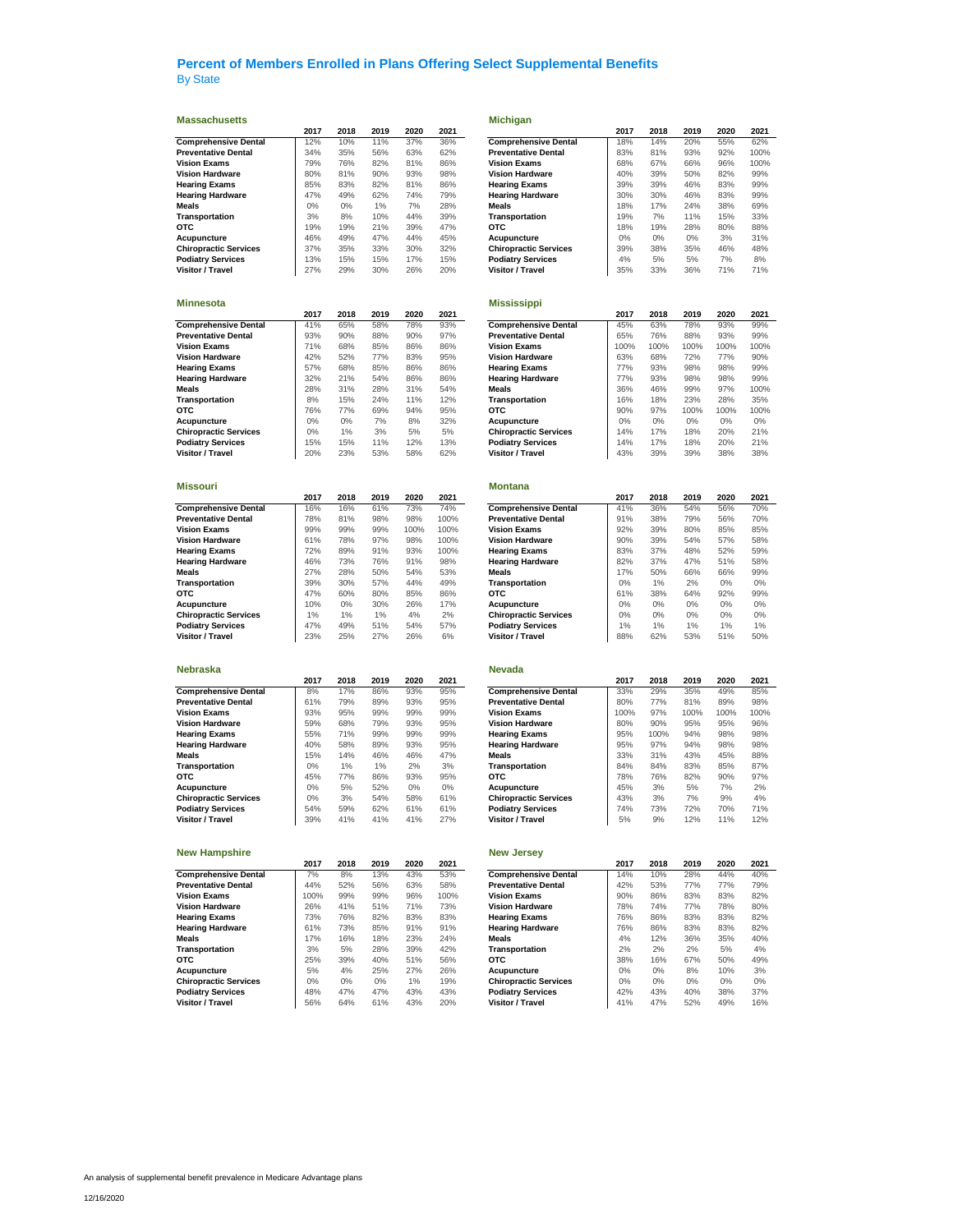### **New Mexico New York**

|                              | 2017 | 2018 | 2019 | 2020 | 2021 |                              | 2017  | 2018 | 2019 | 2020 | 2021 |
|------------------------------|------|------|------|------|------|------------------------------|-------|------|------|------|------|
| <b>Comprehensive Dental</b>  | 19%  | 33%  | 37%  | 43%  | 34%  | <b>Comprehensive Dental</b>  | 38%   | 39%  | 42%  | 45%  | 49%  |
| <b>Preventative Dental</b>   | 24%  | 33%  | 37%  | 43%  | 75%  | <b>Preventative Dental</b>   | 64%   | 63%  | 63%  | 80%  | 83%  |
| <b>Vision Exams</b>          | 72%  | 84%  | 94%  | 89%  | 100% | <b>Vision Exams</b>          | 98%   | 98%  | 96%  | 97%  | 98%  |
| <b>Vision Hardware</b>       | 27%  | 41%  | 45%  | 40%  | 41%  | <b>Vision Hardware</b>       | 67%   | 72%  | 72%  | 79%  | 83%  |
| <b>Hearing Exams</b>         | 67%  | 82%  | 86%  | 90%  | 89%  | <b>Hearing Exams</b>         | 94%   | 94%  | 90%  | 91%  | 90%  |
| <b>Hearing Hardware</b>      | 30%  | 47%  | 83%  | 87%  | 86%  | <b>Hearing Hardware</b>      | 78%   | 91%  | 89%  | 90%  | 89%  |
| <b>Meals</b>                 | 19%  | 23%  | 42%  | 54%  | 45%  | <b>Meals</b>                 | 3%    | 10%  | 38%  | 45%  | 53%  |
| Transportation               | 37%  | 45%  | 44%  | 43%  | 33%  | Transportation               | 32%   | 35%  | 31%  | 24%  | 30%  |
| <b>OTC</b>                   | 48%  | 57%  | 57%  | 70%  | 67%  | <b>OTC</b>                   | 47%   | 36%  | 37%  | 40%  | 55%  |
| Acupuncture                  | 33%  | 31%  | 28%  | 27%  | 33%  | Acupuncture                  | 35%   | 35%  | 36%  | 46%  | 47%  |
| <b>Chiropractic Services</b> | 13%  | 0%   | 28%  | 30%  | 35%  | <b>Chiropractic Services</b> | 5%    | 4%   | 3%   | 11%  | 11%  |
| <b>Podiatry Services</b>     | 24%  | 30%  | 35%  | 39%  | 55%  | <b>Podiatry Services</b>     | 49%   | 48%  | 51%  | 53%  | 53%  |
| <b>Visitor / Travel</b>      | 42%  | 40%  | 40%  | 30%  | 36%  | Visitor / Travel             | 27%   | 25%  | 29%  | 21%  | 15%  |
| <b>North Carolina</b>        |      |      |      |      |      | <b>North Dakota</b>          |       |      |      |      |      |
|                              | 2017 | 2018 | 2019 | 2020 | 2021 |                              | 2017  | 2018 | 2019 | 2020 | 2021 |
| <b>Comprehensive Dental</b>  | 23%  | 14%  | 47%  | 70%  | 72%  | <b>Comprehensive Dental</b>  | 84%   | 48%  | 84%  | 91%  | 92%  |
| <b>Preventative Dental</b>   | 47%  | 38%  | 59%  | 86%  | 89%  | <b>Preventative Dental</b>   | 84%   | 48%  | 84%  | 87%  | 89%  |
| <b>Vision Exams</b>          | 91%  | 91%  | 90%  | 91%  | 93%  | <b>Vision Exams</b>          | 84%   | 48%  | 84%  | 91%  | 92%  |
| <b>Vision Hardware</b>       | 37%  | 35%  | 56%  | 79%  | 88%  | <b>Vision Hardware</b>       | 71%   | 48%  | 84%  | 91%  | 92%  |
| <b>Hearing Exams</b>         | 54%  | 81%  | 95%  | 95%  | 95%  | <b>Hearing Exams</b>         | 13%   | 48%  | 59%  | 73%  | 76%  |
| <b>Hearing Hardware</b>      | 50%  | 78%  | 95%  | 94%  | 95%  | <b>Hearing Hardware</b>      | 13%   | 48%  | 59%  | 73%  | 76%  |
| <b>Meals</b>                 | 33%  | 31%  | 52%  | 55%  | 70%  | <b>Meals</b>                 | 100%  | 98%  | 96%  | 86%  | 82%  |
| Transportation               | 14%  | 17%  | 51%  | 55%  | 57%  | Transportation               | $0\%$ | 2%   | 6%   | 12%  | 14%  |
| <b>OTC</b>                   | 44%  | 61%  | 60%  | 75%  | 78%  | <b>OTC</b>                   | 100%  | 59%  | 94%  | 87%  | 97%  |

| Ohio                         |      |      |      |      |      | <b>Oklahoma</b>              |      |      |      |       |      |
|------------------------------|------|------|------|------|------|------------------------------|------|------|------|-------|------|
|                              | 2017 | 2018 | 2019 | 2020 | 2021 |                              | 2017 | 2018 | 2019 | 2020  | 2021 |
| <b>Comprehensive Dental</b>  | 21%  | 22%  | 36%  | 46%  | 58%  | <b>Comprehensive Dental</b>  | 4%   | 14%  | 57%  | 61%   | 79%  |
| <b>Preventative Dental</b>   | 80%  | 76%  | 87%  | 91%  | 97%  | <b>Preventative Dental</b>   | 61%  | 56%  | 95%  | 92%   | 93%  |
| <b>Vision Exams</b>          | 95%  | 92%  | 93%  | 98%  | 99%  | <b>Vision Exams</b>          | 90%  | 80%  | 99%  | 99%   | 99%  |
| <b>Vision Hardware</b>       | 40%  | 66%  | 76%  | 89%  | 95%  | <b>Vision Hardware</b>       | 55%  | 59%  | 93%  | 95%   | 98%  |
| <b>Hearing Exams</b>         | 80%  | 87%  | 96%  | 98%  | 99%  | <b>Hearing Exams</b>         | 79%  | 74%  | 77%  | 97%   | 97%  |
| <b>Hearing Hardware</b>      | 71%  | 85%  | 97%  | 98%  | 98%  | <b>Hearing Hardware</b>      | 54%  | 52%  | 57%  | 88%   | 90%  |
| Meals                        | 20%  | 48%  | 57%  | 64%  | 70%  | <b>Meals</b>                 | 29%  | 28%  | 64%  | 37%   | 35%  |
| Transportation               | 3%   | 5%   | 26%  | 57%  | 62%  | Transportation               | 33%  | 27%  | 35%  | 25%   | 26%  |
| <b>OTC</b>                   | 33%  | 39%  | 62%  | 90%  | 94%  | <b>OTC</b>                   | 43%  | 59%  | 64%  | 87%   | 94%  |
| Acupuncture                  | 0%   | 2%   | 16%  | 37%  | 7%   | Acupuncture                  | 17%  | 1%   | 14%  | $0\%$ | 0%   |
| <b>Chiropractic Services</b> | 0%   | 2%   | 4%   | 4%   | 5%   | <b>Chiropractic Services</b> | 0%   | 1%   | 3%   | 6%    | 7%   |
| <b>Podiatry Services</b>     | 51%  | 59%  | 61%  | 63%  | 64%  | <b>Podiatry Services</b>     | 25%  | 28%  | 31%  | 38%   | 39%  |
| Visitor / Travel             | 31%  | 36%  | 36%  | 40%  | 29%  | Visitor / Travel             | 34%  | 25%  | 27%  | 26%   | 25%  |

|                              | 2017 | 2018  | 2019 | 2020 | 2021 |                              | 2017 | 2018 | 2019 | 2020 | 2021 |
|------------------------------|------|-------|------|------|------|------------------------------|------|------|------|------|------|
| <b>Comprehensive Dental</b>  | 2%   | 5%    | 8%   | 9%   | 21%  | <b>Comprehensive Dental</b>  | 23%  | 32%  | 56%  | 71%  | 85%  |
| <b>Preventative Dental</b>   | 21%  | 19%   | 23%  | 41%  | 55%  | <b>Preventative Dental</b>   | 73%  | 75%  | 83%  | 88%  | 97%  |
| <b>Vision Exams</b>          | 91%  | 93%   | 93%  | 93%  | 97%  | <b>Vision Exams</b>          | 84%  | 86%  | 87%  | 88%  | 97%  |
| <b>Vision Hardware</b>       | 2%   | 74%   | 76%  | 80%  | 83%  | <b>Vision Hardware</b>       | 73%  | 77%  | 77%  | 79%  | 88%  |
| <b>Hearing Exams</b>         | 38%  | 50%   | 70%  | 84%  | 90%  | <b>Hearing Exams</b>         | 68%  | 72%  | 72%  | 78%  | 91%  |
| <b>Hearing Hardware</b>      | 38%  | 50%   | 70%  | 84%  | 89%  | <b>Hearing Hardware</b>      | 55%  | 59%  | 71%  | 78%  | 89%  |
| Meals                        | 2%   | 3%    | 3%   | 24%  | 52%  | <b>Meals</b>                 | 14%  | 14%  | 40%  | 61%  | 72%  |
| Transportation               | 0%   | $0\%$ | 2%   | 7%   | 4%   | Transportation               | 35%  | 36%  | 53%  | 55%  | 58%  |
| <b>OTC</b>                   | 5%   | 20%   | 18%  | 27%  | 30%  | <b>OTC</b>                   | 18%  | 29%  | 57%  | 79%  | 81%  |
| Acupuncture                  | 1%   | 13%   | 23%  | 37%  | 50%  | Acupuncture                  | 1%   | 4%   | 2%   | 4%   | 13%  |
| <b>Chiropractic Services</b> | 1%   | 11%   | 28%  | 38%  | 49%  | <b>Chiropractic Services</b> | 44%  | 42%  | 38%  | 40%  | 39%  |
| <b>Podiatry Services</b>     | 21%  | 22%   | 23%  | 27%  | 28%  | <b>Podiatry Services</b>     | 77%  | 76%  | 78%  | 76%  | 76%  |
| Visitor / Travel             | 20%  | 19%   | 20%  | 15%  | 16%  | Visitor / Travel             | 29%  | 31%  | 36%  | 35%  | 30%  |

|                              | 20 T Z | 2018 | 2019 | 2020  | 2021 |                              | 2017 | 2018 | 2019 | 2020 | 2021 |
|------------------------------|--------|------|------|-------|------|------------------------------|------|------|------|------|------|
| <b>Comprehensive Dental</b>  | 94%    | 95%  | 100% | 100%  | 100% | <b>Comprehensive Dental</b>  | 1%   | 18%  | 75%  | 91%  | 92%  |
| <b>Preventative Dental</b>   | 80%    | 80%  | 76%  | 74%   | 57%  | <b>Preventative Dental</b>   | 14%  | 18%  | 87%  | 92%  | 93%  |
| <b>Vision Exams</b>          | 79%    | 80%  | 76%  | 74%   | 75%  | <b>Vision Exams</b>          | 100% | 100% | 100% | 100% | 100% |
| <b>Vision Hardware</b>       | 91%    | 99%  | 99%  | 98%   | 100% | <b>Vision Hardware</b>       | 45%  | 48%  | 75%  | 100% | 100% |
| <b>Hearing Exams</b>         | 70%    | 71%  | 74%  | 74%   | 75%  | <b>Hearing Exams</b>         | 97%  | 95%  | 100% | 100% | 100% |
| <b>Hearing Hardware</b>      | 87%    | 90%  | 95%  | 96%   | 99%  | <b>Hearing Hardware</b>      | 34%  | 35%  | 43%  | 100% | 100% |
| Meals                        | 7%     | 9%   | 29%  | 28%   | 10%  | <b>Meals</b>                 | 0%   | 0%   | 2%   | 70%  | 70%  |
| <b>Transportation</b>        | 29%    | 51%  | 93%  | 93%   | 100% | Transportation               | 2%   | 2%   | 2%   | 64%  | 69%  |
| отс                          | 56%    | 92%  | 94%  | 99%   | 99%  | OTC                          | 14%  | 31%  | 97%  | 99%  | 99%  |
| Acupuncture                  | 76%    | 74%  | 84%  | 84%   | 86%  | Acupuncture                  | 0%   | 0%   | 4%   | 50%  | 53%  |
| <b>Chiropractic Services</b> | 78%    | 78%  | 90%  | 93%   | 93%  | <b>Chiropractic Services</b> | 0%   | 0%   | 4%   | 5%   | 5%   |
| <b>Podiatry Services</b>     | 53%    | 52%  | 60%  | 65%   | 64%  | <b>Podiatry Services</b>     | 100% | 100% | 98%  | 97%  | 97%  |
| Visitor / Travel             | 0%     | 0%   | 0%   | $0\%$ | 0%   | Visitor / Travel             | 25%  | 28%  | 29%  | 27%  | 3%   |

### **2017 2018 2019 2020 2021 2017 2018 2019 2020 2021 Comprehensive Dental** 1986<br> **Preventative Dental** 1986 33% 42% 45% 49%<br> **Preventative Dental** 1986 63% 63% 80% 83% **Preventative Dental** 24% 33% 37% 43% 75% **Preventative Dental** 64% 63% 63% 80% 83% **Hearing Exams 194%** 84% 90% 91% 90% 91% 90% 91% 90% **Hearing Hardware** 30% 47% 83% 87% 86% **Hearing Hardware** 78% 91% 89% 90% 89% **Transportation** 32% 35% 31% 24% 30%<br> **OTC** 47% 36% 37% 40% 55% **North Dakota 2017 2018 2019 2020 2021 2017 2018 2019 2020 2021 Preventative Dental Vision Hardware 37% 36% 84% 91% 92% 11% 11% 88% 84% 91% 92%**<br> **Hearing Exams** 13% 48% 59% 73% 76% **Hearing Exams 13%** 88% 59% 73% 76% **Hearing Hardware** 13% 48% 59% 73% 76% **Hearing Hardware** 50% 78% 95% 94% 95% **Hearing Hardware** 13% 48% 59% 73% 76% **Transportation** 14% 16% 2% 6% 12% 14%<br> **OTC** 100% 59% 94% 87% 97% **Acupuncture** 1% 1% 0% 0% 3% **Acupuncture** 0% 0% 0% 0% 0% **Chiropractic Services** 1% 1% 2% 8% 9% **Chiropractic Services** 0% 0% 0% 2% 3% **Podiatry Services** 29% 34% 36% 39% 41% **Podiatry Services** 0% 2% 4% 14% 18% **Visitor / Travel** 46% 46% 60% 56% 32% **Visitor / Travel** 95% 96% 94% 85% 81% **Ohio Oklahoma 2017 2018 2019 2020 2021 2017 2018 2019 2020 2021**  $Comprehensive Dental$ **Preventative Dental**  $61\%$  56% 95% 92% 93%<br> **Vision Exams** 90% 80% 99% 99% 99% **Hearing Exams**<br> **Hearing Hardware**<br> **Hearing Hardware**<br> **Meals 199%** 88% 57% 88% 90%<br> **199%** 88% 64% 37% 35% **Transportation** 33% 27% 35% 25% 26% **OTC Chiropractic Services** 0% 2% 4% 4% 5% **Chiropractic Services** 0% 1% 3% 6% 7% **Podiatry Services 1** 25% 28% 31% 38% 39% **Visitor / Travel** 34% 25% 27% 26% 25%

| Oregon                       |      |      |      |      |      | Pennsylvania                 |      |      |      |      |      |
|------------------------------|------|------|------|------|------|------------------------------|------|------|------|------|------|
|                              | 2017 | 2018 | 2019 | 2020 | 2021 |                              | 2017 | 2018 | 2019 | 2020 | 2021 |
| <b>Comprehensive Dental</b>  | 2%   | 5%   | 8%   | 9%   | 21%  | <b>Comprehensive Dental</b>  | 23%  | 32%  | 56%  | 71%  | 85%  |
| Preventative Dental          | 21%  | 19%  | 23%  | 41%  | 55%  | <b>Preventative Dental</b>   | 73%  | 75%  | 83%  | 88%  | 97%  |
| <b>Vision Exams</b>          | 91%  | 93%  | 93%  | 93%  | 97%  | <b>Vision Exams</b>          | 84%  | 86%  | 87%  | 88%  | 97%  |
| Vision Hardware              | 72%  | 74%  | 76%  | 80%  | 83%  | <b>Vision Hardware</b>       | 73%  | 77%  | 77%  | 79%  | 88%  |
| Hearing Exams                | 38%  | 50%  | 70%  | 84%  | 90%  | <b>Hearing Exams</b>         | 68%  | 72%  | 72%  | 78%  | 91%  |
| <b>Hearing Hardware</b>      | 38%  | 50%  | 70%  | 84%  | 89%  | <b>Hearing Hardware</b>      | 55%  | 59%  | 71%  | 78%  | 89%  |
| Meals                        | 2%   | 3%   | 3%   | 24%  | 52%  | <b>Meals</b>                 | 14%  | 14%  | 40%  | 61%  | 72%  |
| <b>Transportation</b>        | 0%   | 0%   | 2%   | 7%   | 4%   | Transportation               | 35%  | 36%  | 53%  | 55%  | 58%  |
| отс                          | 15%  | 20%  | 18%  | 27%  | 30%  | <b>OTC</b>                   | 18%  | 29%  | 57%  | 79%  | 81%  |
| Acupuncture                  | 11%  | 13%  | 23%  | 37%  | 50%  | Acupuncture                  | 1%   | 4%   | 2%   | 4%   | 13%  |
| <b>Chiropractic Services</b> | 11%  | 11%  | 28%  | 38%  | 49%  | <b>Chiropractic Services</b> | 44%  | 42%  | 38%  | 40%  | 39%  |
| <b>Podiatry Services</b>     | 21%  | 22%  | 23%  | 27%  | 28%  | <b>Podiatry Services</b>     | 77%  | 76%  | 78%  | 76%  | 76%  |
| Visitor / Travel             | 20%  | 19%  | 20%  | 15%  | 16%  | Visitor / Travel             | 29%  | 31%  | 36%  | 35%  | 30%  |
|                              |      |      |      |      |      |                              |      |      |      |      |      |

| <b>Puerto Rico</b>           |      |       |       |       |      | <b>Rhode Island</b>          |      |       |      |      |      |
|------------------------------|------|-------|-------|-------|------|------------------------------|------|-------|------|------|------|
|                              | 2017 | 2018  | 2019  | 2020  | 2021 |                              | 2017 | 2018  | 2019 | 2020 | 2021 |
| <b>Comprehensive Dental</b>  | 94%  | 95%   | 100%  | 100%  | 100% | <b>Comprehensive Dental</b>  | 1%   | 18%   | 75%  | 91%  | 92%  |
| <b>Preventative Dental</b>   | 80%  | 80%   | 76%   | 74%   | 57%  | <b>Preventative Dental</b>   | 14%  | 18%   | 87%  | 92%  | 93%  |
| <b>Vision Exams</b>          | 79%  | 80%   | 76%   | 74%   | 75%  | <b>Vision Exams</b>          | 100% | 100%  | 100% | 100% | 100% |
| Vision Hardware              | 91%  | 99%   | 99%   | 98%   | 100% | <b>Vision Hardware</b>       | 45%  | 48%   | 75%  | 100% | 100% |
| Hearing Exams                | 70%  | 71%   | 74%   | 74%   | 75%  | <b>Hearing Exams</b>         | 97%  | 95%   | 100% | 100% | 100% |
| <b>Hearing Hardware</b>      | 87%  | 90%   | 95%   | 96%   | 99%  | <b>Hearing Hardware</b>      | 34%  | 35%   | 43%  | 100% | 100% |
| Meals                        | 7%   | 9%    | 29%   | 28%   | 10%  | Meals                        | 0%   | $0\%$ | 2%   | 70%  | 70%  |
| Transportation               | 29%  | 51%   | 93%   | 93%   | 100% | Transportation               | 2%   | 2%    | 2%   | 64%  | 69%  |
| отс                          | 56%  | 92%   | 94%   | 99%   | 99%  | <b>OTC</b>                   | 14%  | 31%   | 97%  | 99%  | 99%  |
| Acupuncture                  | 76%  | 74%   | 84%   | 84%   | 86%  | Acupuncture                  | 0%   | 0%    | 4%   | 50%  | 53%  |
| <b>Chiropractic Services</b> | 78%  | 78%   | 90%   | 93%   | 93%  | <b>Chiropractic Services</b> | 0%   | 0%    | 4%   | 5%   | 5%   |
| <b>Podiatry Services</b>     | 53%  | 52%   | 60%   | 65%   | 64%  | <b>Podiatry Services</b>     | 100% | 100%  | 98%  | 97%  | 97%  |
| Visitor / Travel             | 0%   | $0\%$ | $0\%$ | $0\%$ | 0%   | Visitor / Travel             | 25%  | 28%   | 29%  | 27%  | 3%   |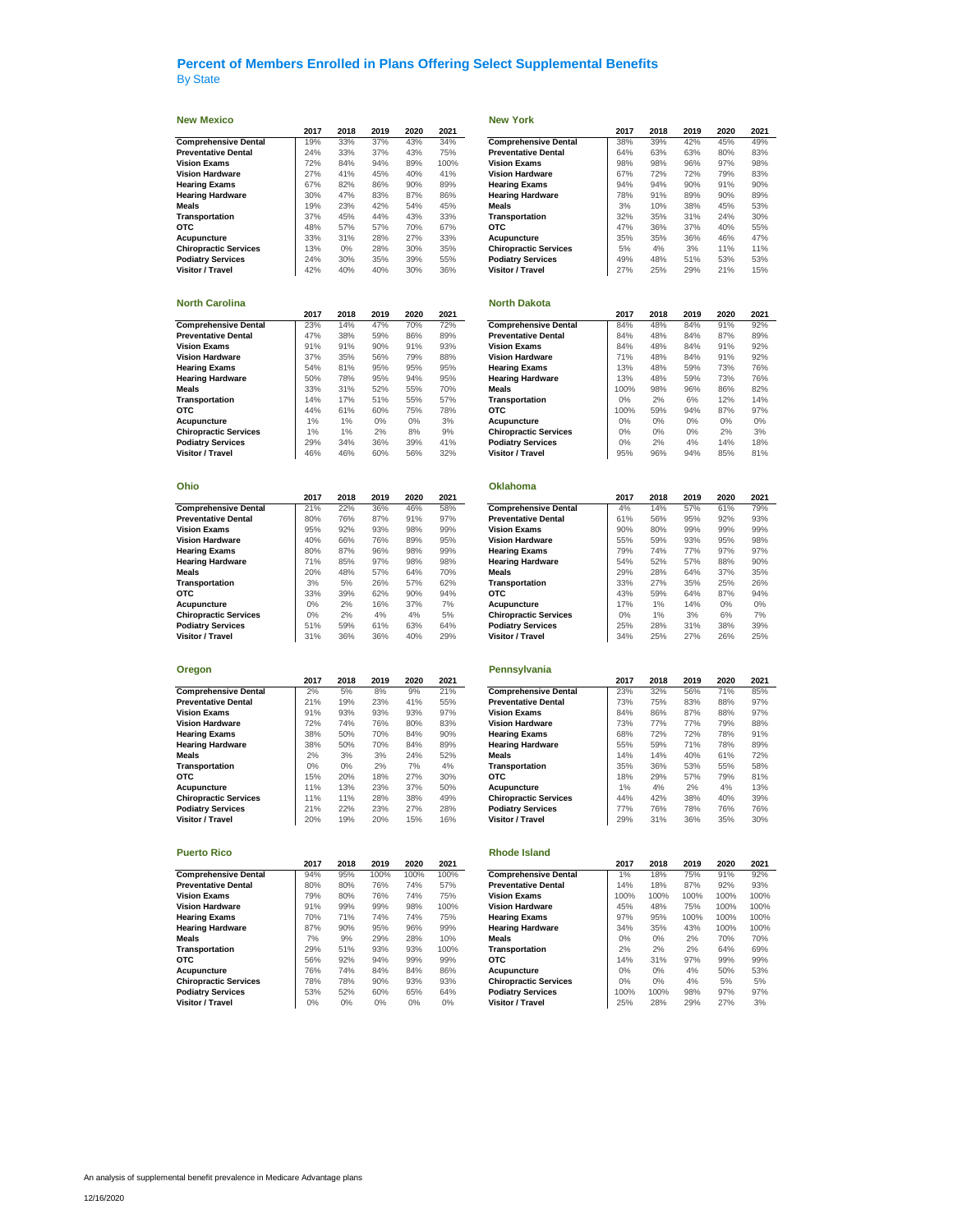### **South Carolina South Dakota**

| <b>Comprehensive Dental</b>                  |              |              | 2019      | 2020      | 2021       |                              | 2017  | 2018 | 2019 | 2020 | 2021  |
|----------------------------------------------|--------------|--------------|-----------|-----------|------------|------------------------------|-------|------|------|------|-------|
|                                              | 79%          | 77%          | 59%       | 93%       | 85%        | <b>Comprehensive Dental</b>  | 67%   | 72%  | 96%  | 97%  | 98%   |
| <b>Preventative Dental</b>                   | 85%          | 87%          | 91%       | 94%       | 86%        | <b>Preventative Dental</b>   | 82%   | 96%  | 96%  | 97%  | 98%   |
| <b>Vision Exams</b>                          | 93%          | 97%          | 94%       | 99%       | 99%        | <b>Vision Exams</b>          | 94%   | 96%  | 96%  | 97%  | 98%   |
|                                              |              |              |           |           |            |                              |       |      |      |      |       |
| <b>Vision Hardware</b>                       | 83%          | 84%          | 97%       | 99%       | 90%        | <b>Vision Hardware</b>       | 72%   | 84%  | 96%  | 97%  | 98%   |
| <b>Hearing Exams</b>                         | 72%          | 99%          | 100%      | 100%      | 100%       | <b>Hearing Exams</b>         | 9%    | 36%  | 69%  | 77%  | 79%   |
| <b>Hearing Hardware</b>                      | 72%          | 99%          | 100%      | 98%       | 100%       | <b>Hearing Hardware</b>      | 9%    | 36%  | 69%  | 77%  | 79%   |
| Meals                                        | 42%          | 37%          | 54%       | 80%       | 80%        | Meals                        | 73%   | 75%  | 98%  | 89%  | 86%   |
| Transportation                               | 33%          | 34%          | 48%       | 52%       | 55%        | Transportation               | 0%    | 1%   | 3%   | 9%   | 10%   |
| <b>OTC</b>                                   | 63%          | 61%          | 59%       | 66%       | 70%        | отс                          | 73%   | 75%  | 97%  | 98%  | 98%   |
|                                              |              |              |           |           |            |                              |       |      |      |      |       |
| Acupuncture                                  | 1%           | 0%           | $0\%$     | $0\%$     | $0\%$      | Acupuncture                  | 0%    | 0%   | 0%   | 0%   | $0\%$ |
| <b>Chiropractic Services</b>                 | 1%           | 1%           | 2%        | 4%        | $5\%$      | <b>Chiropractic Services</b> | 0%    | 0%   | 0%   | 3%   | 12%   |
| <b>Podiatry Services</b>                     | 42%          | 52%          | 46%       | 42%       | 45%        | <b>Podiatry Services</b>     | 0%    | 1%   | 2%   | 11%  | 14%   |
| <b>Visitor / Travel</b>                      | 24%          | 23%          | 32%       | 47%       | 28%        | Visitor / Travel             | 68%   | 69%  | 71%  | 65%  | 76%   |
|                                              |              |              |           |           |            |                              |       |      |      |      |       |
|                                              |              |              |           |           |            |                              |       |      |      |      |       |
| <b>Tennessee</b>                             |              |              |           |           |            | Texas                        |       |      |      |      |       |
|                                              | 2017         | 2018         | 2019      | 2020      | 2021       |                              | 2017  | 2018 | 2019 | 2020 | 2021  |
| <b>Comprehensive Dental</b>                  | 47%          | 56%          | 95%       | 98%       | 96%        | <b>Comprehensive Dental</b>  | 48%   | 60%  | 64%  | 80%  | 82%   |
| <b>Preventative Dental</b>                   | 77%          | 95%          | 97%       | 98%       | 98%        | <b>Preventative Dental</b>   | 59%   | 70%  | 72%  | 88%  | 92%   |
| <b>Vision Exams</b>                          | 100%         | 100%         | 100%      | 100%      | 100%       | <b>Vision Exams</b>          | 99%   | 99%  | 100% | 98%  | 98%   |
| <b>Vision Hardware</b>                       |              |              | 74%       | 90%       |            | <b>Vision Hardware</b>       | 85%   |      |      |      |       |
|                                              | 70%          | 70%          |           |           | 97%        |                              |       | 86%  | 88%  | 89%  | 88%   |
| <b>Hearing Exams</b>                         | 54%          | 76%          | 97%       | 98%       | 98%        | <b>Hearing Exams</b>         | 78%   | 79%  | 88%  | 90%  | 97%   |
| <b>Hearing Hardware</b>                      | 59%          | 76%          | 97%       | 97%       | 98%        | <b>Hearing Hardware</b>      | 76%   | 78%  | 87%  | 83%  | 90%   |
| <b>Meals</b>                                 | 30%          | 31%          | 89%       | 100%      | 99%        | Meals                        | 22%   | 21%  | 49%  | 55%  | 56%   |
| Transportation                               | 16%          | 20%          | 24%       | 25%       | 23%        | Transportation               | 49%   | 51%  | 50%  | 50%  | 50%   |
| отс                                          | 56%          | 58%          | 61%       | 61%       | 61%        | отс                          | 62%   | 54%  | 66%  | 85%  | 87%   |
|                                              |              |              |           | $5\%$     |            |                              |       |      |      |      |       |
| Acupuncture                                  | 0%           | 11%          | 15%       |           | $0\%$      | Acupuncture                  | 2%    | 7%   | 11%  | 10%  | 8%    |
| <b>Chiropractic Services</b>                 | 1%           | 13%          | 19%       | 15%       | 16%        | <b>Chiropractic Services</b> | 0%    | 5%   | 6%   | 7%   | 7%    |
| <b>Podiatry Services</b>                     | 23%          | 25%          | 28%       | 30%       | 31%        | <b>Podiatry Services</b>     | 39%   | 43%  | 44%  | 46%  | 47%   |
| Visitor / Travel                             | 37%          | 39%          | 41%       | 41%       | 29%        | Visitor / Travel             | 17%   | 19%  | 19%  | 17%  | 16%   |
|                                              |              |              |           |           |            |                              |       |      |      |      |       |
|                                              |              |              |           |           |            | <b>Vermont</b>               |       |      |      |      |       |
| Utah                                         |              |              |           |           |            |                              |       |      |      |      |       |
|                                              | 2017         | 2018         | 2019      | 2020      | 2021       |                              | 2017  | 2018 | 2019 | 2020 | 2021  |
| <b>Comprehensive Dental</b>                  | 10%          | 12%          | 21%       | 54%       | 82%        | <b>Comprehensive Dental</b>  | 0%    | 0%   | 2%   | 17%  | 22%   |
| <b>Preventative Dental</b>                   | 67%          | 53%          | 63%       | 97%       | 100%       | <b>Preventative Dental</b>   | 4%    | 7%   | 66%  | 76%  | 79%   |
| <b>Vision Exams</b>                          | 80%          | 99%          | 100%      | 100%      | 100%       | <b>Vision Exams</b>          | 100%  | 100% | 100% | 100% | 100%  |
|                                              |              |              |           |           |            |                              |       |      |      |      |       |
| <b>Vision Hardware</b>                       | 67%          | 76%          | 79%       | 95%       | 100%       | <b>Vision Hardware</b>       | 58%   | 52%  | 44%  | 61%  | 64%   |
| <b>Hearing Exams</b>                         | 68%          | 71%          | 73%       | 87%       | 87%        | <b>Hearing Exams</b>         | 100%  | 100% | 100% | 100% | 100%  |
| <b>Hearing Hardware</b>                      | 77%          | 85%          | 87%       | 99%       | 100%       | <b>Hearing Hardware</b>      | 84%   | 88%  | 94%  | 98%  | 100%  |
| Meals                                        | 12%          | 10%          | 12%       | 25%       | 89%        | Meals                        | $0\%$ | 0%   | 0%   | 17%  | 18%   |
| Transportation                               | 5%           | 6%           | 60%       | 40%       | 41%        | Transportation               | 0%    | 0%   | 2%   | 12%  | 15%   |
| отс                                          | 55%          | 64%          | 69%       | 85%       | 86%        | отс                          | 17%   | 24%  | 29%  | 6%   | 11%   |
|                                              |              |              |           |           |            |                              |       |      |      |      |       |
| Acupuncture                                  | 4%           | 4%           | 11%       | 12%       | 12%        | Acupuncture                  | 5%    | 4%   | 4%   | 3%   | 3%    |
| <b>Chiropractic Services</b>                 | 0%           | 0%           | 9%        | 10%       | 11%        | <b>Chiropractic Services</b> | 0%    | 0%   | 0%   | 0%   | $0\%$ |
| <b>Podiatry Services</b>                     | 59%          | 62%          | 60%       | 63%       | 63%        | <b>Podiatry Services</b>     | 88%   | 88%  | 84%  | 83%  | 82%   |
| <b>Visitor / Travel</b>                      | 59%          | 61%          | 65%       | 64%       | 67%        | Visitor / Travel             | 71%   | 76%  | 76%  | 40%  | $0\%$ |
|                                              |              |              |           |           |            |                              |       |      |      |      |       |
|                                              |              |              |           |           |            |                              |       |      |      |      |       |
| <b>Virginia</b>                              |              |              |           |           |            | Washington                   |       |      |      |      |       |
|                                              | 2017         | 2018         | 2019      | 2020      | 2021       |                              | 2017  | 2018 | 2019 | 2020 | 2021  |
|                                              |              |              |           |           |            |                              |       |      |      |      | 51%   |
|                                              | 41%          | 32%          | 52%       | 64%       | 74%        |                              | 16%   | 18%  | 21%  | 32%  |       |
| <b>Comprehensive Dental</b>                  |              |              |           |           |            | <b>Comprehensive Dental</b>  |       |      |      |      |       |
| <b>Preventative Dental</b>                   | 48%          | 41%          | 56%       | 67%       | 75%        | <b>Preventative Dental</b>   | 46%   | 47%  | 49%  | 57%  | 70%   |
| <b>Vision Exams</b>                          | 92%          | 80%          | 84%       | 89%       | 93%        | <b>Vision Exams</b>          | 93%   | 93%  | 99%  | 99%  | 100%  |
| <b>Vision Hardware</b>                       | 52%          | 40%          | 46%       | 73%       | 87%        | <b>Vision Hardware</b>       | 54%   | 59%  | 69%  | 72%  | 78%   |
| <b>Hearing Exams</b>                         | 57%          | 66%          | 98%       | 96%       | 98%        | <b>Hearing Exams</b>         | 84%   | 85%  | 88%  | 95%  | 96%   |
| <b>Hearing Hardware</b>                      | 54%          | 63%          | 95%       | 93%       | 97%        | <b>Hearing Hardware</b>      | 67%   | 67%  | 77%  | 90%  | 94%   |
|                                              |              |              |           |           |            |                              |       |      |      |      |       |
| Meals                                        | 72%          | 67%          | 74%       | 76%       | 73%        | <b>Meals</b>                 | 12%   | 12%  | 17%  | 35%  | 36%   |
| Transportation                               | 25%          | 7%           | 39%       | 50%       | 56%        | Transportation               | 23%   | 23%  | 33%  | 34%  | 34%   |
| <b>OTC</b>                                   | 81%          | 77%          | 84%       | 88%       | 94%        | отс                          | 25%   | 49%  | 53%  | 60%  | 63%   |
| Acupuncture                                  | 16%          | 18%          | 6%        | 14%       | 9%         | Acupuncture                  | 30%   | 32%  | 43%  | 56%  | 61%   |
| <b>Chiropractic Services</b>                 | 3%           | 5%           | 10%       | 18%       | 16%        | <b>Chiropractic Services</b> | 18%   | 23%  | 32%  | 43%  | 65%   |
|                                              |              |              |           |           |            |                              |       |      |      |      |       |
| <b>Podiatry Services</b>                     | 20%          | 24%          | 33%       | 38%       | 42%        | <b>Podiatry Services</b>     | 46%   | 47%  | 45%  | 47%  | 47%   |
| Visitor / Travel                             | 42%          | 43%          | 42%       | 40%       | 22%        | Visitor / Travel             | 15%   | 15%  | 18%  | 16%  | 34%   |
|                                              |              |              |           |           |            |                              |       |      |      |      |       |
| <b>West Virginia</b>                         |              |              |           |           |            | Wisconsin                    |       |      |      |      |       |
|                                              | 2017         | 2018         | 2019      | 2020      | 2021       |                              | 2017  | 2018 | 2019 | 2020 | 2021  |
| <b>Comprehensive Dental</b>                  | 68%          | 63%          | 61%       | 67%       | 67%        | Comprehensive Dental         | 23%   | 22%  | 35%  | 52%  | 65%   |
| <b>Preventative Dental</b>                   | 81%          | 83%          | 79%       | 80%       | 80%        | <b>Preventative Dental</b>   | 67%   | 76%  | 77%  | 90%  | 99%   |
| <b>Vision Exams</b>                          | 93%          | 90%          | 89%       | 95%       | 96%        | <b>Vision Exams</b>          | 79%   | 80%  | 97%  | 97%  | 97%   |
|                                              |              |              |           |           |            |                              |       |      |      |      |       |
| <b>Vision Hardware</b>                       | 86%          | 79%          | 76%       | 78%       | 74%        | <b>Vision Hardware</b>       | 30%   | 33%  | 58%  | 73%  | 87%   |
| <b>Hearing Exams</b>                         | 57%          | 67%          | 82%       | 82%       | 82%        | <b>Hearing Exams</b>         | 65%   | 68%  | 74%  | 77%  | 80%   |
| <b>Hearing Hardware</b>                      | 37%          | 46%          | 82%       | 82%       | 82%        | <b>Hearing Hardware</b>      | 83%   | 85%  | 90%  | 90%  | 92%   |
| Meals                                        | 63%          | 60%          | 80%       | 77%       | 79%        | Meals                        | 21%   | 20%  | 57%  | 58%  | 65%   |
| Transportation                               | 7%           | 8%           | 33%       | 37%       | 47%        | Transportation               | 5%    | 8%   | 43%  | 17%  | 23%   |
| OTC                                          | 64%          | 60%          | 81%       | 88%       | 93%        | отс                          | 46%   | 27%  | 67%  |      |       |
|                                              |              |              |           |           |            |                              |       |      |      | 73%  | 81%   |
| Acupuncture                                  | $0\%$        | 6%           | $0\%$     | $0\%$     | $0\%$      | Acupuncture                  | $0\%$ | 7%   | 10%  | 12%  | 13%   |
| <b>Chiropractic Services</b>                 | 7%           | 6%           | 5%        | 5%        | 5%         | <b>Chiropractic Services</b> | 18%   | 24%  | 25%  | 25%  | 23%   |
| <b>Podiatry Services</b>                     | 37%          | 40%          | 44%       | 48%       | 49%        | <b>Podiatry Services</b>     | 42%   | 45%  | 45%  | 48%  | 55%   |
| Visitor / Travel                             | 61%          | 61%          | 59%       | 52%       | 51%        | Visitor / Travel             | 63%   | 62%  | 60%  | 57%  | 28%   |
|                                              |              |              |           |           |            |                              |       |      |      |      |       |
|                                              |              |              |           |           |            |                              |       |      |      |      |       |
| Wyoming                                      |              |              |           |           |            |                              |       |      |      |      |       |
|                                              | 2017         | 2018         | 2019      | 2020      | 2021       |                              |       |      |      |      |       |
| <b>Comprehensive Dental</b>                  | $0\%$        | $0\%$        | 12%       | 13%       | 14%        |                              |       |      |      |      |       |
| <b>Preventative Dental</b>                   | $0\%$        | $0\%$        | 12%       | 13%       | 14%        |                              |       |      |      |      |       |
|                                              |              |              |           |           |            |                              |       |      |      |      |       |
| <b>Vision Exams</b>                          | 100%         | 100%         | 100%      | 100%      | 100%       |                              |       |      |      |      |       |
| <b>Vision Hardware</b>                       | $0\%$        | $0\%$        | 12%       | 13%       | 14%        |                              |       |      |      |      |       |
| <b>Hearing Exams</b>                         | 100%         | 100%         | 88%       | 100%      | 100%       |                              |       |      |      |      |       |
| <b>Hearing Hardware</b>                      | $0\%$        | 11%          | $0\%$     | 13%       | 14%        |                              |       |      |      |      |       |
| Meals                                        | $0\%$        | $0\%$        | $0\%$     | 13%       | 14%        |                              |       |      |      |      |       |
|                                              |              |              |           |           |            |                              |       |      |      |      |       |
| Transportation                               | 0%           | 0%           | $0\%$     | $0\%$     | $0\%$      |                              |       |      |      |      |       |
| отс                                          | 0%           | $0\%$        | $0\%$     | $0\%$     | $0\%$      |                              |       |      |      |      |       |
| Acupuncture                                  | $0\%$        | $0\%$        | $0\%$     | $0\%$     | $0\%$      |                              |       |      |      |      |       |
| <b>Chiropractic Services</b>                 | $0\%$        | $0\%$        | 0%        | $0\%$     | $0\%$      |                              |       |      |      |      |       |
| <b>Podiatry Services</b><br>Visitor / Travel | 89%<br>$0\%$ | 89%<br>$0\%$ | 88%<br>0% | 87%<br>2% | 86%<br>14% |                              |       |      |      |      |       |

| 2017<br>79%<br>85%<br>93%<br>83%<br>72%<br>72%<br>42%<br>33%<br>63%<br>1%<br>1%<br>42%<br>24%<br>2017<br>47%<br>77%<br>100%<br>70%<br>54%<br>59%<br>30%<br>16%<br>56%<br>$0\%$<br>1%<br>23%<br>37%<br>2017 | 2018<br>77%<br>87%<br>97%<br>84%<br>99%<br>99%<br>37%<br>34%<br>61%<br>$0\%$<br>1%<br>52%<br>23%<br>2018<br>56%<br>95%<br>100%<br>70%<br>76%<br>76%<br>31%<br>20%<br>58%<br>11%<br>13%<br>25%<br>39% | 2019<br>59%<br>91%<br>94%<br>97%<br>100%<br>100%<br>54%<br>48%<br>59%<br>0%<br>2%<br>46%<br>32%<br>2019<br>95%<br>97%<br>100%<br>74%<br>97%<br>97%<br>89%<br>24%<br>61%<br>15%<br>19%<br>28%<br>41% | 2020<br>93%<br>94%<br>99%<br>99%<br>100%<br>98%<br>80%<br>52%<br>66%<br>$0\%$<br>4%<br>42%<br>47%<br>2020<br>98%<br>98%<br>100%<br>90%<br>98%<br>97%<br>100%<br>25%<br>61%<br>5%<br>15% | 2021<br>85%<br>86%<br>99%<br>90%<br>100%<br>100%<br>80%<br>55%<br>70%<br>0%<br>5%<br>45%<br>28%<br>2021<br>96%<br>98%<br>100%<br>97%<br>98%<br>98%<br>99%<br>23%<br>61%<br>$0\%$ | <b>Comprehensive Dental</b><br><b>Preventative Dental</b><br><b>Vision Exams</b><br><b>Vision Hardware</b><br><b>Hearing Exams</b><br><b>Hearing Hardware</b><br>Meals<br>Transportation<br>отс<br>Acupuncture<br><b>Chiropractic Services</b><br><b>Podiatry Services</b><br>Visitor / Travel<br><b>Texas</b><br><b>Comprehensive Dental</b><br><b>Preventative Dental</b><br><b>Vision Exams</b><br><b>Vision Hardware</b><br><b>Hearing Exams</b><br><b>Hearing Hardware</b><br>Meals<br>Transportation | 2017<br>67%<br>82%<br>94%<br>72%<br>9%<br>9%<br>73%<br>0%<br>73%<br>$0\%$<br>0%<br>0%<br>68%<br>2017<br>48%<br>59%<br>99%<br>85%<br>78%<br>76%<br>22% | 2018<br>72%<br>96%<br>96%<br>84%<br>36%<br>36%<br>75%<br>1%<br>75%<br>$0\%$<br>0%<br>1%<br>69%<br>2018<br>60%<br>70%<br>99%<br>86%<br>79%<br>78%<br>21% | 2019<br>96%<br>96%<br>96%<br>96%<br>69%<br>69%<br>98%<br>3%<br>97%<br>$0\%$<br>0%<br>2%<br>71%<br>2019<br>64%<br>72%<br>100%<br>88%<br>88%<br>87% | 2020<br>97%<br>97%<br>97%<br>97%<br>77%<br>77%<br>89%<br>9%<br>98%<br>$0\%$<br>3%<br>11%<br>65%<br>2020<br>80%<br>88%<br>98%<br>89%<br>90%<br>83% | 2021<br>98%<br>98%<br>98%<br>98%<br>79%<br>79%<br>86%<br>10%<br>98%<br>$0\%$<br>12%<br>14%<br>76%<br>2021<br>82%<br>92%<br>98%<br>88%<br>97%<br>90% |
|------------------------------------------------------------------------------------------------------------------------------------------------------------------------------------------------------------|------------------------------------------------------------------------------------------------------------------------------------------------------------------------------------------------------|-----------------------------------------------------------------------------------------------------------------------------------------------------------------------------------------------------|-----------------------------------------------------------------------------------------------------------------------------------------------------------------------------------------|----------------------------------------------------------------------------------------------------------------------------------------------------------------------------------|------------------------------------------------------------------------------------------------------------------------------------------------------------------------------------------------------------------------------------------------------------------------------------------------------------------------------------------------------------------------------------------------------------------------------------------------------------------------------------------------------------|-------------------------------------------------------------------------------------------------------------------------------------------------------|---------------------------------------------------------------------------------------------------------------------------------------------------------|---------------------------------------------------------------------------------------------------------------------------------------------------|---------------------------------------------------------------------------------------------------------------------------------------------------|-----------------------------------------------------------------------------------------------------------------------------------------------------|
|                                                                                                                                                                                                            |                                                                                                                                                                                                      |                                                                                                                                                                                                     |                                                                                                                                                                                         |                                                                                                                                                                                  |                                                                                                                                                                                                                                                                                                                                                                                                                                                                                                            |                                                                                                                                                       |                                                                                                                                                         |                                                                                                                                                   |                                                                                                                                                   |                                                                                                                                                     |
|                                                                                                                                                                                                            |                                                                                                                                                                                                      |                                                                                                                                                                                                     |                                                                                                                                                                                         |                                                                                                                                                                                  |                                                                                                                                                                                                                                                                                                                                                                                                                                                                                                            |                                                                                                                                                       |                                                                                                                                                         |                                                                                                                                                   |                                                                                                                                                   |                                                                                                                                                     |
|                                                                                                                                                                                                            |                                                                                                                                                                                                      |                                                                                                                                                                                                     |                                                                                                                                                                                         |                                                                                                                                                                                  |                                                                                                                                                                                                                                                                                                                                                                                                                                                                                                            |                                                                                                                                                       |                                                                                                                                                         |                                                                                                                                                   |                                                                                                                                                   |                                                                                                                                                     |
|                                                                                                                                                                                                            |                                                                                                                                                                                                      |                                                                                                                                                                                                     |                                                                                                                                                                                         |                                                                                                                                                                                  |                                                                                                                                                                                                                                                                                                                                                                                                                                                                                                            |                                                                                                                                                       |                                                                                                                                                         |                                                                                                                                                   |                                                                                                                                                   |                                                                                                                                                     |
|                                                                                                                                                                                                            |                                                                                                                                                                                                      |                                                                                                                                                                                                     |                                                                                                                                                                                         |                                                                                                                                                                                  |                                                                                                                                                                                                                                                                                                                                                                                                                                                                                                            |                                                                                                                                                       |                                                                                                                                                         |                                                                                                                                                   |                                                                                                                                                   |                                                                                                                                                     |
|                                                                                                                                                                                                            |                                                                                                                                                                                                      |                                                                                                                                                                                                     |                                                                                                                                                                                         |                                                                                                                                                                                  |                                                                                                                                                                                                                                                                                                                                                                                                                                                                                                            |                                                                                                                                                       |                                                                                                                                                         |                                                                                                                                                   |                                                                                                                                                   |                                                                                                                                                     |
|                                                                                                                                                                                                            |                                                                                                                                                                                                      |                                                                                                                                                                                                     |                                                                                                                                                                                         |                                                                                                                                                                                  |                                                                                                                                                                                                                                                                                                                                                                                                                                                                                                            |                                                                                                                                                       |                                                                                                                                                         |                                                                                                                                                   |                                                                                                                                                   |                                                                                                                                                     |
|                                                                                                                                                                                                            |                                                                                                                                                                                                      |                                                                                                                                                                                                     |                                                                                                                                                                                         |                                                                                                                                                                                  |                                                                                                                                                                                                                                                                                                                                                                                                                                                                                                            |                                                                                                                                                       |                                                                                                                                                         |                                                                                                                                                   |                                                                                                                                                   |                                                                                                                                                     |
|                                                                                                                                                                                                            |                                                                                                                                                                                                      |                                                                                                                                                                                                     |                                                                                                                                                                                         |                                                                                                                                                                                  |                                                                                                                                                                                                                                                                                                                                                                                                                                                                                                            |                                                                                                                                                       |                                                                                                                                                         |                                                                                                                                                   |                                                                                                                                                   |                                                                                                                                                     |
|                                                                                                                                                                                                            |                                                                                                                                                                                                      |                                                                                                                                                                                                     |                                                                                                                                                                                         |                                                                                                                                                                                  |                                                                                                                                                                                                                                                                                                                                                                                                                                                                                                            |                                                                                                                                                       |                                                                                                                                                         |                                                                                                                                                   |                                                                                                                                                   |                                                                                                                                                     |
|                                                                                                                                                                                                            |                                                                                                                                                                                                      |                                                                                                                                                                                                     |                                                                                                                                                                                         |                                                                                                                                                                                  |                                                                                                                                                                                                                                                                                                                                                                                                                                                                                                            |                                                                                                                                                       |                                                                                                                                                         |                                                                                                                                                   |                                                                                                                                                   |                                                                                                                                                     |
|                                                                                                                                                                                                            |                                                                                                                                                                                                      |                                                                                                                                                                                                     |                                                                                                                                                                                         |                                                                                                                                                                                  |                                                                                                                                                                                                                                                                                                                                                                                                                                                                                                            |                                                                                                                                                       |                                                                                                                                                         |                                                                                                                                                   |                                                                                                                                                   |                                                                                                                                                     |
|                                                                                                                                                                                                            |                                                                                                                                                                                                      |                                                                                                                                                                                                     |                                                                                                                                                                                         |                                                                                                                                                                                  |                                                                                                                                                                                                                                                                                                                                                                                                                                                                                                            |                                                                                                                                                       |                                                                                                                                                         |                                                                                                                                                   |                                                                                                                                                   |                                                                                                                                                     |
|                                                                                                                                                                                                            |                                                                                                                                                                                                      |                                                                                                                                                                                                     |                                                                                                                                                                                         |                                                                                                                                                                                  |                                                                                                                                                                                                                                                                                                                                                                                                                                                                                                            |                                                                                                                                                       |                                                                                                                                                         |                                                                                                                                                   |                                                                                                                                                   |                                                                                                                                                     |
|                                                                                                                                                                                                            |                                                                                                                                                                                                      |                                                                                                                                                                                                     |                                                                                                                                                                                         |                                                                                                                                                                                  |                                                                                                                                                                                                                                                                                                                                                                                                                                                                                                            |                                                                                                                                                       |                                                                                                                                                         |                                                                                                                                                   |                                                                                                                                                   |                                                                                                                                                     |
|                                                                                                                                                                                                            |                                                                                                                                                                                                      |                                                                                                                                                                                                     |                                                                                                                                                                                         |                                                                                                                                                                                  |                                                                                                                                                                                                                                                                                                                                                                                                                                                                                                            |                                                                                                                                                       |                                                                                                                                                         |                                                                                                                                                   |                                                                                                                                                   |                                                                                                                                                     |
|                                                                                                                                                                                                            |                                                                                                                                                                                                      |                                                                                                                                                                                                     |                                                                                                                                                                                         |                                                                                                                                                                                  |                                                                                                                                                                                                                                                                                                                                                                                                                                                                                                            |                                                                                                                                                       |                                                                                                                                                         |                                                                                                                                                   |                                                                                                                                                   |                                                                                                                                                     |
|                                                                                                                                                                                                            |                                                                                                                                                                                                      |                                                                                                                                                                                                     |                                                                                                                                                                                         |                                                                                                                                                                                  |                                                                                                                                                                                                                                                                                                                                                                                                                                                                                                            |                                                                                                                                                       |                                                                                                                                                         |                                                                                                                                                   |                                                                                                                                                   |                                                                                                                                                     |
|                                                                                                                                                                                                            |                                                                                                                                                                                                      |                                                                                                                                                                                                     |                                                                                                                                                                                         |                                                                                                                                                                                  |                                                                                                                                                                                                                                                                                                                                                                                                                                                                                                            |                                                                                                                                                       |                                                                                                                                                         |                                                                                                                                                   |                                                                                                                                                   |                                                                                                                                                     |
|                                                                                                                                                                                                            |                                                                                                                                                                                                      |                                                                                                                                                                                                     |                                                                                                                                                                                         |                                                                                                                                                                                  |                                                                                                                                                                                                                                                                                                                                                                                                                                                                                                            |                                                                                                                                                       |                                                                                                                                                         |                                                                                                                                                   |                                                                                                                                                   |                                                                                                                                                     |
|                                                                                                                                                                                                            |                                                                                                                                                                                                      |                                                                                                                                                                                                     |                                                                                                                                                                                         |                                                                                                                                                                                  |                                                                                                                                                                                                                                                                                                                                                                                                                                                                                                            |                                                                                                                                                       |                                                                                                                                                         |                                                                                                                                                   |                                                                                                                                                   |                                                                                                                                                     |
|                                                                                                                                                                                                            |                                                                                                                                                                                                      |                                                                                                                                                                                                     |                                                                                                                                                                                         |                                                                                                                                                                                  |                                                                                                                                                                                                                                                                                                                                                                                                                                                                                                            |                                                                                                                                                       |                                                                                                                                                         |                                                                                                                                                   |                                                                                                                                                   |                                                                                                                                                     |
|                                                                                                                                                                                                            |                                                                                                                                                                                                      |                                                                                                                                                                                                     |                                                                                                                                                                                         |                                                                                                                                                                                  |                                                                                                                                                                                                                                                                                                                                                                                                                                                                                                            |                                                                                                                                                       |                                                                                                                                                         |                                                                                                                                                   |                                                                                                                                                   |                                                                                                                                                     |
|                                                                                                                                                                                                            |                                                                                                                                                                                                      |                                                                                                                                                                                                     |                                                                                                                                                                                         |                                                                                                                                                                                  |                                                                                                                                                                                                                                                                                                                                                                                                                                                                                                            |                                                                                                                                                       |                                                                                                                                                         |                                                                                                                                                   |                                                                                                                                                   |                                                                                                                                                     |
|                                                                                                                                                                                                            |                                                                                                                                                                                                      |                                                                                                                                                                                                     |                                                                                                                                                                                         |                                                                                                                                                                                  |                                                                                                                                                                                                                                                                                                                                                                                                                                                                                                            |                                                                                                                                                       |                                                                                                                                                         |                                                                                                                                                   |                                                                                                                                                   |                                                                                                                                                     |
|                                                                                                                                                                                                            |                                                                                                                                                                                                      |                                                                                                                                                                                                     |                                                                                                                                                                                         |                                                                                                                                                                                  |                                                                                                                                                                                                                                                                                                                                                                                                                                                                                                            |                                                                                                                                                       |                                                                                                                                                         | 49%                                                                                                                                               | 55%                                                                                                                                               | 56%                                                                                                                                                 |
|                                                                                                                                                                                                            |                                                                                                                                                                                                      |                                                                                                                                                                                                     |                                                                                                                                                                                         |                                                                                                                                                                                  |                                                                                                                                                                                                                                                                                                                                                                                                                                                                                                            |                                                                                                                                                       |                                                                                                                                                         |                                                                                                                                                   |                                                                                                                                                   |                                                                                                                                                     |
|                                                                                                                                                                                                            |                                                                                                                                                                                                      |                                                                                                                                                                                                     |                                                                                                                                                                                         |                                                                                                                                                                                  |                                                                                                                                                                                                                                                                                                                                                                                                                                                                                                            | 49%                                                                                                                                                   | 51%                                                                                                                                                     | 50%                                                                                                                                               | 50%                                                                                                                                               | 50%                                                                                                                                                 |
|                                                                                                                                                                                                            |                                                                                                                                                                                                      |                                                                                                                                                                                                     |                                                                                                                                                                                         |                                                                                                                                                                                  | отс                                                                                                                                                                                                                                                                                                                                                                                                                                                                                                        | 62%                                                                                                                                                   | 54%                                                                                                                                                     | 66%                                                                                                                                               | 85%                                                                                                                                               | 87%                                                                                                                                                 |
|                                                                                                                                                                                                            |                                                                                                                                                                                                      |                                                                                                                                                                                                     |                                                                                                                                                                                         |                                                                                                                                                                                  | Acupuncture                                                                                                                                                                                                                                                                                                                                                                                                                                                                                                | 2%                                                                                                                                                    | 7%                                                                                                                                                      | 11%                                                                                                                                               | 10%                                                                                                                                               | 8%                                                                                                                                                  |
|                                                                                                                                                                                                            |                                                                                                                                                                                                      |                                                                                                                                                                                                     |                                                                                                                                                                                         | 16%                                                                                                                                                                              | <b>Chiropractic Services</b>                                                                                                                                                                                                                                                                                                                                                                                                                                                                               | $0\%$                                                                                                                                                 | 5%                                                                                                                                                      | 6%                                                                                                                                                | 7%                                                                                                                                                | 7%                                                                                                                                                  |
|                                                                                                                                                                                                            |                                                                                                                                                                                                      |                                                                                                                                                                                                     | 30%                                                                                                                                                                                     | 31%                                                                                                                                                                              | <b>Podiatry Services</b>                                                                                                                                                                                                                                                                                                                                                                                                                                                                                   | 39%                                                                                                                                                   | 43%                                                                                                                                                     | 44%                                                                                                                                               | 46%                                                                                                                                               | 47%                                                                                                                                                 |
|                                                                                                                                                                                                            |                                                                                                                                                                                                      |                                                                                                                                                                                                     | 41%                                                                                                                                                                                     | 29%                                                                                                                                                                              | <b>Visitor / Travel</b>                                                                                                                                                                                                                                                                                                                                                                                                                                                                                    | 17%                                                                                                                                                   | 19%                                                                                                                                                     | 19%                                                                                                                                               | 17%                                                                                                                                               | 16%                                                                                                                                                 |
|                                                                                                                                                                                                            |                                                                                                                                                                                                      |                                                                                                                                                                                                     |                                                                                                                                                                                         |                                                                                                                                                                                  |                                                                                                                                                                                                                                                                                                                                                                                                                                                                                                            |                                                                                                                                                       |                                                                                                                                                         |                                                                                                                                                   |                                                                                                                                                   |                                                                                                                                                     |
|                                                                                                                                                                                                            |                                                                                                                                                                                                      |                                                                                                                                                                                                     |                                                                                                                                                                                         |                                                                                                                                                                                  |                                                                                                                                                                                                                                                                                                                                                                                                                                                                                                            |                                                                                                                                                       |                                                                                                                                                         |                                                                                                                                                   |                                                                                                                                                   |                                                                                                                                                     |
|                                                                                                                                                                                                            |                                                                                                                                                                                                      |                                                                                                                                                                                                     |                                                                                                                                                                                         |                                                                                                                                                                                  | <b>Vermont</b>                                                                                                                                                                                                                                                                                                                                                                                                                                                                                             |                                                                                                                                                       |                                                                                                                                                         |                                                                                                                                                   |                                                                                                                                                   |                                                                                                                                                     |
|                                                                                                                                                                                                            | 2018                                                                                                                                                                                                 | 2019                                                                                                                                                                                                | 2020                                                                                                                                                                                    | 2021                                                                                                                                                                             |                                                                                                                                                                                                                                                                                                                                                                                                                                                                                                            | 2017                                                                                                                                                  | 2018                                                                                                                                                    | 2019                                                                                                                                              | 2020                                                                                                                                              | 2021                                                                                                                                                |
| 10%                                                                                                                                                                                                        | 12%                                                                                                                                                                                                  | 21%                                                                                                                                                                                                 | 54%                                                                                                                                                                                     | 82%                                                                                                                                                                              | <b>Comprehensive Dental</b>                                                                                                                                                                                                                                                                                                                                                                                                                                                                                | $0\%$                                                                                                                                                 | $0\%$                                                                                                                                                   | 2%                                                                                                                                                | 17%                                                                                                                                               | 22%                                                                                                                                                 |
| 67%                                                                                                                                                                                                        | 53%                                                                                                                                                                                                  | 63%                                                                                                                                                                                                 | 97%                                                                                                                                                                                     | 100%                                                                                                                                                                             | <b>Preventative Dental</b>                                                                                                                                                                                                                                                                                                                                                                                                                                                                                 | 4%                                                                                                                                                    | 7%                                                                                                                                                      | 66%                                                                                                                                               | 76%                                                                                                                                               | 79%                                                                                                                                                 |
| 80%                                                                                                                                                                                                        | 99%                                                                                                                                                                                                  | 100%                                                                                                                                                                                                | 100%                                                                                                                                                                                    | 100%                                                                                                                                                                             | <b>Vision Exams</b>                                                                                                                                                                                                                                                                                                                                                                                                                                                                                        | 100%                                                                                                                                                  | 100%                                                                                                                                                    | 100%                                                                                                                                              | 100%                                                                                                                                              | 100%                                                                                                                                                |
| 67%                                                                                                                                                                                                        | 76%                                                                                                                                                                                                  | 79%                                                                                                                                                                                                 | 95%                                                                                                                                                                                     | 100%                                                                                                                                                                             | <b>Vision Hardware</b>                                                                                                                                                                                                                                                                                                                                                                                                                                                                                     | 58%                                                                                                                                                   | 52%                                                                                                                                                     | 44%                                                                                                                                               | 61%                                                                                                                                               | 64%                                                                                                                                                 |
| 68%                                                                                                                                                                                                        | 71%                                                                                                                                                                                                  | 73%                                                                                                                                                                                                 | 87%                                                                                                                                                                                     | 87%                                                                                                                                                                              | <b>Hearing Exams</b>                                                                                                                                                                                                                                                                                                                                                                                                                                                                                       | 100%                                                                                                                                                  | 100%                                                                                                                                                    | 100%                                                                                                                                              | 100%                                                                                                                                              | 100%                                                                                                                                                |
|                                                                                                                                                                                                            |                                                                                                                                                                                                      |                                                                                                                                                                                                     |                                                                                                                                                                                         |                                                                                                                                                                                  |                                                                                                                                                                                                                                                                                                                                                                                                                                                                                                            | 84%                                                                                                                                                   |                                                                                                                                                         |                                                                                                                                                   |                                                                                                                                                   |                                                                                                                                                     |
| 77%                                                                                                                                                                                                        | 85%                                                                                                                                                                                                  | 87%                                                                                                                                                                                                 | 99%                                                                                                                                                                                     | 100%                                                                                                                                                                             | <b>Hearing Hardware</b>                                                                                                                                                                                                                                                                                                                                                                                                                                                                                    |                                                                                                                                                       | 88%                                                                                                                                                     | 94%                                                                                                                                               | 98%                                                                                                                                               | 100%                                                                                                                                                |
| 12%                                                                                                                                                                                                        | 10%                                                                                                                                                                                                  | 12%                                                                                                                                                                                                 | 25%                                                                                                                                                                                     | 89%                                                                                                                                                                              | Meals                                                                                                                                                                                                                                                                                                                                                                                                                                                                                                      | $0\%$                                                                                                                                                 | $0\%$                                                                                                                                                   | $0\%$                                                                                                                                             | 17%                                                                                                                                               | 18%                                                                                                                                                 |
| 5%                                                                                                                                                                                                         | 6%                                                                                                                                                                                                   | 60%                                                                                                                                                                                                 | 40%                                                                                                                                                                                     | 41%                                                                                                                                                                              | Transportation                                                                                                                                                                                                                                                                                                                                                                                                                                                                                             | 0%                                                                                                                                                    | 0%                                                                                                                                                      | 2%                                                                                                                                                | 12%                                                                                                                                               | 15%                                                                                                                                                 |
| 55%                                                                                                                                                                                                        | 64%                                                                                                                                                                                                  | 69%                                                                                                                                                                                                 | 85%                                                                                                                                                                                     | 86%                                                                                                                                                                              | отс                                                                                                                                                                                                                                                                                                                                                                                                                                                                                                        | 17%                                                                                                                                                   | 24%                                                                                                                                                     | 29%                                                                                                                                               | 6%                                                                                                                                                | 11%                                                                                                                                                 |
| 4%                                                                                                                                                                                                         | 4%                                                                                                                                                                                                   | 11%                                                                                                                                                                                                 | 12%                                                                                                                                                                                     | 12%                                                                                                                                                                              | Acupuncture                                                                                                                                                                                                                                                                                                                                                                                                                                                                                                | 5%                                                                                                                                                    | 4%                                                                                                                                                      | 4%                                                                                                                                                | 3%                                                                                                                                                | 3%                                                                                                                                                  |
| 0%                                                                                                                                                                                                         | $0\%$                                                                                                                                                                                                | 9%                                                                                                                                                                                                  | 10%                                                                                                                                                                                     | 11%                                                                                                                                                                              | <b>Chiropractic Services</b>                                                                                                                                                                                                                                                                                                                                                                                                                                                                               | 0%                                                                                                                                                    | 0%                                                                                                                                                      | $0\%$                                                                                                                                             | $0\%$                                                                                                                                             | $0\%$                                                                                                                                               |
| 59%                                                                                                                                                                                                        | 62%                                                                                                                                                                                                  | 60%                                                                                                                                                                                                 | 63%                                                                                                                                                                                     | 63%                                                                                                                                                                              | <b>Podiatry Services</b>                                                                                                                                                                                                                                                                                                                                                                                                                                                                                   | 88%                                                                                                                                                   | 88%                                                                                                                                                     | 84%                                                                                                                                               | 83%                                                                                                                                               | 82%                                                                                                                                                 |
|                                                                                                                                                                                                            |                                                                                                                                                                                                      |                                                                                                                                                                                                     |                                                                                                                                                                                         |                                                                                                                                                                                  |                                                                                                                                                                                                                                                                                                                                                                                                                                                                                                            |                                                                                                                                                       |                                                                                                                                                         |                                                                                                                                                   |                                                                                                                                                   |                                                                                                                                                     |
| 59%                                                                                                                                                                                                        | 61%                                                                                                                                                                                                  | 65%                                                                                                                                                                                                 | 64%                                                                                                                                                                                     | 67%                                                                                                                                                                              | Visitor / Travel                                                                                                                                                                                                                                                                                                                                                                                                                                                                                           | 71%                                                                                                                                                   | 76%                                                                                                                                                     | 76%                                                                                                                                               | 40%                                                                                                                                               | 0%                                                                                                                                                  |
|                                                                                                                                                                                                            |                                                                                                                                                                                                      |                                                                                                                                                                                                     |                                                                                                                                                                                         |                                                                                                                                                                                  |                                                                                                                                                                                                                                                                                                                                                                                                                                                                                                            |                                                                                                                                                       |                                                                                                                                                         |                                                                                                                                                   |                                                                                                                                                   |                                                                                                                                                     |
|                                                                                                                                                                                                            |                                                                                                                                                                                                      |                                                                                                                                                                                                     |                                                                                                                                                                                         |                                                                                                                                                                                  | Washington                                                                                                                                                                                                                                                                                                                                                                                                                                                                                                 |                                                                                                                                                       |                                                                                                                                                         |                                                                                                                                                   |                                                                                                                                                   |                                                                                                                                                     |
| 2017                                                                                                                                                                                                       | 2018                                                                                                                                                                                                 | 2019                                                                                                                                                                                                | 2020                                                                                                                                                                                    | 2021                                                                                                                                                                             |                                                                                                                                                                                                                                                                                                                                                                                                                                                                                                            | 2017                                                                                                                                                  | 2018                                                                                                                                                    | 2019                                                                                                                                              | 2020                                                                                                                                              | 2021                                                                                                                                                |
| 41%                                                                                                                                                                                                        | 32%                                                                                                                                                                                                  | 52%                                                                                                                                                                                                 | 64%                                                                                                                                                                                     | 74%                                                                                                                                                                              | <b>Comprehensive Dental</b>                                                                                                                                                                                                                                                                                                                                                                                                                                                                                | 16%                                                                                                                                                   | 18%                                                                                                                                                     | 21%                                                                                                                                               | 32%                                                                                                                                               | 51%                                                                                                                                                 |
| 48%                                                                                                                                                                                                        | 41%                                                                                                                                                                                                  | 56%                                                                                                                                                                                                 | 67%                                                                                                                                                                                     | 75%                                                                                                                                                                              | <b>Preventative Dental</b>                                                                                                                                                                                                                                                                                                                                                                                                                                                                                 | 46%                                                                                                                                                   | 47%                                                                                                                                                     | 49%                                                                                                                                               | 57%                                                                                                                                               | 70%                                                                                                                                                 |
|                                                                                                                                                                                                            |                                                                                                                                                                                                      |                                                                                                                                                                                                     |                                                                                                                                                                                         |                                                                                                                                                                                  |                                                                                                                                                                                                                                                                                                                                                                                                                                                                                                            |                                                                                                                                                       |                                                                                                                                                         |                                                                                                                                                   |                                                                                                                                                   |                                                                                                                                                     |
| 92%                                                                                                                                                                                                        | 80%                                                                                                                                                                                                  | 84%                                                                                                                                                                                                 | 89%                                                                                                                                                                                     | 93%                                                                                                                                                                              | <b>Vision Exams</b>                                                                                                                                                                                                                                                                                                                                                                                                                                                                                        | 93%                                                                                                                                                   | 93%                                                                                                                                                     | 99%                                                                                                                                               | 99%                                                                                                                                               | 100%                                                                                                                                                |
| 52%                                                                                                                                                                                                        | 40%                                                                                                                                                                                                  | 46%                                                                                                                                                                                                 | 73%                                                                                                                                                                                     | 87%                                                                                                                                                                              | <b>Vision Hardware</b>                                                                                                                                                                                                                                                                                                                                                                                                                                                                                     | 54%                                                                                                                                                   | 59%                                                                                                                                                     | 69%                                                                                                                                               | 72%                                                                                                                                               | 78%                                                                                                                                                 |
| 57%                                                                                                                                                                                                        | 66%                                                                                                                                                                                                  | 98%                                                                                                                                                                                                 | 96%                                                                                                                                                                                     | 98%                                                                                                                                                                              | <b>Hearing Exams</b>                                                                                                                                                                                                                                                                                                                                                                                                                                                                                       | 84%                                                                                                                                                   | 85%                                                                                                                                                     | 88%                                                                                                                                               | 95%                                                                                                                                               | 96%                                                                                                                                                 |
| 54%                                                                                                                                                                                                        | 63%                                                                                                                                                                                                  | 95%                                                                                                                                                                                                 | 93%                                                                                                                                                                                     | 97%                                                                                                                                                                              | <b>Hearing Hardware</b>                                                                                                                                                                                                                                                                                                                                                                                                                                                                                    | 67%                                                                                                                                                   | 67%                                                                                                                                                     | 77%                                                                                                                                               | 90%                                                                                                                                               | 94%                                                                                                                                                 |
| 72%                                                                                                                                                                                                        | 67%                                                                                                                                                                                                  | 74%                                                                                                                                                                                                 | 76%                                                                                                                                                                                     | 73%                                                                                                                                                                              | Meals                                                                                                                                                                                                                                                                                                                                                                                                                                                                                                      | 12%                                                                                                                                                   | 12%                                                                                                                                                     | 17%                                                                                                                                               | 35%                                                                                                                                               | 36%                                                                                                                                                 |
| 25%                                                                                                                                                                                                        | 7%                                                                                                                                                                                                   | 39%                                                                                                                                                                                                 | 50%                                                                                                                                                                                     | 56%                                                                                                                                                                              | Transportation                                                                                                                                                                                                                                                                                                                                                                                                                                                                                             | 23%                                                                                                                                                   | 23%                                                                                                                                                     | 33%                                                                                                                                               | 34%                                                                                                                                               | 34%                                                                                                                                                 |
| 81%                                                                                                                                                                                                        | 77%                                                                                                                                                                                                  | 84%                                                                                                                                                                                                 | 88%                                                                                                                                                                                     | 94%                                                                                                                                                                              | отс                                                                                                                                                                                                                                                                                                                                                                                                                                                                                                        | 25%                                                                                                                                                   | 49%                                                                                                                                                     | 53%                                                                                                                                               | 60%                                                                                                                                               | 63%                                                                                                                                                 |
|                                                                                                                                                                                                            |                                                                                                                                                                                                      |                                                                                                                                                                                                     |                                                                                                                                                                                         |                                                                                                                                                                                  |                                                                                                                                                                                                                                                                                                                                                                                                                                                                                                            |                                                                                                                                                       |                                                                                                                                                         |                                                                                                                                                   |                                                                                                                                                   |                                                                                                                                                     |
| 16%                                                                                                                                                                                                        | 18%                                                                                                                                                                                                  | 6%                                                                                                                                                                                                  | 14%                                                                                                                                                                                     | 9%                                                                                                                                                                               | Acupuncture                                                                                                                                                                                                                                                                                                                                                                                                                                                                                                | 30%                                                                                                                                                   | 32%                                                                                                                                                     | 43%                                                                                                                                               | 56%                                                                                                                                               | 61%                                                                                                                                                 |
| 3%                                                                                                                                                                                                         | 5%                                                                                                                                                                                                   | 10%                                                                                                                                                                                                 | 18%                                                                                                                                                                                     | 16%                                                                                                                                                                              | <b>Chiropractic Services</b>                                                                                                                                                                                                                                                                                                                                                                                                                                                                               | 18%                                                                                                                                                   | 23%                                                                                                                                                     | 32%                                                                                                                                               | 43%                                                                                                                                               | 65%                                                                                                                                                 |
| 20%                                                                                                                                                                                                        | 24%                                                                                                                                                                                                  | 33%                                                                                                                                                                                                 | 38%                                                                                                                                                                                     | 42%                                                                                                                                                                              | <b>Podiatry Services</b>                                                                                                                                                                                                                                                                                                                                                                                                                                                                                   | 46%                                                                                                                                                   | 47%                                                                                                                                                     | 45%                                                                                                                                               | 47%                                                                                                                                               | 47%                                                                                                                                                 |
| 42%                                                                                                                                                                                                        | 43%                                                                                                                                                                                                  | 42%                                                                                                                                                                                                 | 40%                                                                                                                                                                                     | 22%                                                                                                                                                                              | Visitor / Travel                                                                                                                                                                                                                                                                                                                                                                                                                                                                                           | 15%                                                                                                                                                   | 15%                                                                                                                                                     | 18%                                                                                                                                               | 16%                                                                                                                                               | 34%                                                                                                                                                 |
|                                                                                                                                                                                                            |                                                                                                                                                                                                      |                                                                                                                                                                                                     |                                                                                                                                                                                         |                                                                                                                                                                                  |                                                                                                                                                                                                                                                                                                                                                                                                                                                                                                            |                                                                                                                                                       |                                                                                                                                                         |                                                                                                                                                   |                                                                                                                                                   |                                                                                                                                                     |
|                                                                                                                                                                                                            |                                                                                                                                                                                                      |                                                                                                                                                                                                     |                                                                                                                                                                                         |                                                                                                                                                                                  | <b>Wisconsin</b>                                                                                                                                                                                                                                                                                                                                                                                                                                                                                           |                                                                                                                                                       |                                                                                                                                                         |                                                                                                                                                   |                                                                                                                                                   |                                                                                                                                                     |
|                                                                                                                                                                                                            |                                                                                                                                                                                                      |                                                                                                                                                                                                     |                                                                                                                                                                                         |                                                                                                                                                                                  |                                                                                                                                                                                                                                                                                                                                                                                                                                                                                                            |                                                                                                                                                       |                                                                                                                                                         |                                                                                                                                                   |                                                                                                                                                   |                                                                                                                                                     |
| 2017                                                                                                                                                                                                       | 2018                                                                                                                                                                                                 | 2019                                                                                                                                                                                                | 2020                                                                                                                                                                                    | 2021                                                                                                                                                                             |                                                                                                                                                                                                                                                                                                                                                                                                                                                                                                            | 2017                                                                                                                                                  | 2018                                                                                                                                                    | 2019                                                                                                                                              | 2020                                                                                                                                              | 2021                                                                                                                                                |
| 68%                                                                                                                                                                                                        | 63%                                                                                                                                                                                                  | 61%                                                                                                                                                                                                 | 67%                                                                                                                                                                                     | 67%                                                                                                                                                                              | <b>Comprehensive Dental</b>                                                                                                                                                                                                                                                                                                                                                                                                                                                                                | 23%                                                                                                                                                   | 22%                                                                                                                                                     | 35%                                                                                                                                               | 52%                                                                                                                                               | 65%                                                                                                                                                 |
| 81%                                                                                                                                                                                                        | 83%                                                                                                                                                                                                  | 79%                                                                                                                                                                                                 | 80%                                                                                                                                                                                     | 80%                                                                                                                                                                              | <b>Preventative Dental</b>                                                                                                                                                                                                                                                                                                                                                                                                                                                                                 | 67%                                                                                                                                                   | 76%                                                                                                                                                     | 77%                                                                                                                                               | 90%                                                                                                                                               | 99%                                                                                                                                                 |
| 93%                                                                                                                                                                                                        | 90%                                                                                                                                                                                                  | 89%                                                                                                                                                                                                 | 95%                                                                                                                                                                                     | 96%                                                                                                                                                                              | <b>Vision Exams</b>                                                                                                                                                                                                                                                                                                                                                                                                                                                                                        | 79%                                                                                                                                                   | 80%                                                                                                                                                     | 97%                                                                                                                                               | 97%                                                                                                                                               | 97%                                                                                                                                                 |
| 86%                                                                                                                                                                                                        | 79%                                                                                                                                                                                                  | 76%                                                                                                                                                                                                 | 78%                                                                                                                                                                                     | 74%                                                                                                                                                                              | <b>Vision Hardware</b>                                                                                                                                                                                                                                                                                                                                                                                                                                                                                     | 30%                                                                                                                                                   | 33%                                                                                                                                                     | 58%                                                                                                                                               | 73%                                                                                                                                               | 87%                                                                                                                                                 |
| 57%                                                                                                                                                                                                        | 67%                                                                                                                                                                                                  | 82%                                                                                                                                                                                                 | 82%                                                                                                                                                                                     | 82%                                                                                                                                                                              | <b>Hearing Exams</b>                                                                                                                                                                                                                                                                                                                                                                                                                                                                                       | 65%                                                                                                                                                   | 68%                                                                                                                                                     | 74%                                                                                                                                               | 77%                                                                                                                                               | 80%                                                                                                                                                 |
| 37%                                                                                                                                                                                                        | 46%                                                                                                                                                                                                  | 82%                                                                                                                                                                                                 | 82%                                                                                                                                                                                     | 82%                                                                                                                                                                              | <b>Hearing Hardware</b>                                                                                                                                                                                                                                                                                                                                                                                                                                                                                    | 83%                                                                                                                                                   | 85%                                                                                                                                                     | 90%                                                                                                                                               | 90%                                                                                                                                               | 92%                                                                                                                                                 |
|                                                                                                                                                                                                            |                                                                                                                                                                                                      |                                                                                                                                                                                                     |                                                                                                                                                                                         |                                                                                                                                                                                  |                                                                                                                                                                                                                                                                                                                                                                                                                                                                                                            |                                                                                                                                                       |                                                                                                                                                         |                                                                                                                                                   |                                                                                                                                                   |                                                                                                                                                     |
| 63%                                                                                                                                                                                                        | 60%                                                                                                                                                                                                  | 80%                                                                                                                                                                                                 | 77%                                                                                                                                                                                     | 79%                                                                                                                                                                              | Meals                                                                                                                                                                                                                                                                                                                                                                                                                                                                                                      | 21%                                                                                                                                                   | 20%                                                                                                                                                     | 57%                                                                                                                                               | 58%                                                                                                                                               | 65%                                                                                                                                                 |
| 7%                                                                                                                                                                                                         | 8%                                                                                                                                                                                                   | 33%                                                                                                                                                                                                 | 37%                                                                                                                                                                                     | 47%                                                                                                                                                                              | Transportation                                                                                                                                                                                                                                                                                                                                                                                                                                                                                             | 5%                                                                                                                                                    | 8%                                                                                                                                                      | 43%                                                                                                                                               | 17%                                                                                                                                               | 23%                                                                                                                                                 |
| 64%                                                                                                                                                                                                        | 60%                                                                                                                                                                                                  | 81%                                                                                                                                                                                                 | 88%                                                                                                                                                                                     | 93%                                                                                                                                                                              | отс                                                                                                                                                                                                                                                                                                                                                                                                                                                                                                        | 46%                                                                                                                                                   | 27%                                                                                                                                                     | 67%                                                                                                                                               | 73%                                                                                                                                               | 81%                                                                                                                                                 |
| $0\%$                                                                                                                                                                                                      | 6%                                                                                                                                                                                                   | $0\%$                                                                                                                                                                                               | $0\%$                                                                                                                                                                                   | $0\%$                                                                                                                                                                            | Acupuncture                                                                                                                                                                                                                                                                                                                                                                                                                                                                                                | $0\%$                                                                                                                                                 | 7%                                                                                                                                                      | 10%                                                                                                                                               | 12%                                                                                                                                               | 13%                                                                                                                                                 |
| 7%                                                                                                                                                                                                         | 6%                                                                                                                                                                                                   | 5%                                                                                                                                                                                                  | 5%                                                                                                                                                                                      | 5%                                                                                                                                                                               | <b>Chiropractic Services</b>                                                                                                                                                                                                                                                                                                                                                                                                                                                                               | 18%                                                                                                                                                   | 24%                                                                                                                                                     | 25%                                                                                                                                               | 25%                                                                                                                                               | 23%                                                                                                                                                 |
| 37%                                                                                                                                                                                                        | 40%                                                                                                                                                                                                  | 44%                                                                                                                                                                                                 | 48%                                                                                                                                                                                     | 49%                                                                                                                                                                              | <b>Podiatry Services</b>                                                                                                                                                                                                                                                                                                                                                                                                                                                                                   | 42%                                                                                                                                                   | 45%                                                                                                                                                     | 45%                                                                                                                                               | 48%                                                                                                                                               | 55%                                                                                                                                                 |
| 61%                                                                                                                                                                                                        | 61%                                                                                                                                                                                                  | 59%                                                                                                                                                                                                 | 52%                                                                                                                                                                                     | 51%                                                                                                                                                                              | Visitor / Travel                                                                                                                                                                                                                                                                                                                                                                                                                                                                                           | 63%                                                                                                                                                   | 62%                                                                                                                                                     | 60%                                                                                                                                               | 57%                                                                                                                                               | 28%                                                                                                                                                 |
|                                                                                                                                                                                                            |                                                                                                                                                                                                      |                                                                                                                                                                                                     |                                                                                                                                                                                         |                                                                                                                                                                                  |                                                                                                                                                                                                                                                                                                                                                                                                                                                                                                            |                                                                                                                                                       |                                                                                                                                                         |                                                                                                                                                   |                                                                                                                                                   |                                                                                                                                                     |
|                                                                                                                                                                                                            |                                                                                                                                                                                                      |                                                                                                                                                                                                     |                                                                                                                                                                                         |                                                                                                                                                                                  |                                                                                                                                                                                                                                                                                                                                                                                                                                                                                                            |                                                                                                                                                       |                                                                                                                                                         |                                                                                                                                                   |                                                                                                                                                   |                                                                                                                                                     |

An analysis of supplemental benefit prevalence in Medicare Advantage plans